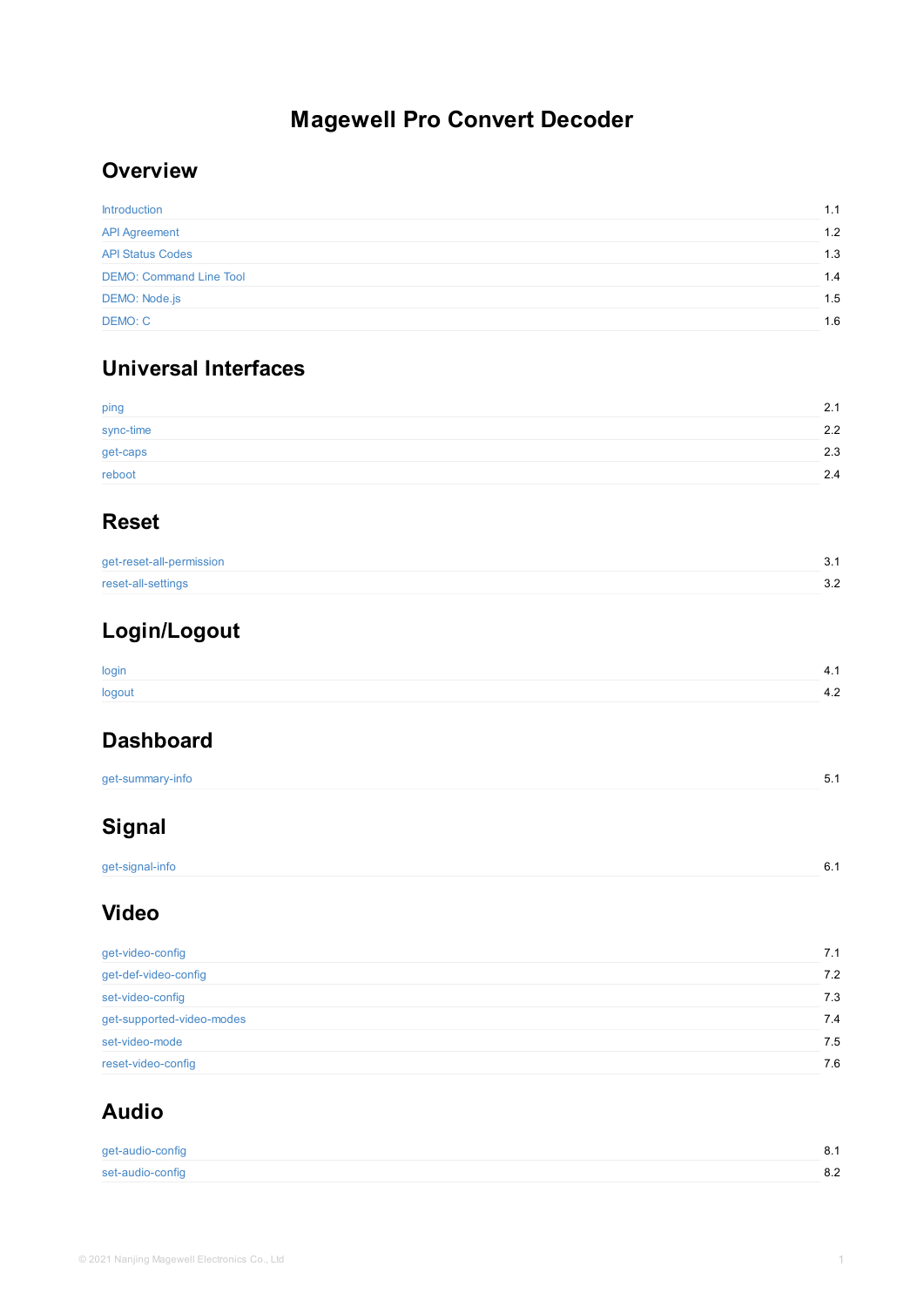| set-nai-conlig      |  |  |  |
|---------------------|--|--|--|
| get-ndi-sources     |  |  |  |
| get-playback-config |  |  |  |
| set-playback-config |  |  |  |
|                     |  |  |  |

# **[User](#page-36-0) admin**

| get-users    |  |  |
|--------------|--|--|
| add-user     |  |  |
| del-user     |  |  |
| ch-password  |  |  |
| set-password |  |  |

## **[Netwo](#page-40-0)[r](#page-41-0)k**

| get-eth-status   |  |  |
|------------------|--|--|
| set-eth-config   |  |  |
| get-rndis-status |  |  |
| set-usb-config   |  |  |

# **[Firmwa](#page-48-0)[re](#page-49-0)**

| get-update-state   |  |  |
|--------------------|--|--|
| upload-update-file |  |  |
| update             |  |  |

# **[Repor](#page-52-0)t**

| get-report    |  |  |
|---------------|--|--|
| export-report |  |  |

# **[Log](#page-56-0)**

| get-logs    |  |
|-------------|--|
| export-logs |  |
| clear-logs  |  |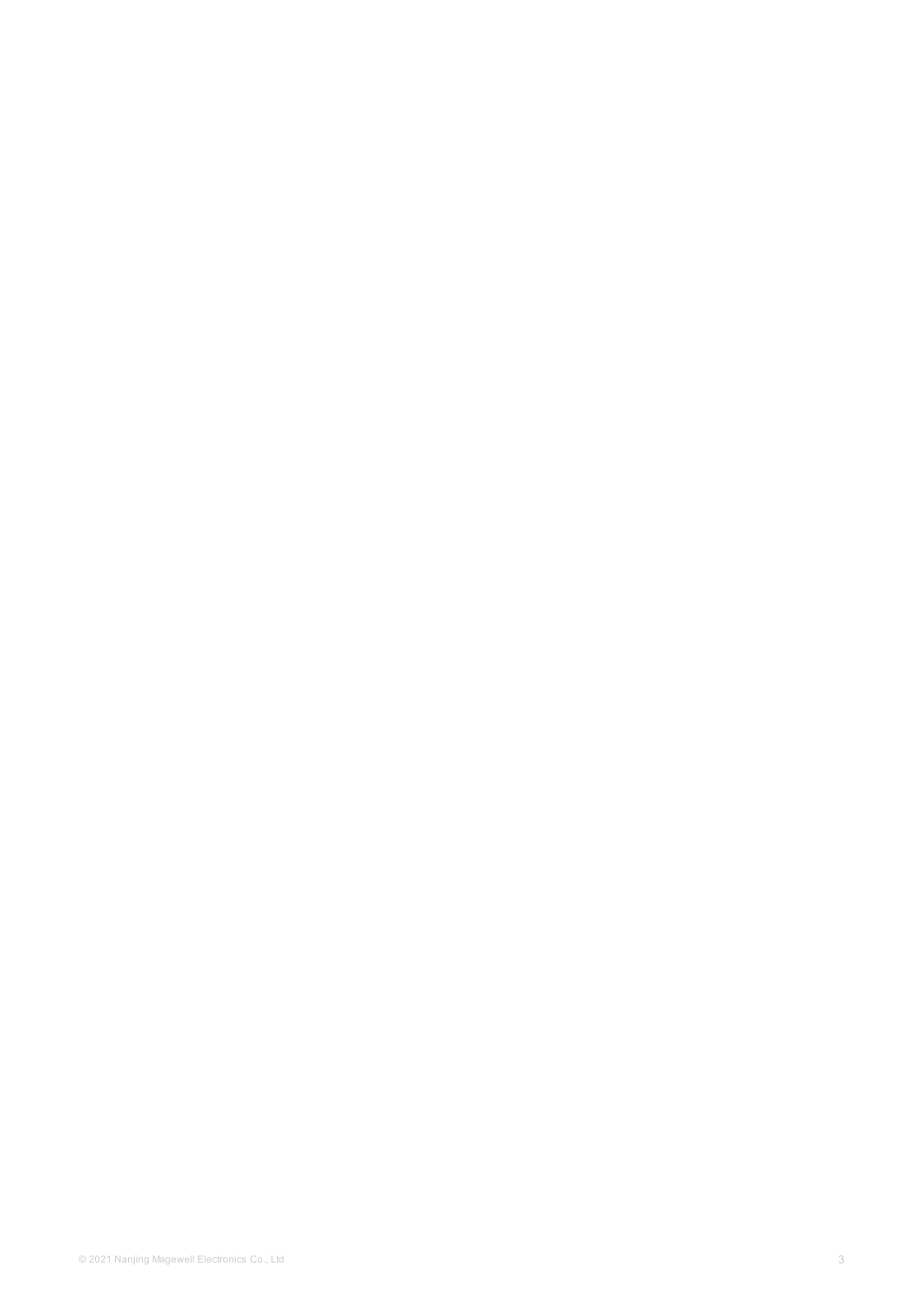# <span id="page-3-0"></span>**Introduction**

For Pro Convert, we have rich APIs for developers to interact with products such as obtaining basic information about the device (device name, firmware version and etc.), modifying device configuration and upgrading firmware. These APIs are based on the HTTP protocol and are lightweight, connectionless interfaces that respond to data in JSON format. This document gives you a detailed understanding of each API's functions and request method.

APIs in this document apply to these products:

- Pro Convert AIO RX
- Pro Convert for NDI<sup>®</sup> to HDMI
- Pro Convert for NDI $^\text{\textregistered}$  to HDMI 4K
- Pro Convert H.26x to HDMI
- Pro Convert H.26x to HDMI 4K
- Pro Convert for NDI<sup>®</sup> to SDI
- Pro Convert H.26x to SDI

NDI is a registered trademark of NewTek, Inc. in the United States and other countries.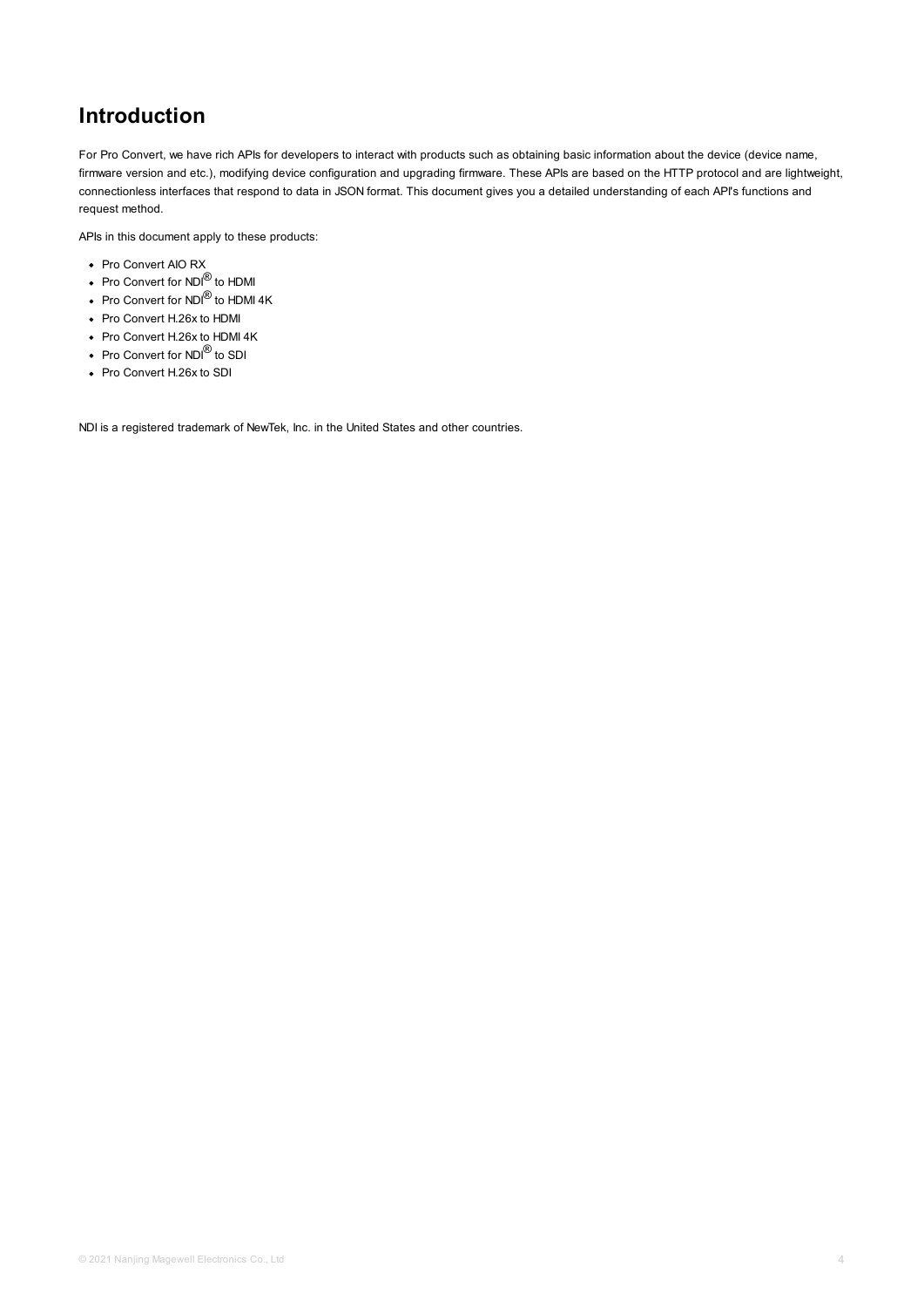```
enable-web-control: true
...
}
```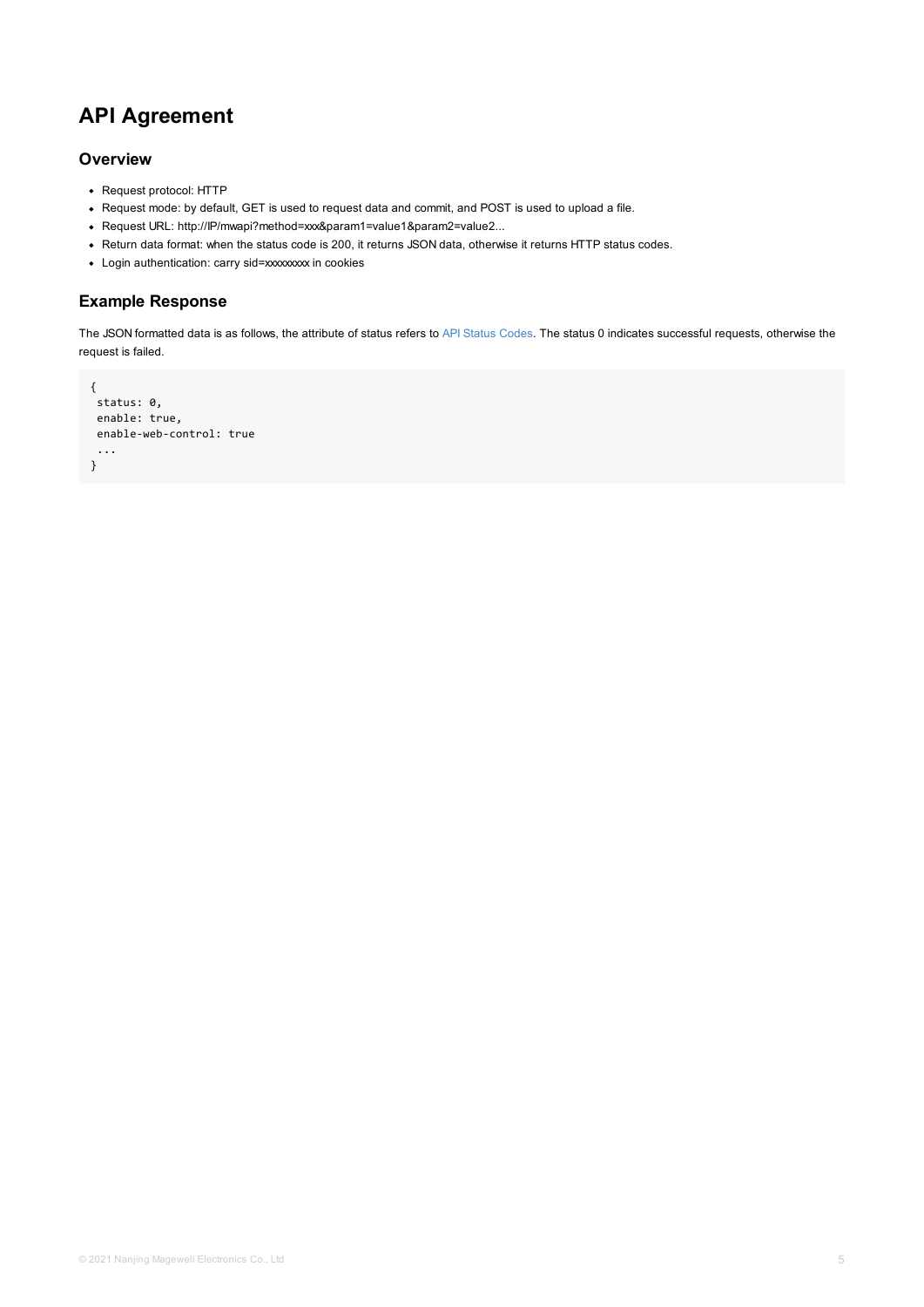## <span id="page-5-0"></span>**API Status Codes**

{

0: MW\_STATUS\_SUCCESS**,** 1: MW\_STATUS\_PENDING, 2: MW\_STATUS\_TIMEOUT**,** 3: MW\_STATUS\_INTERRUPTED**,** 4: MW\_STATUS\_TRY\_AGAIN**,** 5: MW\_STATUS\_NOT\_IMPLEMENTED, 6: MW\_STATUS\_UNKNOWN\_ERROR**,** 7: MW\_STATUS\_INVALID\_ARG**,** 8: MW\_STATUS\_NO\_MEMORY**,** 9: MW\_STATUS\_UNSUPPORTED**,** 10: MW\_STATUS\_FILE\_BUSY, 11: MW\_STATUS\_DEVICE\_BUSY, 12: MW\_STATUS\_DEVICE\_LOST, 13: MW\_STATUS\_IO\_FAILED**,** 14: MW\_STATUS\_READ\_FAILED**,** 15: MW\_STATUS\_WRITE\_FAILED, 16: MW\_STATUS\_NOT\_EXIST, 17: MW\_STATUS\_TOO\_MANY**,** 18: MW\_STATUS\_TOO\_LARGE, 19: MW\_STATUS\_OVERFLOW**,** 20: MW\_STATUS\_UNDERFLOW, 21: MW\_STATUS\_FORMAT\_ERROR**,** 22: MW\_STATUS\_FILE\_EXISTS**,** 23: MW\_STATUS\_FILE\_TYPE\_ERROR**,** 24: MW\_STATUS\_DEVICE\_TYPE\_ERROR, 25: MW\_STATUS\_IS\_DIRECTORY, 26: MW\_STATUS\_READ\_ONLY**,** 27: MW\_STATUS\_RANGE\_ERROR**,** 28: MW\_STATUS\_BROKEN\_PIPE, 29: MW\_STATUS\_NO\_SPACE**,** 30: MW\_STATUS\_NOT\_DIRECTORY, 31: MW\_STATUS\_NOT\_PERMITTED, 32: MW\_STATUS\_BAD\_ADDRESS, 33: MW\_STATUS\_SEEK\_ERROR**,** 34: MW\_STATUS\_CROSS\_DEVICE\_LINK, 35: MW\_STATUS\_NOT\_INITIALIED, 36: MW\_STATUS\_AUTH\_FAILED, 37: MW\_STATUS\_NOT\_LOGGED\_IN**,** 38: MW\_STATUS\_WRONG\_STATE, 39: MW\_STATUS\_MISMATCH, 40: MW\_STATUS\_VERIFY\_FAILED, 41: MW\_STATUS\_CONSTRAINT\_VIOLATION }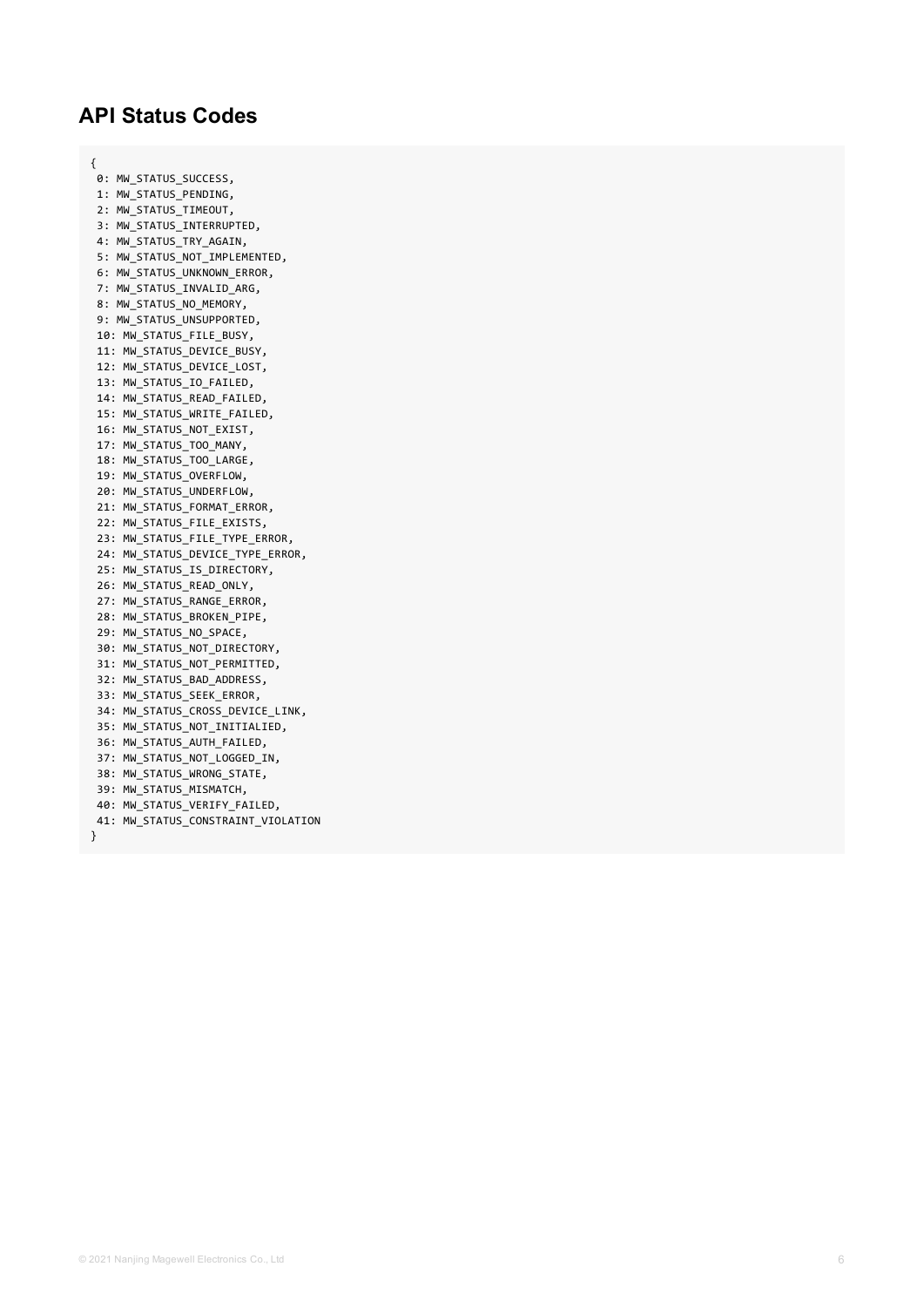## **DEMO: Command Line Tool**

To call Pro Convert Decoder API, wget and curl are supported in Linux, Windows, and Mac OS.

The location of cookie files varies according to the OS. Adjust the file path for your situation. The following examples are for Linux.

### **wget**

1 Save your login information on cookies

```
wget --save-cookies=/var/tmp/sid.txt --keep-session-cookies "http://192.168.66.1/mwapi?method=login&id=Admin&pas
s=e3afed0047b08059d0fada10f400c1e5" -q -O -
```
#### 2 List all users

```
wget --load-cookies=/var/tmp/sid.txt --keep-session-cookies "http://192.168.66.1/mwapi?method=get-users" -q -O -
```
#### 3 Add a new user

```
wget --load-cookies=/var/tmp/sid.txt --keep-session-cookies "http://192.168.66.1/mwapi?method=add-user&id=test&p
ass=c4ca4238a0b923820dcc509a6f75849b" -q -O -
```
### **curl**

1 Save your login information on cookies

```
curl --cookie-jar /var/tmp/sid.txt "http://192.168.66.1/mwapi?method=login&id=Admin&pass=e3afed0047b08059d0fada1
0f400c1e5"
```
#### 2 List all users

```
curl --cookie /var/tmp/sid.txt "http://192.168.66.1/mwapi?method=get-users"
```
#### 3 Add a new user

curl --cookie /var/tmp/sid.txt "http://192.168.66.1/mwapi?method=add-user&id=test&pass=c4ca4238a0b923820dcc509a6 f75849b"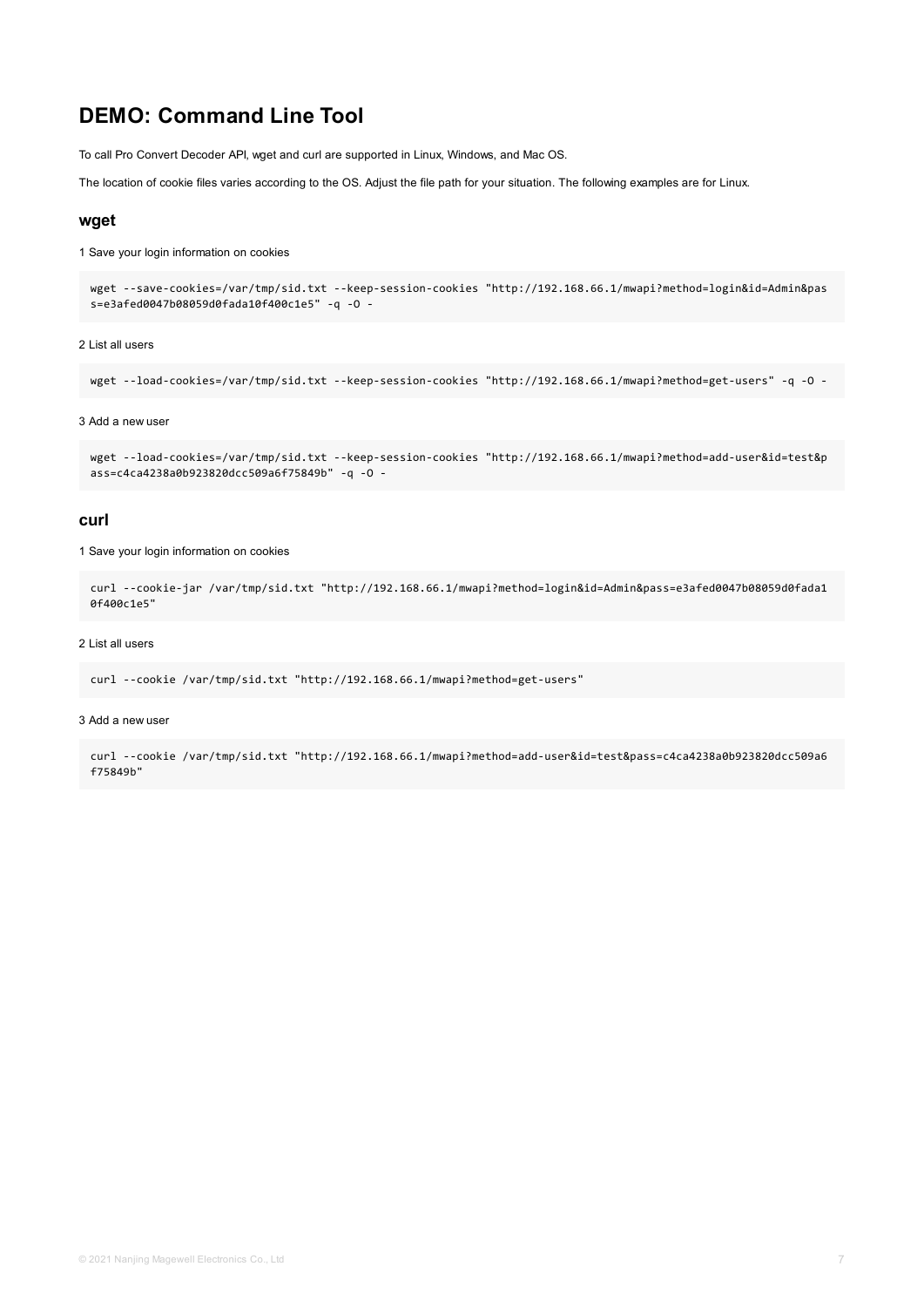Node.js Runtime: 8.x or newer; it is recommended that you use LTS Releases.

## <span id="page-7-0"></span>**Running Mode**

1.Run the DEMO in the terminal

```
cd pro-convert-api-demo-nodejs
```
2.Run get.js

node get

### 3.Run upload.js

node upload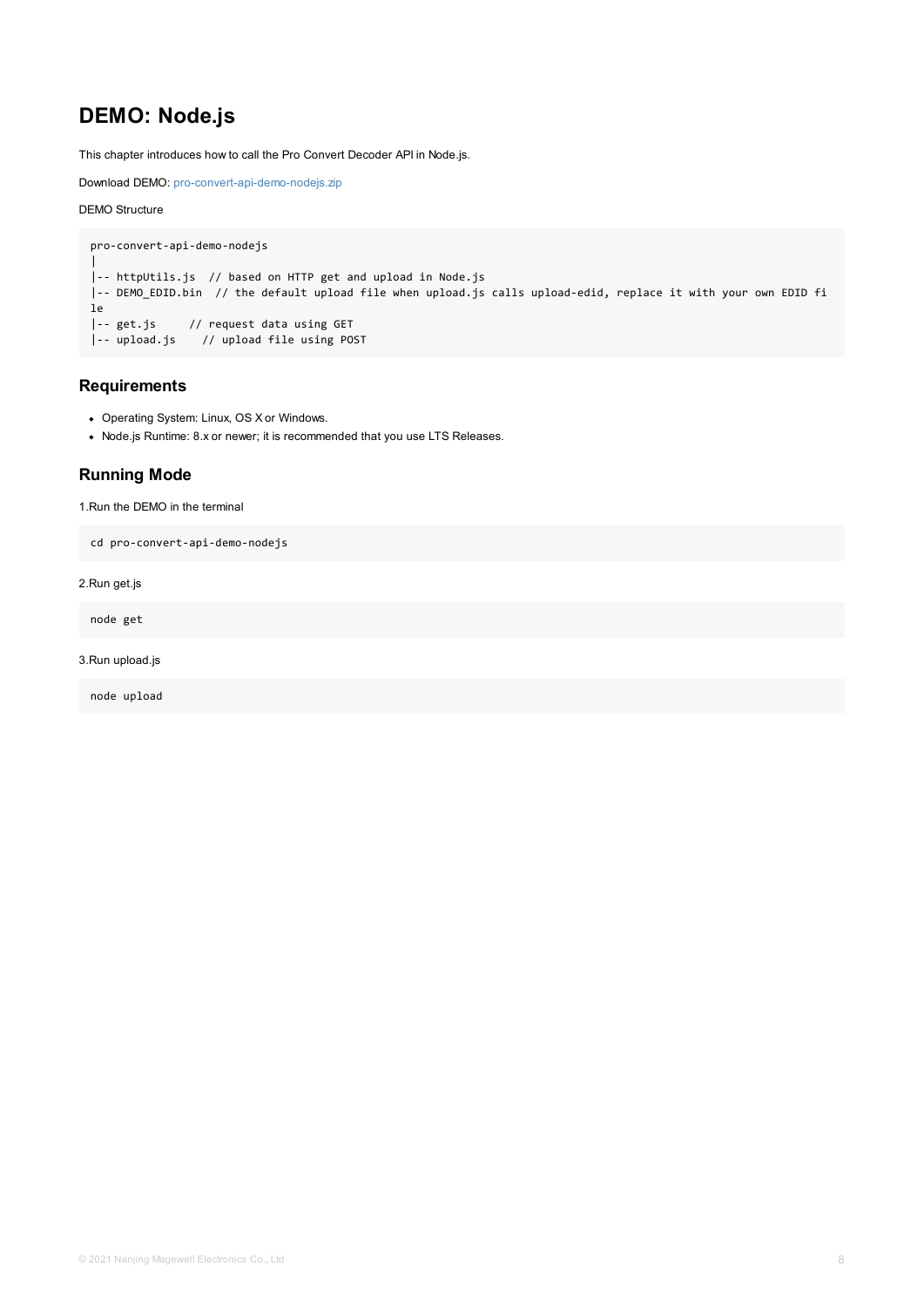```
./pro_convert_curl <nostip.port>
```

```
• Sample response
```

```
***** 1. login *****
login response data:
{
    "status": 0
}
***** 2. get caps *****
get caps response data:
{
    "status": 0,
    "max-input-width": 4096,
    "max-input-height": 2160,
    "max-output-width": 4096,
    "max-output-height": 2160,
    "has-input": true,
    "has-output": true,
    "has-loop-through": true,
    "has-fan": true,
    "has-input-edid": true,
    "has-output-edid": true,
    "has-sdcard": true,
    "has-ptz": true
}
***** 3. upload EDID *****
upload EDID response data:
{
    "status": 0,
    "data": "AP//////wA09wEAAQAAAAEaAQOAAAB4Au6Vo1RMmSYPUFT//4AxQEVAYUBxQIGA0QDhwAEACOg
AGHE4LUBYLEUAUB10AAAeAAAA/QAPlg+HPAAAAAAAAAAAAAAA/ABNQUdFV0VMTAogICAgAWYCA1HxV2EQHwQTBRQ
/BxUHUD0GwFcGAF9/AWd/AINPAADiAA9uAwwAEAC4eCEQgAECAwRn2F3EAXiAA+MPAeABHYAYcRwWIFgsJQBAhGM
AAB4AAAAAAAAAAAAAzw=="
}
```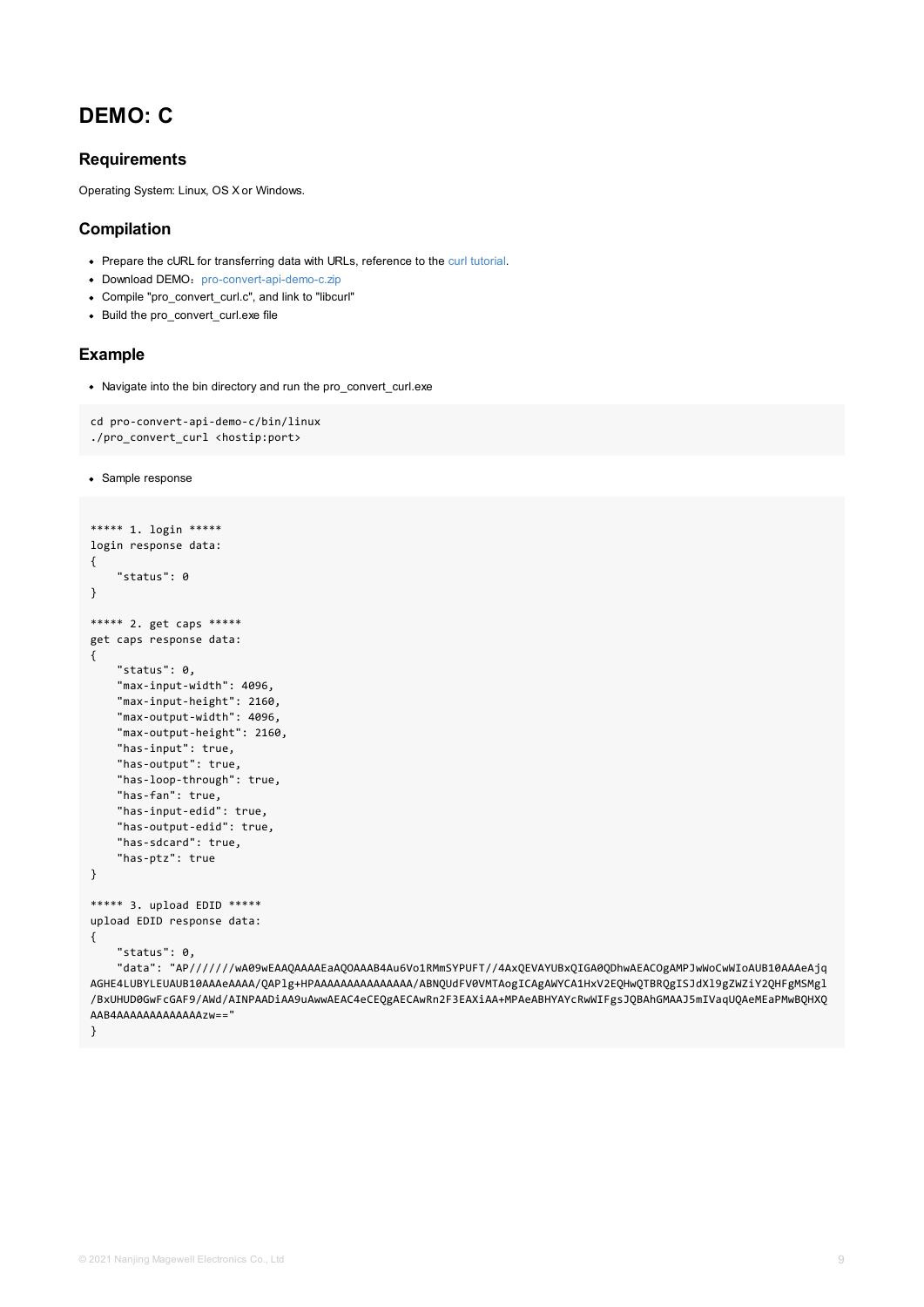```
"status": 0
}
```

| <b>Name</b> | <b>Description</b>                                                                               |
|-------------|--------------------------------------------------------------------------------------------------|
| status      | 0: the device is ready. Refer to API Status Codes to find specific description for other values. |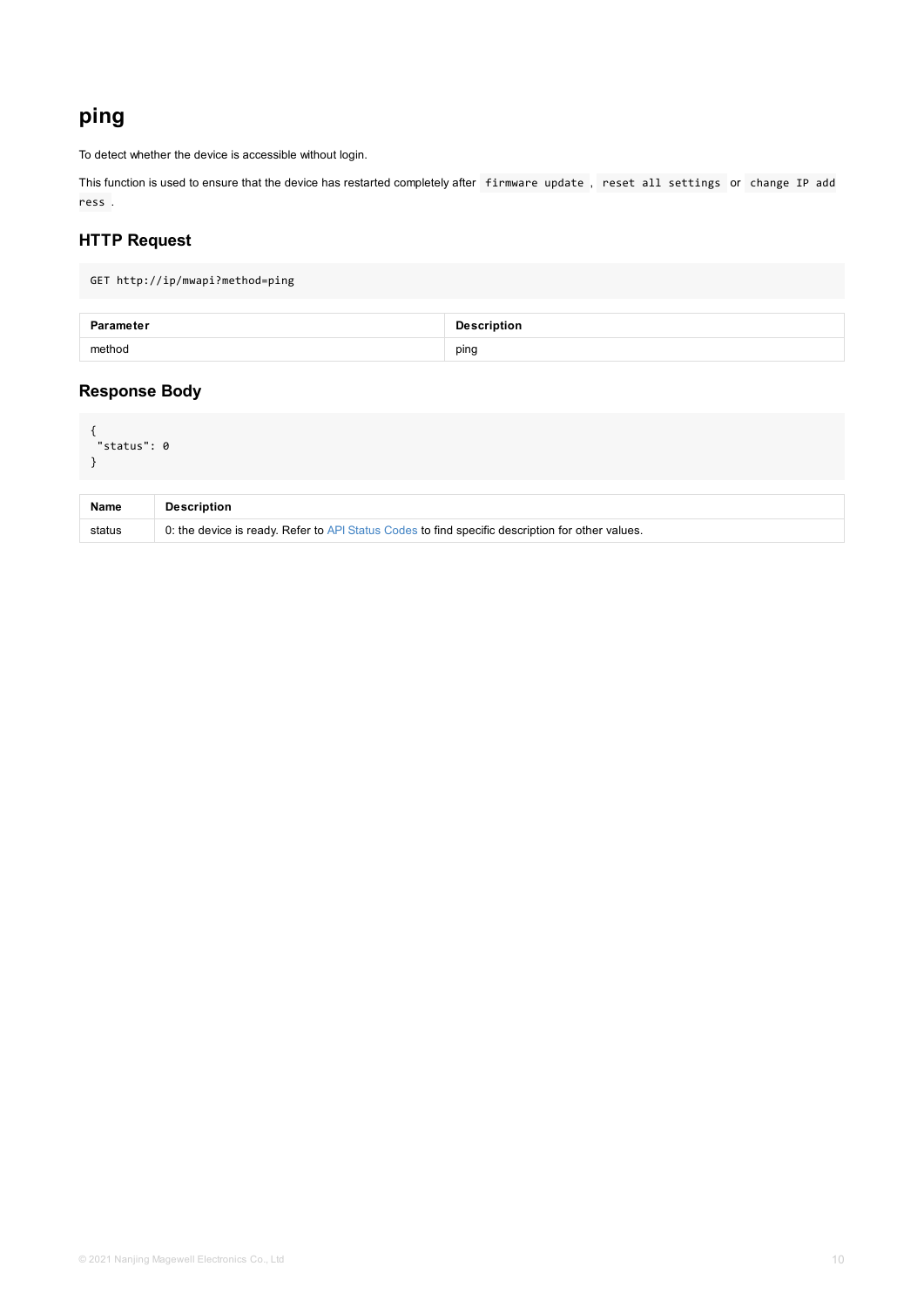```
{
"status": 0
}
```

| <b>Name</b> | <b>Description</b>                                                                                      |
|-------------|---------------------------------------------------------------------------------------------------------|
| status      | 0 indicates that the request was accepted successfully. Refer to API Status Codes to find specific desc |

http://192.168.66.1/mwapi?method=sync-time&date=03%2F19%2F2019&time=07:02:26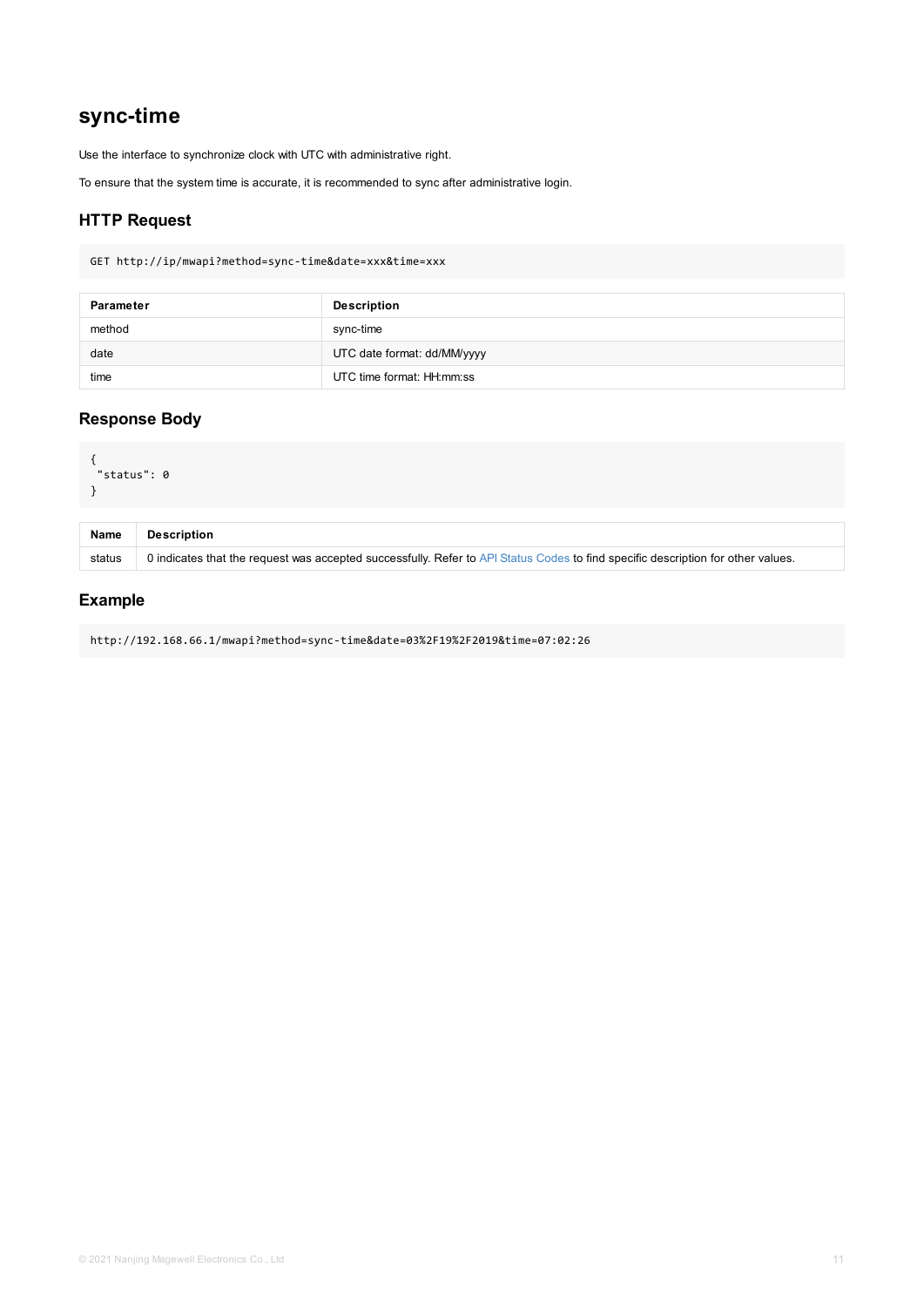```
"max-output-width": 4096,
  "max-output-height": 2160,
  "has-input": false,
  "has-output": true,
  "has-loop-through": false,
  "has-fan": false,
  "has-input-edid": false,
  "has-output-edid": true,
  "has-sdcard": true,
  "has-ptz": false,
  "has-ndi": true,
  "has-alpha-disp-mode": true
}
```

| <b>Name</b>             | <b>Description</b>                                                                                   |
|-------------------------|------------------------------------------------------------------------------------------------------|
| status                  | 0 indicates that the request was accepted successfully. Refer to API Status Codes to find<br>values. |
| max-input-width         | Shows the total number of horizontal pixels of the input signal.                                     |
| max-input-height        | Shows the total number of vertical pixels of the input signal.                                       |
| max-output-width        | Shows the total number of horizontal pixels of the output signal.                                    |
| max-output-height       | Shows the total number of vertical pixels of the output signal.                                      |
| has-input               | True indicates there is an input interface, otherwise it is false.                                   |
| has-output              | True indicates whether there is an output interface, otherwise it is false.                          |
| has-loop-through        | True indicates there is a loopthrough interface, otherwise it is false.                              |
| has-fan                 | True indicates there is a fan in the device, otherwise it is false.                                  |
| has-sdcard              | True indicates the device supports SD card, otherwise it is false.                                   |
| has-ptz                 | True indicates the device supports PTZ function, otherwise it is false.                              |
| has-input-edid          | True indicates the device supports input port EDID, otherwise it is false.                           |
| has-output-edid         | True indicates the device supports output port EDID, otherwise it is false.                          |
| has-ndi                 | True indicates the device supports NDI, otherwise it is false.                                       |
| has-alpha-disp-<br>mode | True indicates the device supports alpha display, otherwise it is false.                             |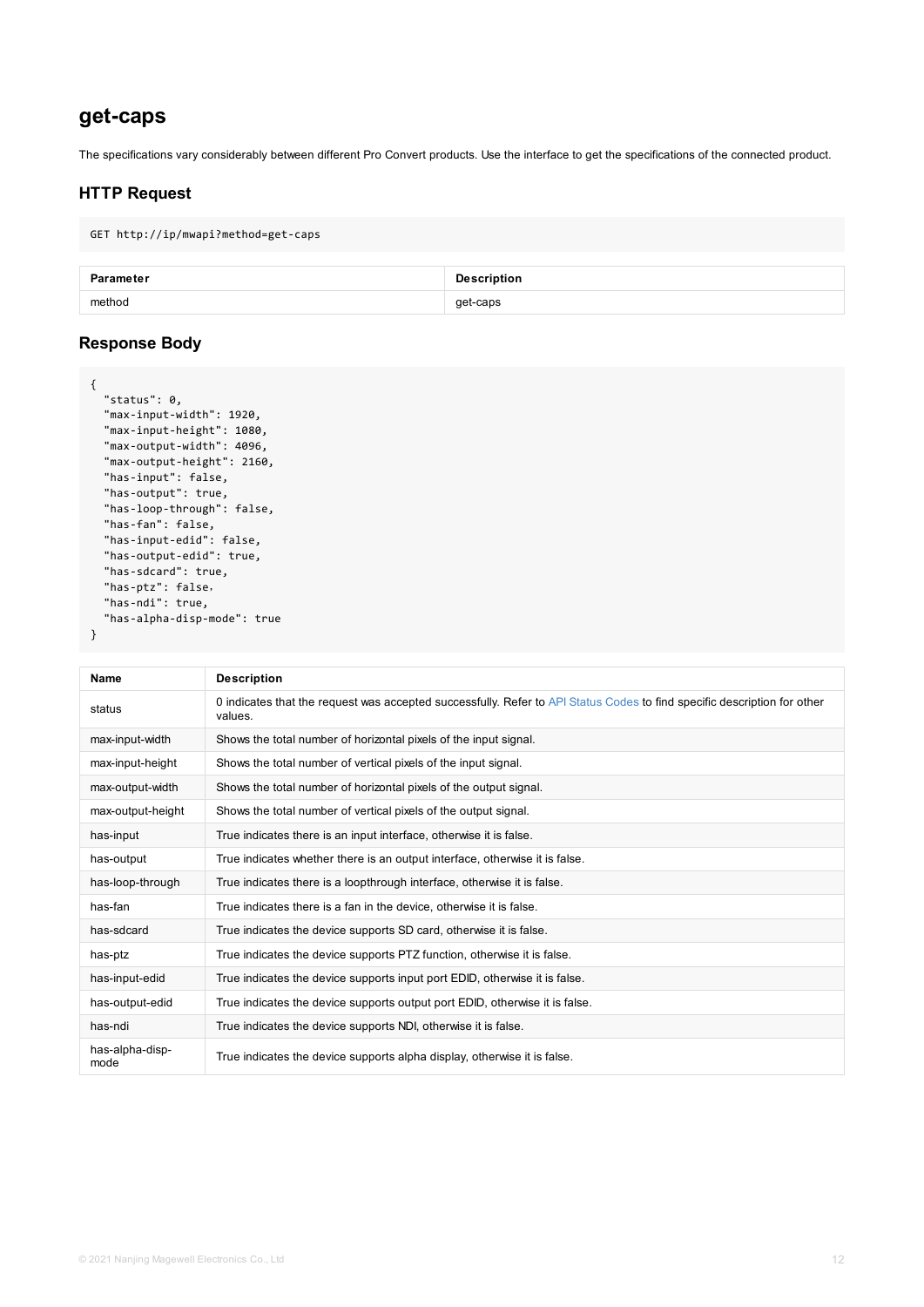<span id="page-12-0"></span>

| <b>Name</b> | <b>Description</b>                                                                                                                        |
|-------------|-------------------------------------------------------------------------------------------------------------------------------------------|
| status      | 0 indicates that the request was accepted successfully, and the device will restart. Refer to API Status<br>description for other values. |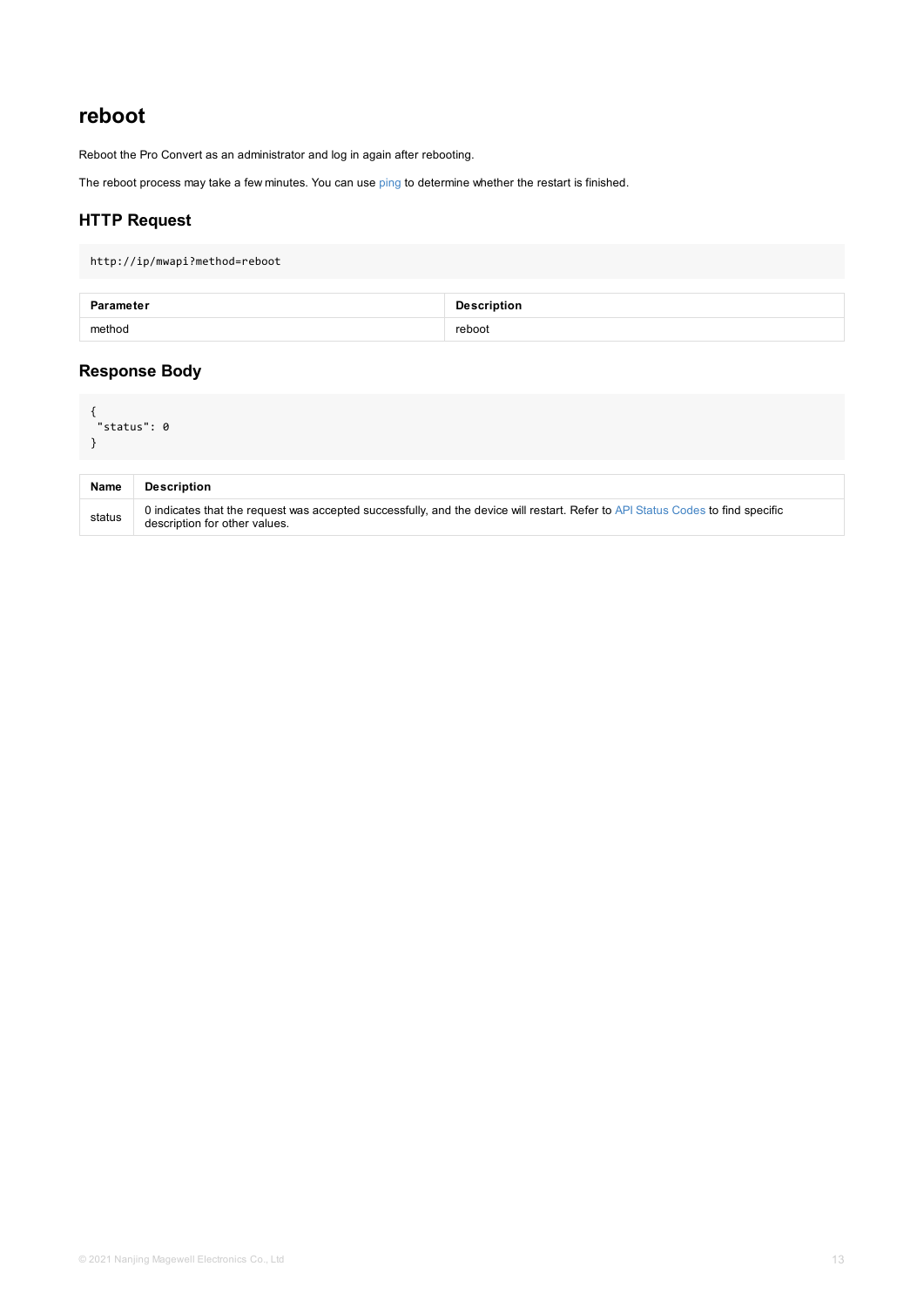```
"reset-all-enabled": true
}
```

| <b>Name</b>           | <b>Description</b>                                                                                      |
|-----------------------|---------------------------------------------------------------------------------------------------------|
| status                | 0 indicates that the request was accepted successfully. Refer to API Status Codes to find sp<br>values. |
| reset-all-<br>enabled | True indicates to offer the reset function, otherwise it is false.                                      |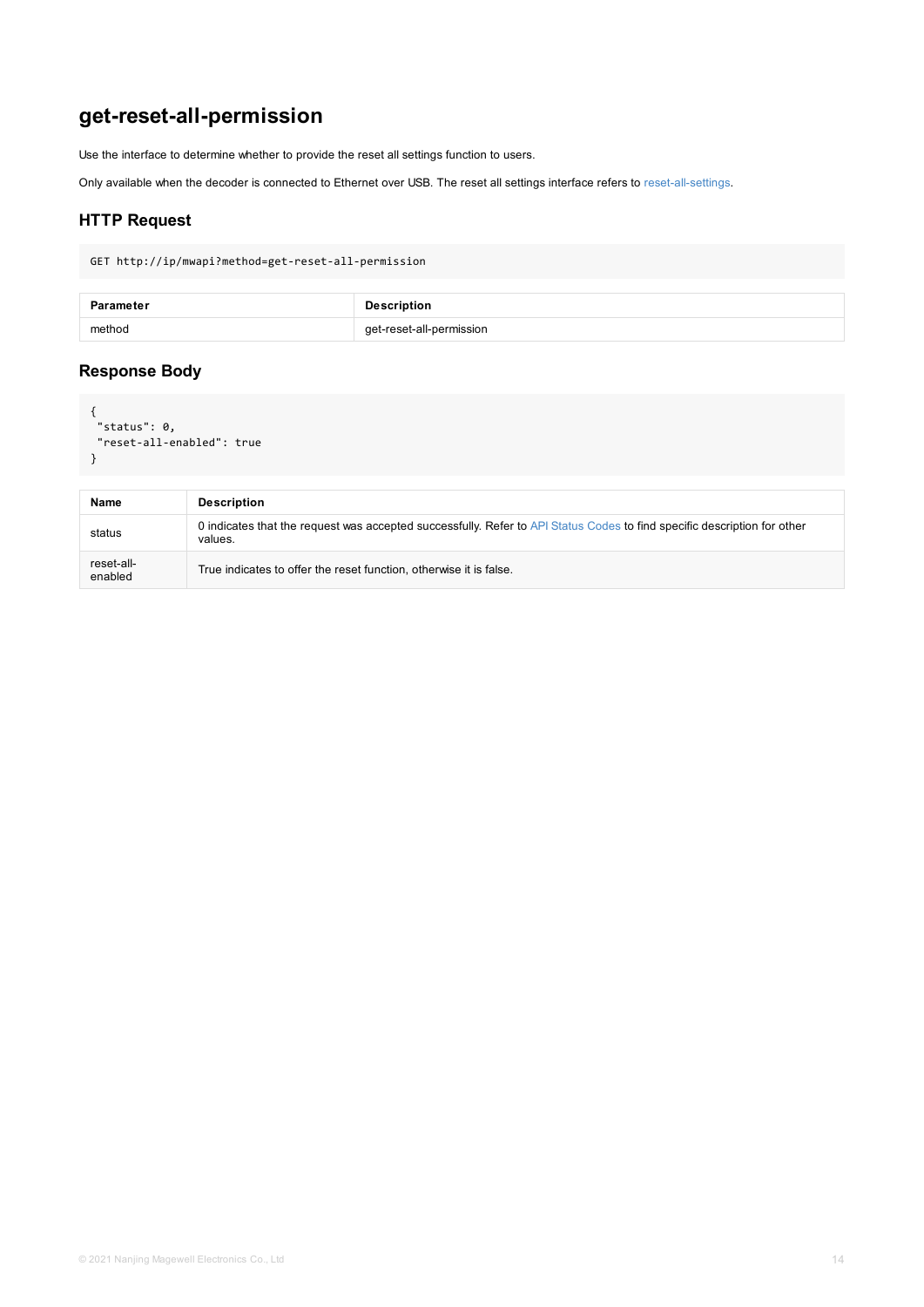```
{
status: 0,
ip-addr: "192.168.66.1",
estimated-duration: 120
}
```

| <b>Name</b>            | <b>Description</b>                                                                                     |
|------------------------|--------------------------------------------------------------------------------------------------------|
| status                 | 0 indicates that the request was accepted successfully. Refer to API Status Codes to find s<br>values. |
| ip-addr                | Shows the USB RNDIS IP address, which may be changed after resetting if user has chang                 |
| estimated-<br>duration | Shows the estimated wait time for resetting in seconds.                                                |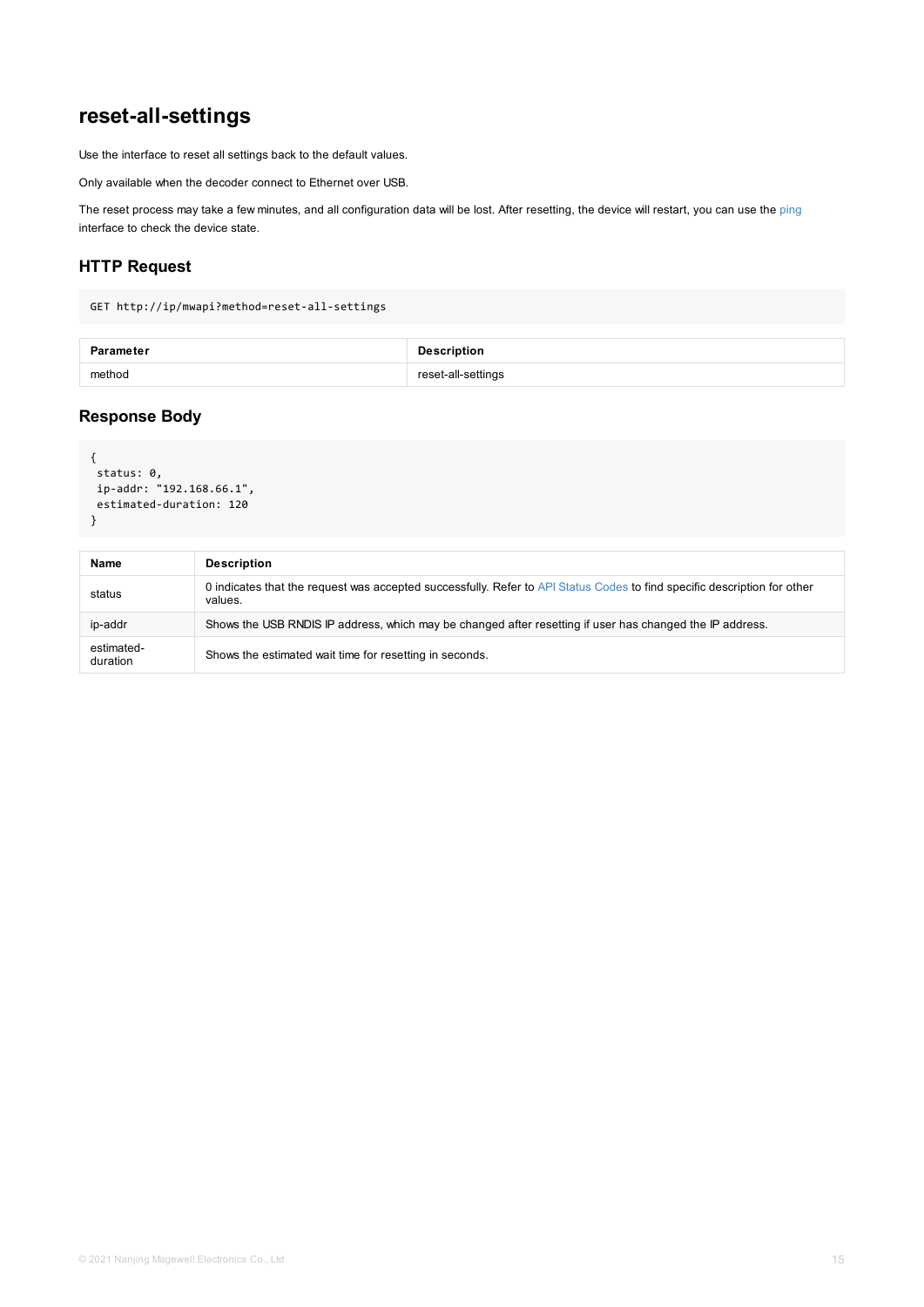```
{
 "status": 0
}
```

| <b>Name</b> | <b>Description</b>                                                                                                                                                                               |
|-------------|--------------------------------------------------------------------------------------------------------------------------------------------------------------------------------------------------|
| status      | 0 indicates that the request was accepted successfully.<br>36 indicates that the user name or password is incorrect.<br>Refer to API Status Codes to find specific description for other values. |

http://192.168.66.1/mwapi?method=login&id=Admin&pass=e3afed0047b08059d0fada10f400c1e5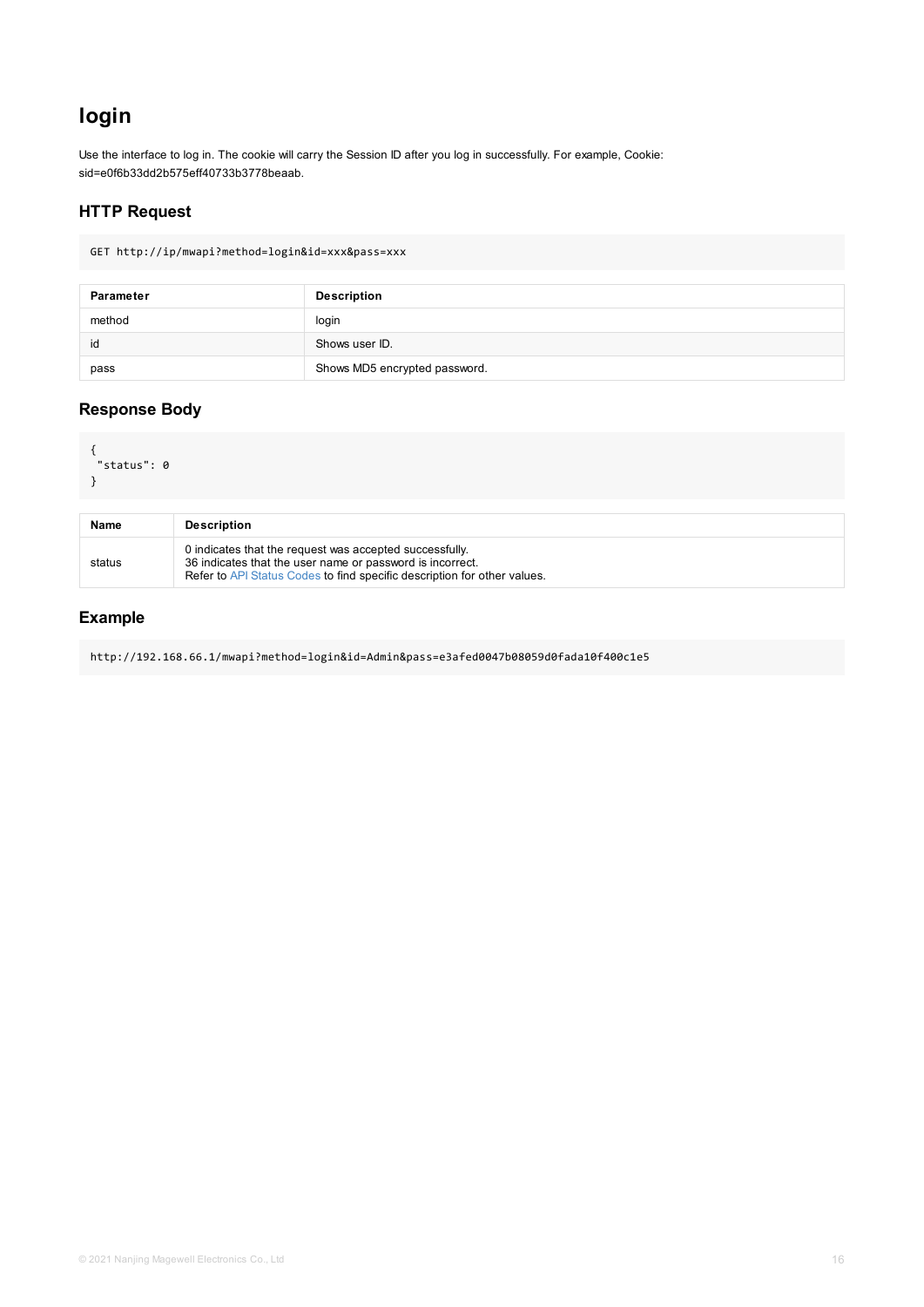<span id="page-16-0"></span>

| <b>Name</b> | <b>Description</b>                                                                                      |
|-------------|---------------------------------------------------------------------------------------------------------|
| status      | 0 indicates that the request was accepted successfully. Refer to API Status Codes to find specific desc |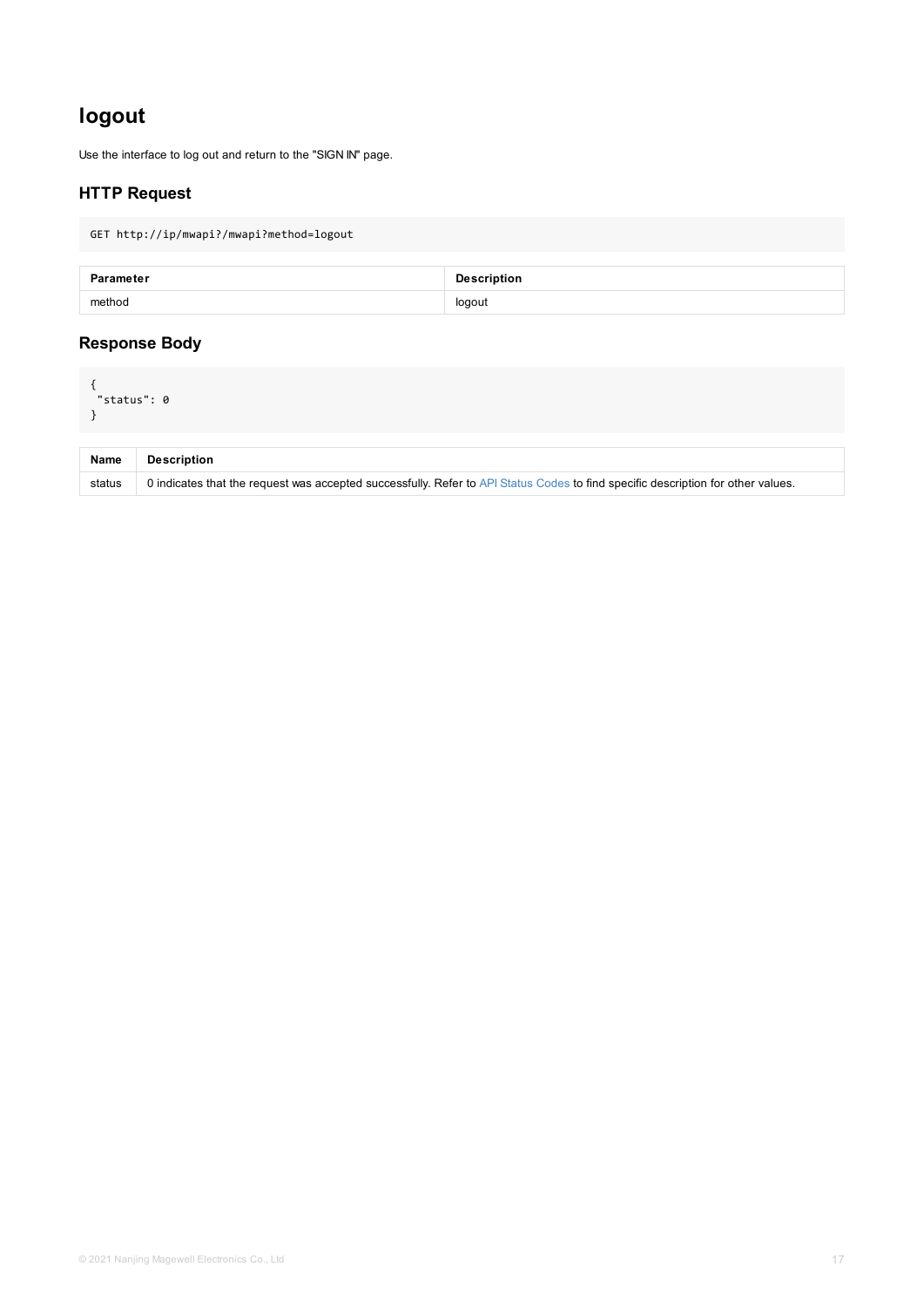```
"status": 0,
 "device": {...},
 "ethernet": {...},
 "rndis": {...},
"ndi": {...}
}
```
### **1. Request Body**

"status": 0

| <b>Name</b> | <b>Description</b>                                                                                       |
|-------------|----------------------------------------------------------------------------------------------------------|
| status      | 0 indicates a successful data acquisition. Refer to API Status Codes to find specific description for ot |

### **2. Basic Information (device {...})**

```
"device": {
 "name": "Pro Convert",
  "model": "NDI to HDMI",
  "serial-no": "101",
  "hw-revision": "A",
  "fw-version": "1.1.157",
  "up-to-date": true,
  "output-state": "connected",
  "cpu-usage": 60.00,
  "memory-usage": 37.46,
  "core-temp": 69.23,
  "board-id": 0,
  "up-time": 19972,
  "sd-size": 0
}
```

| <b>Name</b>  | <b>Description</b>                                                                         |
|--------------|--------------------------------------------------------------------------------------------|
| name         | Shows the family name of the Pro Convert unit.                                             |
| model        | Shows the model name of the Pro Convert unit.                                              |
| serial-no    | Shows the serial number of the Pro Convert unit.                                           |
| hw-revision  | Shows the hardware version of the Pro Convert unit, the value ranges from A to Z.          |
| fw-version   | Shows the current firmware version that's installed in the Pro Convert unit.               |
| up-to-date   | True indicates that the firmware is up to date, otherwise it shows false.                  |
| output-state | Shows whether a loop-through device is connected to the Pro Convert device, including unco |
| cpu-usage    | Shows the current CPU usage (the load on the processor, shown as a percentage) of the Pro  |
| memory-usage | Shows the current memory usage.                                                            |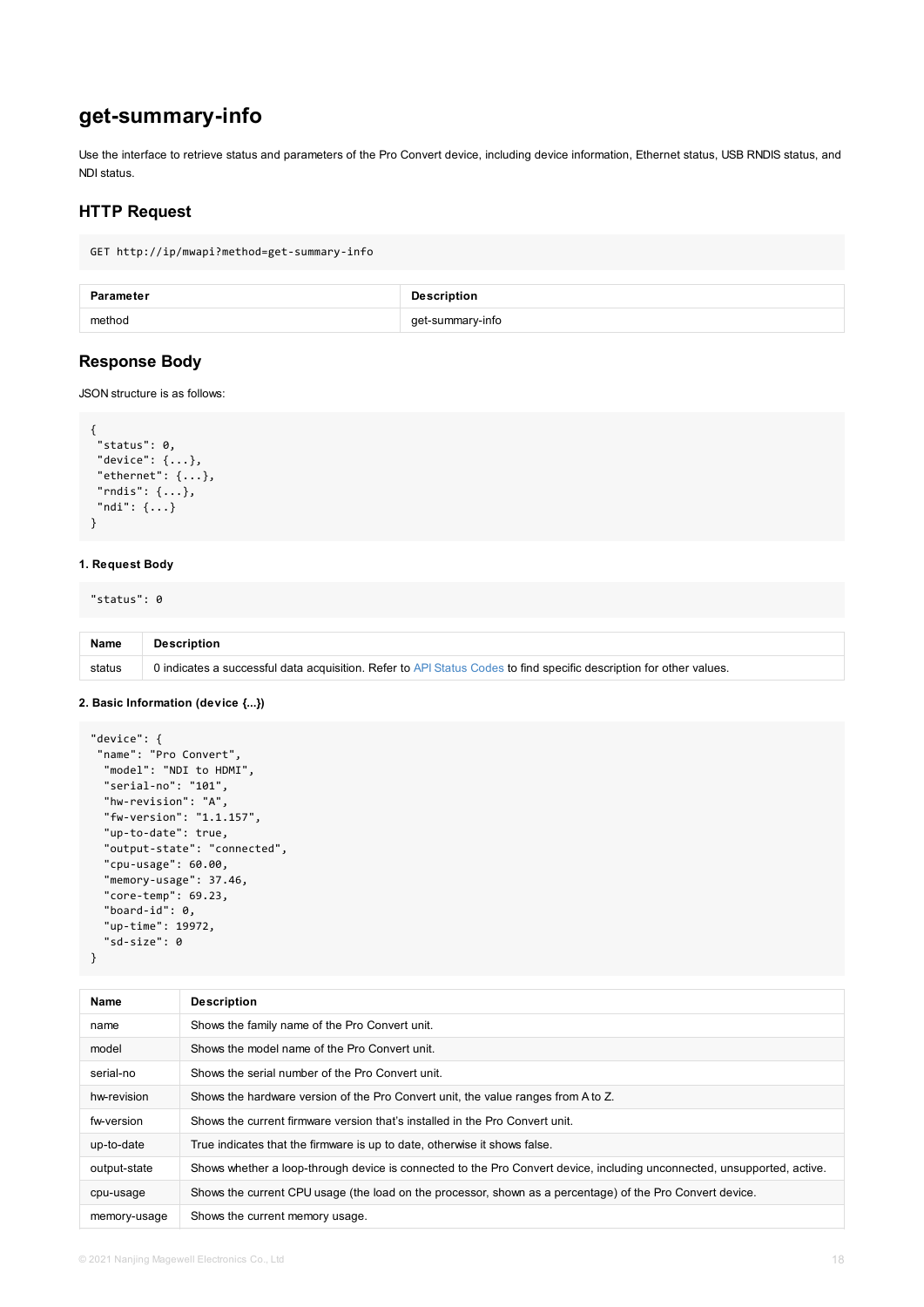| core-temp | Shows the current temperature( $\degree$ C) of the unit's processor.    |
|-----------|-------------------------------------------------------------------------|
| board-id  | Shows the rotary switch number, from 0 to F.                            |
| up-time   | Shows the elapsed time since the Pro device's last boot-up, in seconds. |
| sd-size   | Shows the SD memory in MB.                                              |

### **3. Ethernet Status (ethernet {...})**

```
"ethernet": {
 "state": "disconnected",
 "mac-addr": "70:B3:D5:75:D2:41",
 "ip-addr": "0.0.0.0",
 "ip-mask": "0.0.0.0",
 "gw-addr": "0.0.0.0",
 "dns-addr": "0.0.0.0",
 "tx-speed-kbps": 0,
 "rx-speed-kbps": 0
}
```

| <b>Name</b>   | <b>Description</b>                                                                                      |
|---------------|---------------------------------------------------------------------------------------------------------|
| state         | Shows Ethernet connection status, including down, disconnected, 10m, 100m, 1000m, 2500m, 5000m, 10000m. |
| mac-addr      | Shows the MAC address.                                                                                  |
| ip-addr       | Shows the IP address.                                                                                   |
| ip-mask       | Shows the subnet mask address.                                                                          |
| gw-addr       | Shows the gateway address.                                                                              |
| dns-addr      | Shows the DNS server address.                                                                           |
| tx-speed-kbps | Shows the Ethernet send speed in Kbps.                                                                  |
| rx-speed-kbps | Shows the Ethernet receive speed in Kbps.                                                               |

#### **4. USB RNDIS Status (rndis {...})**

```
"rndis": {
 "state": "high-speed",
 "ip-addr": "192.168.66.1",
 "tx-speed-kbps": 0,
 "rx-speed-kbps": 0
}
```

| <b>Name</b>       | <b>Description</b>                                                                                                              |
|-------------------|---------------------------------------------------------------------------------------------------------------------------------|
| state             | Shows Ethernet over USB connection status, including disconnected, full-speed, high-speed, super-speed-5g, super-speed-<br>10g. |
| ip-addr           | Shows Ethernet over USB IP Address.                                                                                             |
| tx-speed-<br>kbps | Shows current Ethernet over USB send speed, in Kbps.                                                                            |
| rx-speed-<br>kbps | Shows current Ethernet over USB receive speed, in Kbps.                                                                         |

```
"ndi": {
"name": "#00 (B401180706020)",
"connected": true,
"tally-preview": false,
"tally-program": false,
"audio-drop-frames": 0,
"video-drop-frames": 0,
"video-bit-rate": 0,
"audio-bit-rate": 0,
"video-width": 0,
"video-height": 0,
"video-scan": "progressive",
"video-field-rate": 0.00,
"audio-num-channels": 0,
```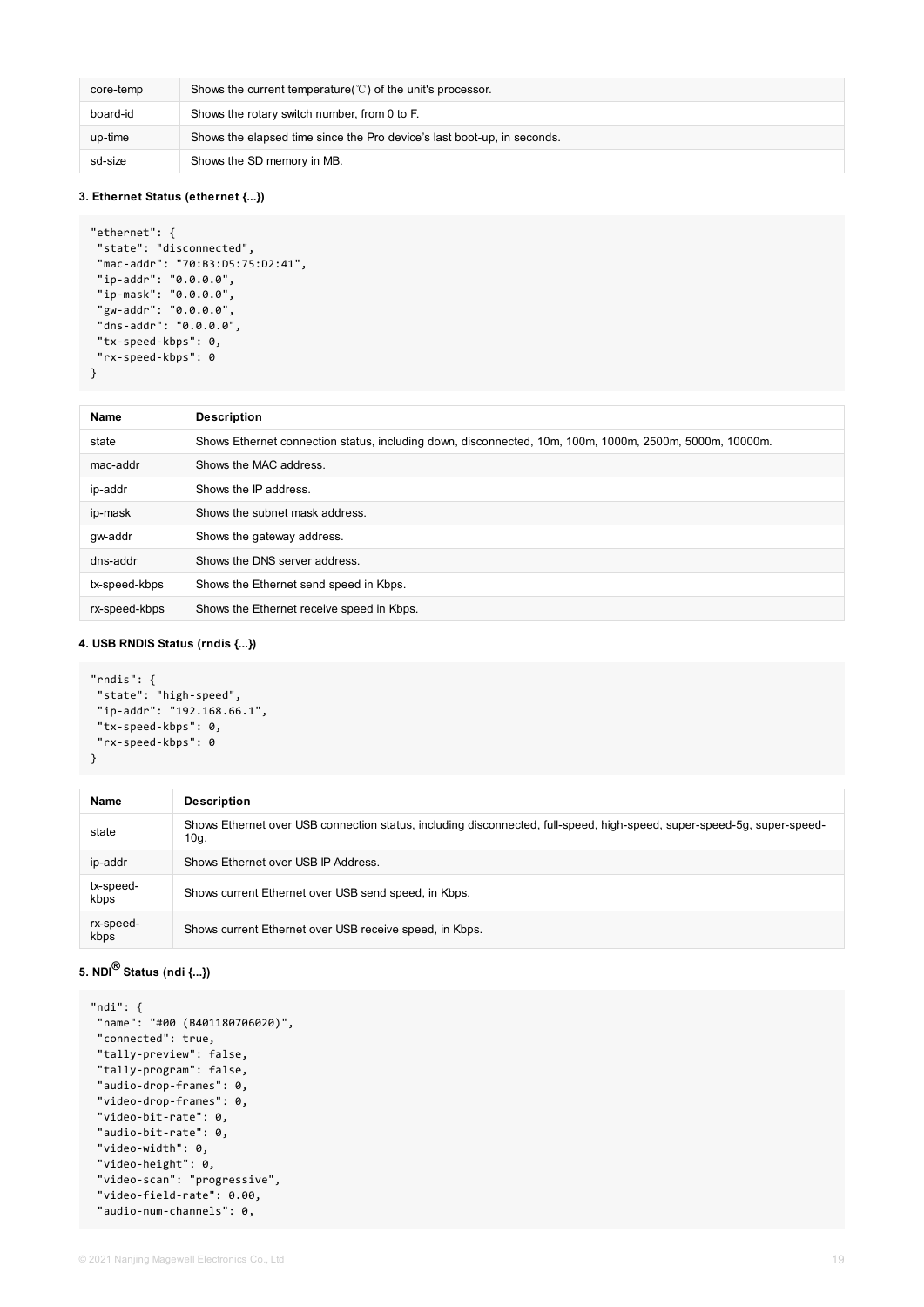```
"audio-sample-rate": 0,
"audio-bit-count": 16,
 "audio-jitter": 26,
 "video-jitter": 7
}
```

| <b>Name</b>        | <b>Description</b>                                                                                            |
|--------------------|---------------------------------------------------------------------------------------------------------------|
| name               | Shows NDI source name.                                                                                        |
| connected          | True indicates the NDI function is enabled, otherwise it is false.                                            |
| tally-preview      | True indicates the NDI stream has been selected to the Preview bus by any client, otherwise it is false.      |
| tally-program      | True indicates that the NDI stream has been selected to the Program bus by any client, otherwise it is false. |
| audio-drop-frames  | Shows dropped audio frames in the previous second.                                                            |
| audio-bit-rate     | Shows the audio bitrate for the previous second in Kbps.                                                      |
| audio-num-channels | Shows the total number of NDI audio output channels.                                                          |
| audio-sample-rate  | Shows the sampling rate of the audio output, such as 32000, 44100,                                            |
| audio-bit-count    | Shows the sampling bit depth of the audio output, including 16, 20, 24,                                       |
| video-drop-frames  | Shows dropped video frames in the previous second.                                                            |
| video-bit-rate     | Shows the video bitrate for the previous second in kbps.                                                      |
| video-width        | Shows the total number of pixels, horizontally.                                                               |
| video-height       | Shows the total number of pixels, vertically.                                                                 |
| video-scan         | Shows the video scan format, including progressive, interlaced, psf.                                          |
| video-field-rate   | Shows the video frame, including 24, 25, 29.97, 30, 48, 50, 59.94, 60.                                        |
| audio-jitter       | Shows the audio difference between the estimated and actual arrival time of a frame of source image.          |
| video-jitter       | Shows the video difference between the estimated and actual arrival time of a frame of source image.          |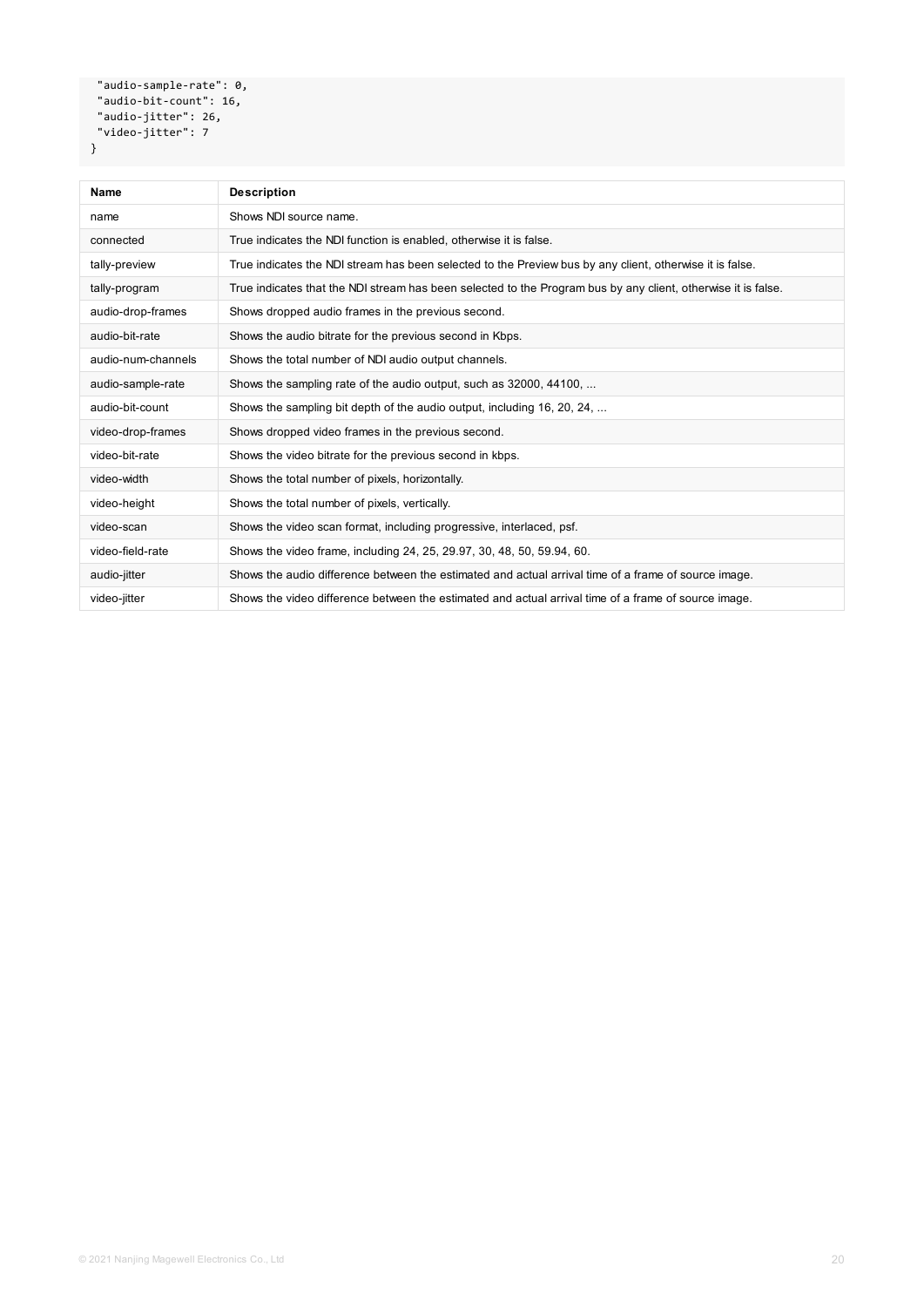```
"signal-info-types": ["video-info", "audio-info", "hdmi-info", "sdi-info", "info-frames
array correspond to the following property one by one
 "video-info": \{ \ldots \},
 "audio-info": {...},
 "hdmi-info": {...},
"sdi-info": \{\ldots\},
"info-frames": {...}
}
```
#### **Status**

"status": 0

| <b>Name</b> | <b>Description</b>                                                                                      |
|-------------|---------------------------------------------------------------------------------------------------------|
| status      | 0 indicates that the request was accepted successfully. Refer to API Status Codes to find specific desc |

#### **Signal type**

```
"signal-info-types": [
"video-info", // video status
"audio-info", // audio status
"hdmi-info", // HDMI status
"sdi-info", // SDI status
"info-frames" // InfoFrame
]
```
#### **VIDEO STATUS (video-info**:**{...})**

```
"video-info": {
 "codec": "uncompressed",
 "width": 1920,
 "height": 1080,
 "scan": "progressive",
 "field-rate": 60.00,
 "color-depth": 8,
 "color-format": "rgb",
 "aspect-ratio": "16:9",
 "sampling": "4:4:4",
 "quant-range": "full",
 "sat-range": "full",
 "frame-struct": "2d"
}
```
**Name Description** codec Shows the video codecs, including uncompressed, dsc, mpeg2, ...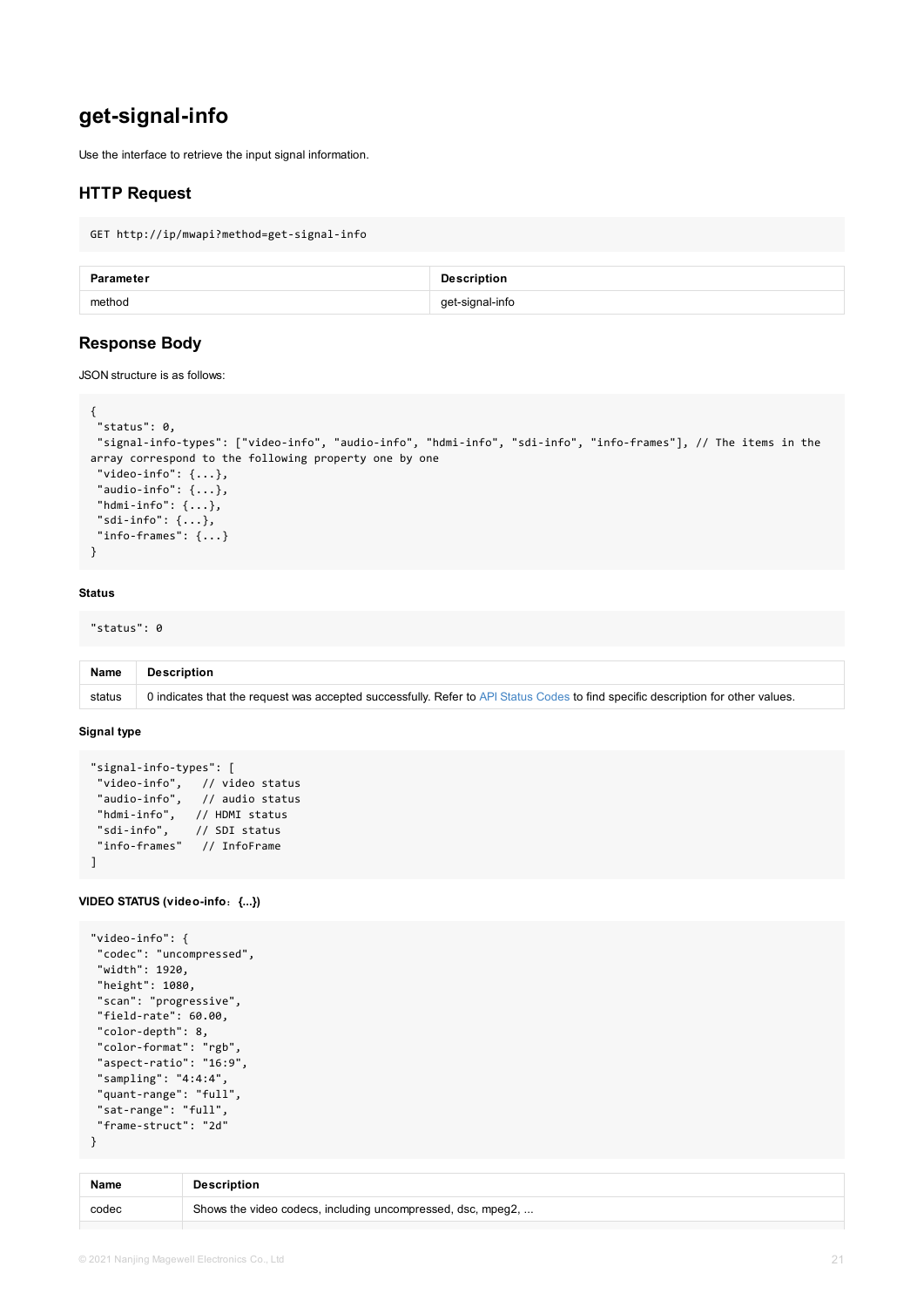| width        | Shows the total number of pixels, horizontally.                                                             |
|--------------|-------------------------------------------------------------------------------------------------------------|
| height       | Shows the total number of pixels, vertically.                                                               |
| scan         | Shows the scanning mode, including progressive, interlaced, psf                                             |
| field-rate   | Shows the field rate, including 24, 25, 29.97, 30, 48, 50, 59.94, 60.                                       |
| color-depth  | Shows the color depth, including 8, 10, 12.                                                                 |
| color-format | Shows the color space, including rgb, bt.601, bt.709, bt.2020.                                              |
| aspect-ratio | Shows the aspect ratio, including 16:9, 4:3,                                                                |
| sampling     | Shows the sampling rate, including 4:2:0, 4:2:2, 4:4:4, 4:4:4:4.                                            |
| quant-range  | Shows the quantization range, including limited, full.                                                      |
| sat-range    | Shows the saturation range, including limited, extended, full.                                              |
| frame-struct | Shows the input video frame type, 2d, 3d-left-right, 3d-top-bottom, 3d-left-right-half, 3d-top-bottom-half. |

### **AUDIO STATUS (audio-info**:**{...})**

```
"audio-info": {
 "codec": "lpcm",
 "num-channels": 2,
 "sample-rate": 48000,
 "bit-count": 16
}
```

| <b>Name</b>  | <b>Description</b>                                 |
|--------------|----------------------------------------------------|
| codec        | Shows the encoding type, including lpcm, ac3, aac, |
| num-channels | Shows the number of channels, including 1, 2,  16  |
| sample-rate  | Shows the sampling rate, including 32000, 44100,   |
| bit-count    | Shows the bit rate, including 16, 20, 24,          |

### **HDMI STATUS (hdmi-info**:**{...})**

```
"hdmi-info": {
 "mode": "dvi",
"vic": 0,
 "scramble": false,
 "clock-ratio": 1,
 "hdcp": "none",
 "repeat-count": 0,
 "it-content": false,
 "timing-mode-line": "148.50 1920 2008 2052 2200 1080 1084 1089 1125 +hsync +vsync"
}
```

| <b>Name</b>      | <b>Description</b>                                                                                                                                                                                                                                                                                                                                  |
|------------------|-----------------------------------------------------------------------------------------------------------------------------------------------------------------------------------------------------------------------------------------------------------------------------------------------------------------------------------------------------|
| mode             | Shows the signal type, including hdmi, dvi.                                                                                                                                                                                                                                                                                                         |
| Vic.             | Shows the Video Identification Code, which is defined for CEA formats.                                                                                                                                                                                                                                                                              |
| scramble         | True indicates to scramble to prevent signal parsing problems, otherwise it is false.                                                                                                                                                                                                                                                               |
| clock-ratio      | Shows the clock ratio, including 1, 4.                                                                                                                                                                                                                                                                                                              |
| hdcp             | Shows HDCP encrypted type, including none, hdcp-1.x, hdcp-2.2.                                                                                                                                                                                                                                                                                      |
| repeat-count     | Shows the signal repeat times, 0, 1, 2, 4,                                                                                                                                                                                                                                                                                                          |
| it-content       | True indicates that the transmission package is content, otherwise it is false.                                                                                                                                                                                                                                                                     |
| timing-mode-line | Shows the modeline.<br>Syntax: pclk hdisp hsyncstart hsyncend htotal vdisp vsyncstart vsyncend vtotal [flags]<br>flags: +hsync, -hsync, +vsync, -vsync, interlace, double-scan, sog, +csync, -csync<br>For example: 23.86 640 656 720 800 480 481 484 497 -hsync +vsync<br>The unit of pclk is MHz, and that of the other parameters are in pixels. |

### **SDI STATUS (sdi-info**:**{...})**

"sdi-info": { "link-type": "", "link-speed": "",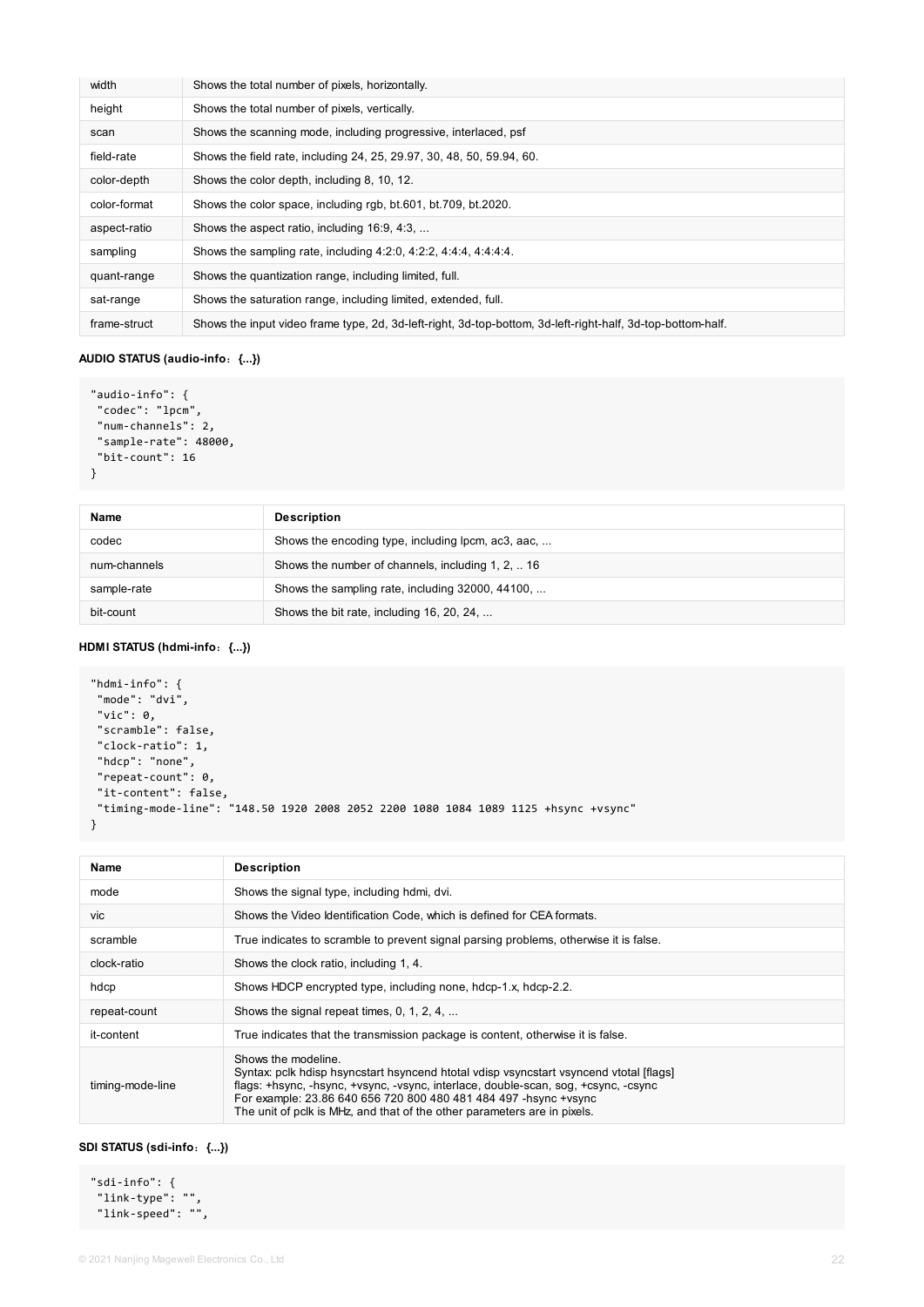```
"stream-type": "",
 "level-b": true,
 "interlaced": true,
 "assignment": 0,
 "st352-payload-id": 3423424,
 "h-total": 2250,
 "v-total": 1125,
 "h-active": 1920,
 "v-active": 1080
}
```

```
"info-frames": [
 {
 "id": "AVI",
 "type": 130,
 "version": 2,
 "checksum": 96,
 "data": "ACgAIgAAADkEAACBBw=="
 },
 {
 "id": "Audio",
 "type": 132,
  "version": 1,
 "checksum": 112,
 "data": "AQAAAAAAAAAAAA=="
}
\mathbf{I}
```

| <b>Name</b>          | <b>Description</b>                                                                                                                |
|----------------------|-----------------------------------------------------------------------------------------------------------------------------------|
| link-type            | Shows link type of input SDI signal, including unknown, single-link, dual-link, quad-link.                                        |
| link-speed           | Shows the current data speed, including unknown, sd, hd, 3g, 6g, 12g.                                                             |
| stream-type          | Shows the number of streams that is contained in the data source, including single-stream, dual-stream, 3d.                       |
| level-b              | True indicates that the input signal is level B format, otherwise it is false.                                                    |
| interlaced           | True indicates that the input signal is interlaced, otherwise it is false.                                                        |
| assignment           | Shows the link number, especially when be fed into a source of multi-link interfaces.                                             |
| st352-payload-<br>id | Shows the SMPTE ST 352 video payload identification code for SDI. which is an unsigned 32-bit integer and be displayed<br>in HEX. |
| h-total              | Shows the total number of pixels, horizontally.                                                                                   |
| v-total              | Shows the total number of pixels, vertically.                                                                                     |
| h-active             | Shows the number of active pixels, horizontally.                                                                                  |
| v-active             | Shows the number of active pixels, vertically.                                                                                    |

### **InfoFrame (info-frames**:**{...})**

| Name    | <b>Description</b>                              |
|---------|-------------------------------------------------|
| id      | Shows the infoFrame type, including AVI, Audio, |
| type    | Shows the packet type.                          |
| version | Shows the packet version.                       |
|         |                                                 |

| checksum | Shows the packet checksum.                                                    |
|----------|-------------------------------------------------------------------------------|
| data     | Shows the InfoFrame payload, which is encoded in base64 and displayed in hex. |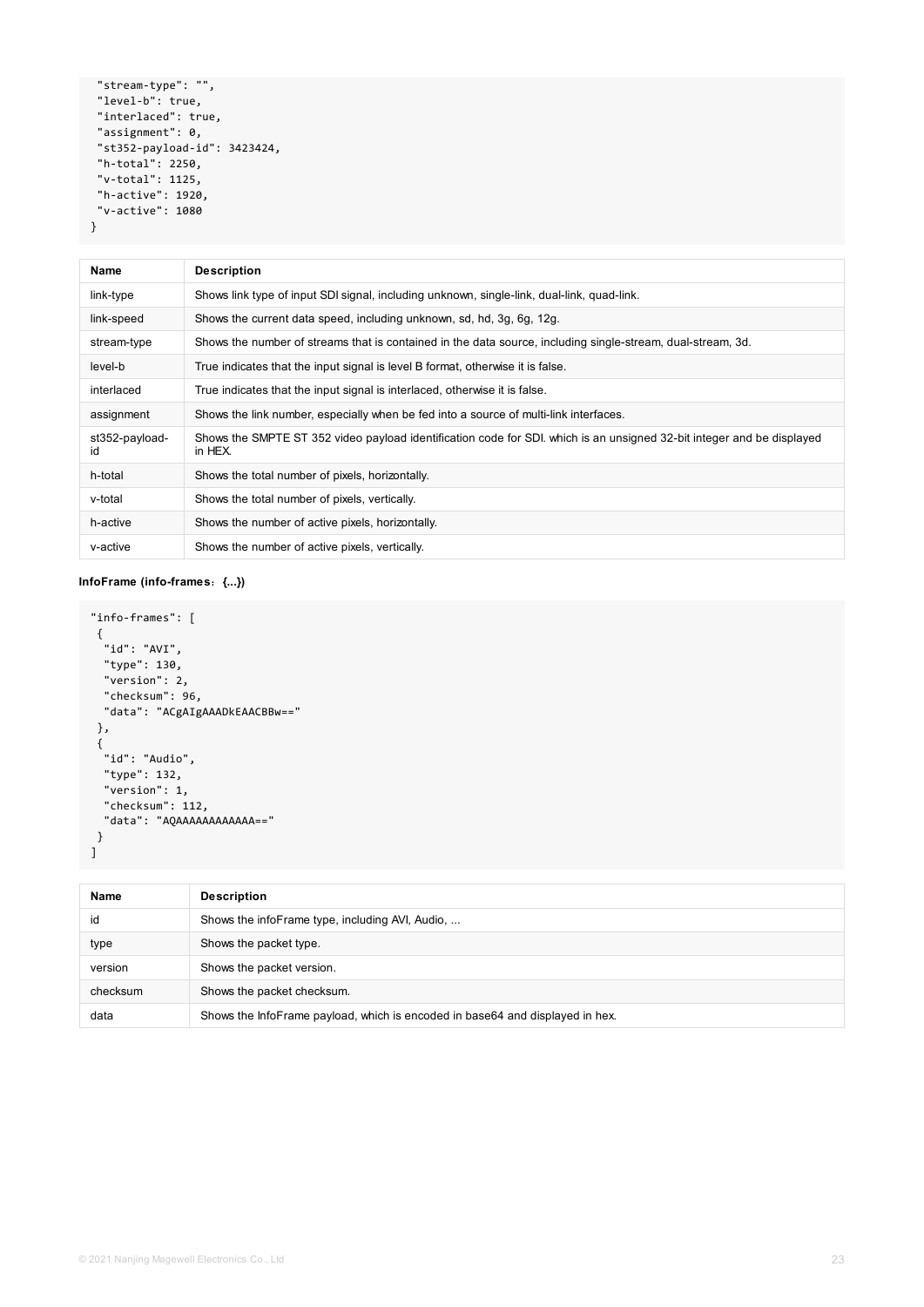```
"show-vu-meter": true,
  "vu-meter-mode": "none",
  "show-center-cross": false,
  "safe-area-mode": "none",
  "ident-mode": "none",
  "ident-text": "",
  "h-flip": false,
  "v-flip": false,
  "switch-mode": "blank",
  "deinterlace-mode": "bob",
  "in-auto-color-fmt": true,
  "in-color-fmt": "bt.709",
  "ar-convert-mode": "full",
  "alpha-disp-mode": "alpha-blend-checkerboard"
}
```

| <b>Name</b>           | <b>Description</b>                                                                                                                                                                                    |
|-----------------------|-------------------------------------------------------------------------------------------------------------------------------------------------------------------------------------------------------|
| status                | 0 indicates that the request was accepted successfully. Refer to API Status Codes to find specifi                                                                                                     |
| show-title            | True indicates to show the name and resolution of the source video, otherwise it is false.                                                                                                            |
| show-tally            | True indicates to show the Tally light status of selected NDI stream on the connected presentation<br>otherwise it is false.                                                                          |
| show-vu-<br>meter     | True indicates to show the VU meter, otherwise it is false.                                                                                                                                           |
| vu-meter-<br>mode     | Shows the measurement of the volume, including none, db, post-gain-db, post-gain-dbfs.                                                                                                                |
| show-<br>center-cross | True indicates to show a center cross on the connected presentation and delivery applications y<br>position of the entire image, otherwise it is false.                                               |
| safe-area-<br>mode    | Shows the safe area dimension including none, 4:3, 80%, and square.                                                                                                                                   |
| ident-mode            | Indicates to show or hide the device name or ident text that overlays the output, including none,                                                                                                     |
| ident-text            | Shows the digital label text overlaid on the output.<br>The label text ranges from 1 to 32 characters which contains A to Z, a to z, 0 to 9, and special ch<br>$dash( )$ , minus(-) and plus(+) sign. |
| h-flip                | True indicates to set a mirror effect for the video, otherwise it is false.                                                                                                                           |
| v-flip                | True indicates to reverse the active image vertically, otherwise it is false.                                                                                                                         |
| switch-mode           | Shows the image, either Black screen(blank) or the last picture of the previous video(keep-last),<br>changed.                                                                                         |
| deinterlace-<br>mode  | Shows the method to convert interlaced video into a progressive form including bob, weave.                                                                                                            |
| in-auto-<br>color-fmt | True indicates to auto-set color space, which means the color space will be BT.601 for SD and E<br>source, otherwise it is false.                                                                     |
| in-color-fmt          | Shows the color space including bt.601 and bt.709.                                                                                                                                                    |
|                       |                                                                                                                                                                                                       |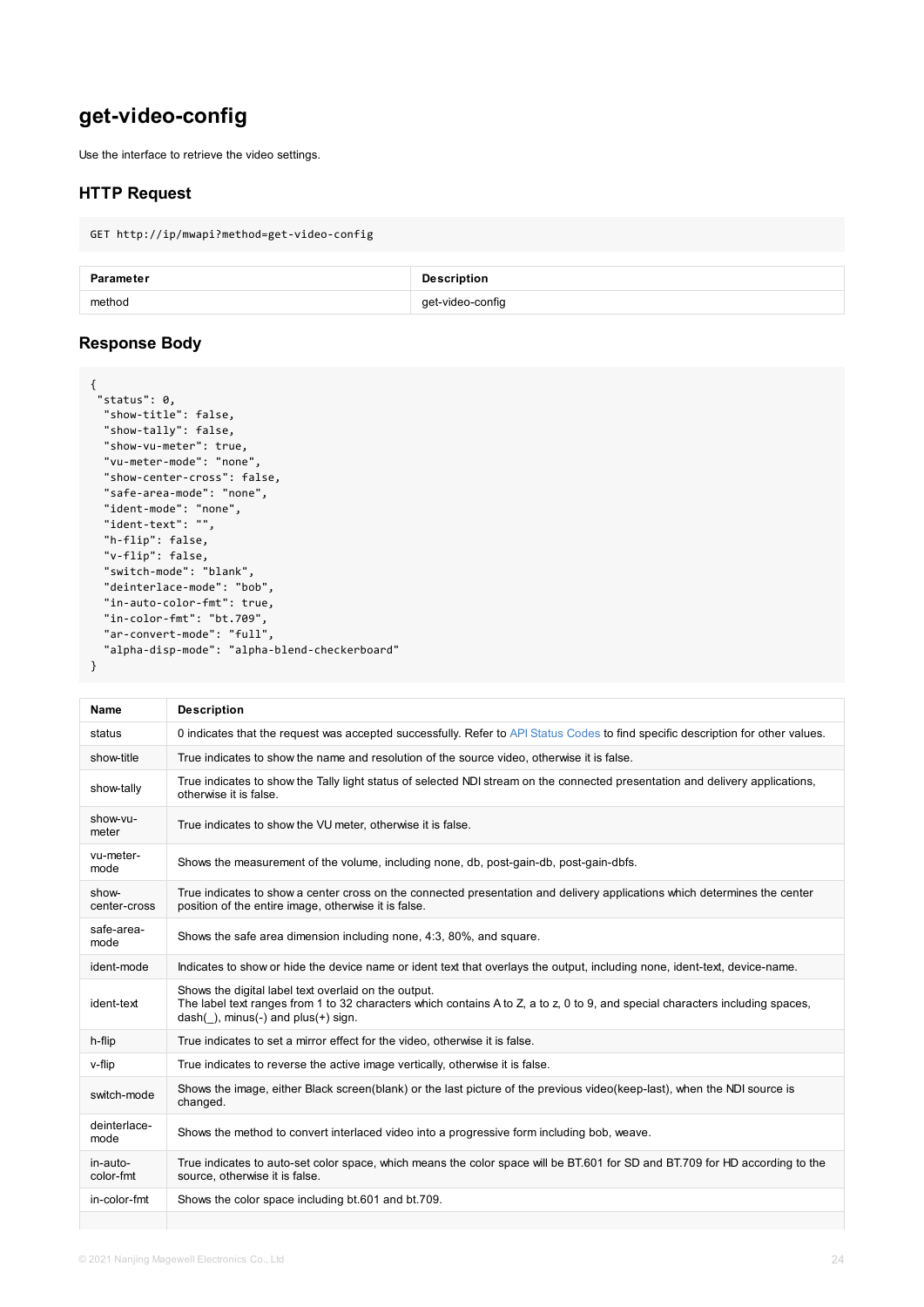| ar-convert-<br>mode | Shows the method to convert the aspect ratio of the decoded video. Options are windowbox, full and zoom.                 |
|---------------------|--------------------------------------------------------------------------------------------------------------------------|
| alpha-disp-         | Shows the background for the alpha channel display. Options are alpha-only, alpha-blend-white, alpha-blend-black, alpha- |
| mode                | blend-checkerboard.                                                                                                      |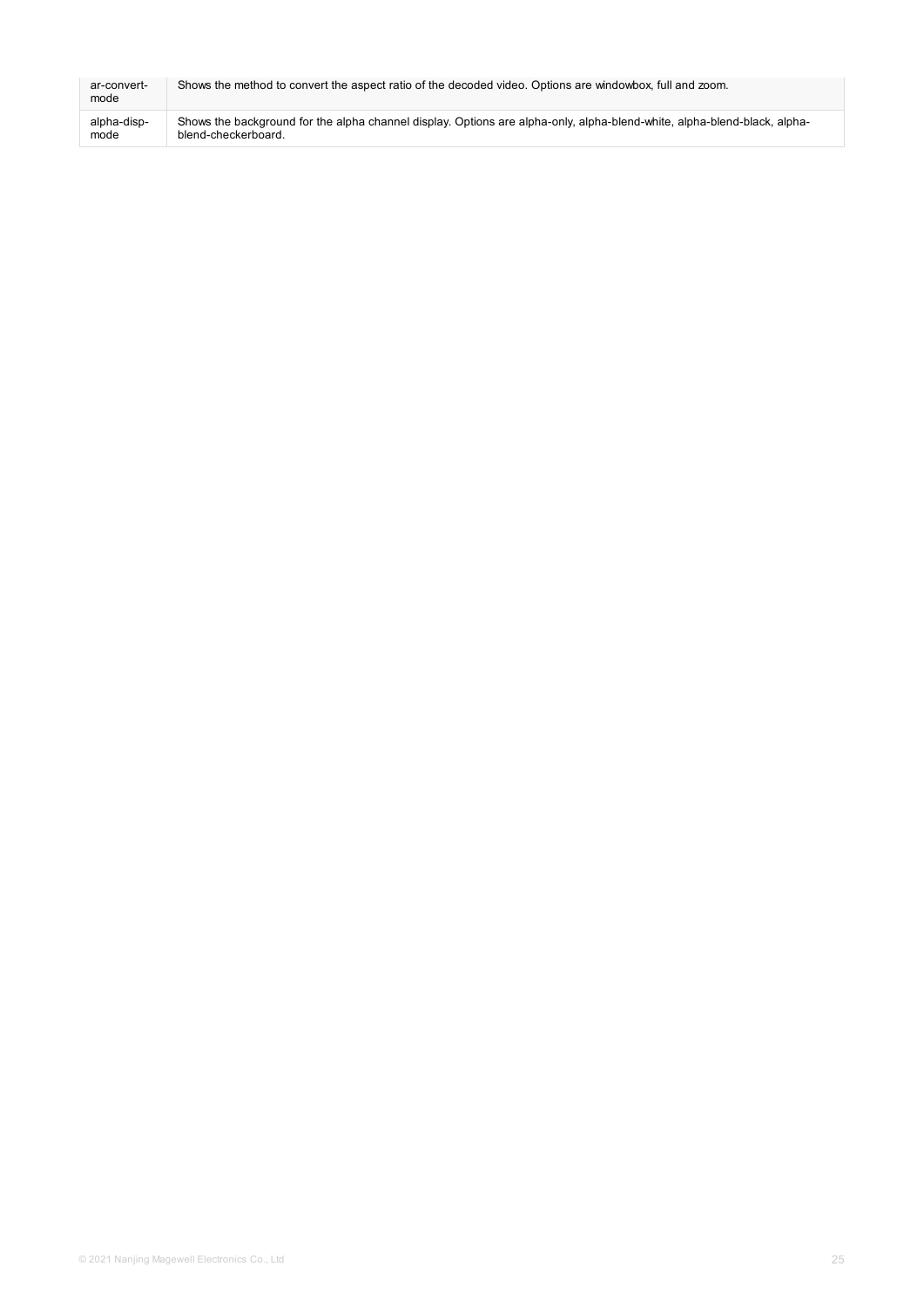```
"show-vu-meter": true,
  "vu-meter-mode": "none",
  "show-center-cross": false,
  "safe-area-mode": "none",
  "ident-mode": "none",
  "ident-text": "",
  "h-flip": false,
  "v-flip": false,
  "switch-mode": "blank",
  "deinterlace-mode": "bob",
  "in-auto-color-fmt": true,
  "in-color-fmt": "bt.709",
  "ar-convert-mode": "full",
  "alpha-disp-mode": "alpha-blend-checkerboard"
}
```

| <b>Name</b>                  | <b>Description</b>                                                                                                                                                                                |
|------------------------------|---------------------------------------------------------------------------------------------------------------------------------------------------------------------------------------------------|
| status                       | 0 indicates that the request was accepted successfully. Refer to API Status Codes to find spec                                                                                                    |
| show-title                   | True indicates to overlay the name and resolution of the video source on the output, otherwise                                                                                                    |
| show-tally                   | True indicates to overlay the Tally light status of selected NDI source stream on the output, oth                                                                                                 |
| show-vu-<br>meter            | True indicates to show the VU meter, otherwise it is false.                                                                                                                                       |
| vu-meter-<br>mode            | Shows the measurement of the volume, including none, db, post-gain-db, post-gain-dbfs.                                                                                                            |
| show-center-<br><b>Cross</b> | True indicates to overlay a center cross on the output, otherwise it is false.                                                                                                                    |
| safe-area-<br>mode           | Shows the safe area mode including none, 4:3, 80%, and square.                                                                                                                                    |
| ident-mode                   | Indicates to show or hide the device name or ident text that overlays the output, including none                                                                                                  |
| ident-text                   | Shows the digital label text overlaid on the output.<br>The label text ranges from 1 to 32 characters which contains A to Z, a to z, 0 to 9, and special of<br>dash(), minus(-) and plus(+) sign. |
| h-flip                       | True indicates to set a mirror effect for the video, otherwise it is false.                                                                                                                       |
| v-flip                       | True indicates to reverse the active image vertically, otherwise it is false.                                                                                                                     |
| switch-mode                  | Shows the image, either Black screen(blank) or the last picture of the previous video(keep-last<br>changed.                                                                                       |
| deinterlace-<br>mode         | Shows the mode to convert interlaced video into a progressive form including bob, weave.                                                                                                          |
| in-auto-color-<br>fmt        | True indicates to auto-set color space, which means the color space will be BT.601 for SD sour<br>sources, otherwise it is false.                                                                 |
| in-color-fmt                 | Shows the color space including bt.601 and bt.709.                                                                                                                                                |
| ar-convert-                  |                                                                                                                                                                                                   |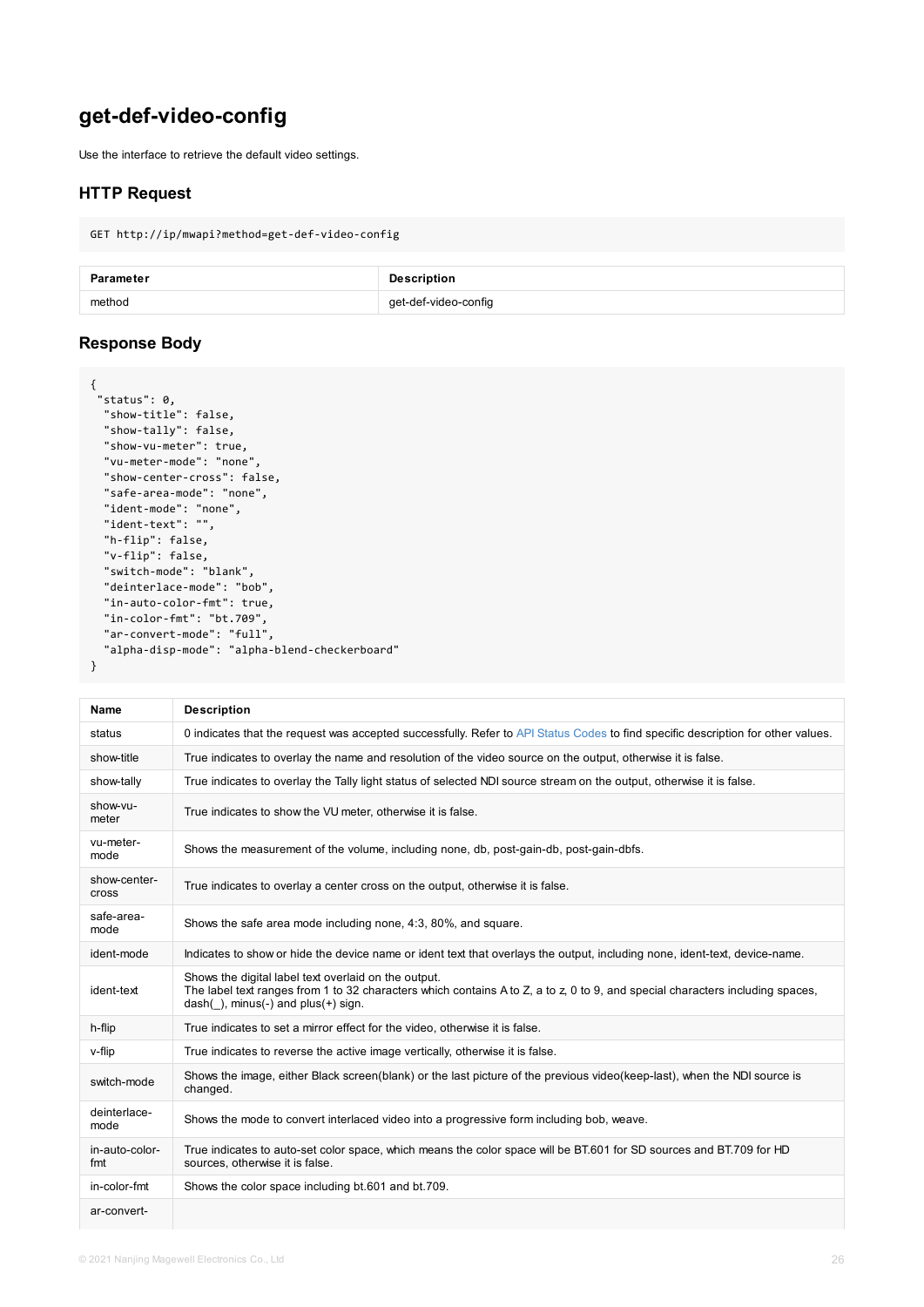| mode        |                                                                                                                          |
|-------------|--------------------------------------------------------------------------------------------------------------------------|
| alpha-disp- | Shows the background for the alpha channel display. Options are alpha-only, alpha-blend-white, alpha-blend-black, alpha- |
| mode        | blend-checkerboard.                                                                                                      |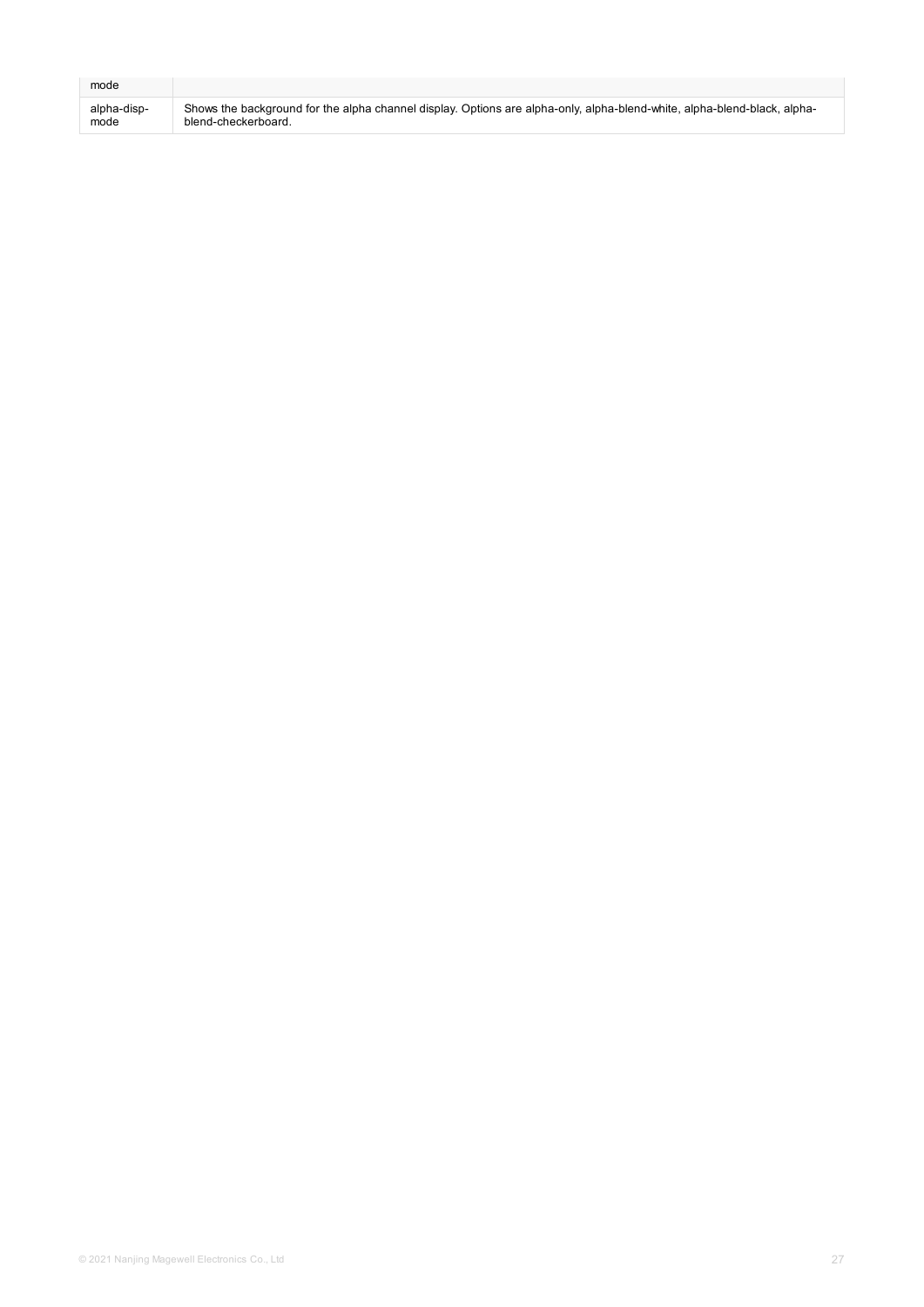### **1. Set OSD**

http://ip/mwapi?method=set-video-config&show-title=true&show-tally=true&show-vu-meter=tru e-area-mode=4:3&show-center-cross=true

| <b>Parameter</b>                 | <b>Description</b>                                                                                                                                                                            |
|----------------------------------|-----------------------------------------------------------------------------------------------------------------------------------------------------------------------------------------------|
| method                           | set-video-config                                                                                                                                                                              |
| show-title                       | True indicates to overlay the name and resolution of the video source on the output, otherwise it                                                                                             |
| show-tally                       | True indicates to overlay the Tally light status of selected NDI stream on the output, otherwise it is                                                                                        |
| show-vu-<br>meter                | True indicates to overlay the VU meter, a volume bar, on the output, otherwise it is false.                                                                                                   |
| vu-meter-<br>mode                | Specify the measurement of the volume, including none, dbu, dbvu, dbfs, if audio gain is set, the<br>dbvu, and post-gain-dbfs will show the gain effect.                                      |
| show-vu-<br>meter                | True indicates to show the VU meter, otherwise it is false.                                                                                                                                   |
| vu-meter-<br>mode                | Specify the measurement of the volume, including none, db, post-gain-db, post-gain-dbfs.                                                                                                      |
| show-<br>center-<br><b>Cross</b> | True indicates to overlay a center cross on the output which determines the center position of the<br>false.                                                                                  |
| safe-area-<br>mode               | Specify the dimension of a rectangular to mark the most important part of the picture which can b<br>presentation device, including none, 4:3, 80%, and square.                               |
| ident-mode                       | Set to show/hide the device name or ident text that overlays the output, including none, ident-tex                                                                                            |
| ident-text                       | Specify digital label overlaid on the output.<br>The label text ranges from 1 to 32 characters which contains A to Z, a to z, 0 to 9, and special ch<br>$dash($ ), minus(-) and plus(+) sign. |

#### **2. Set video process**

http://ip/mwapi?method=set-video-config&h-flip=false&v-flip=false&deinterlace-mode=weave pha-disp-mode=alpha-blend-checkerboard

| <b>Parameter</b>     | <b>Description</b>                                                            |
|----------------------|-------------------------------------------------------------------------------|
| method               | set-video-config                                                              |
| h-flip               | True indicates to set a mirror effect, otherwise it is false.                 |
| v-flip               | True indicates to reverse the active image vertically, otherwise it is false. |
| deinterlace-<br>mode | Convert interlaced video into a progressive form using bob or weave method.   |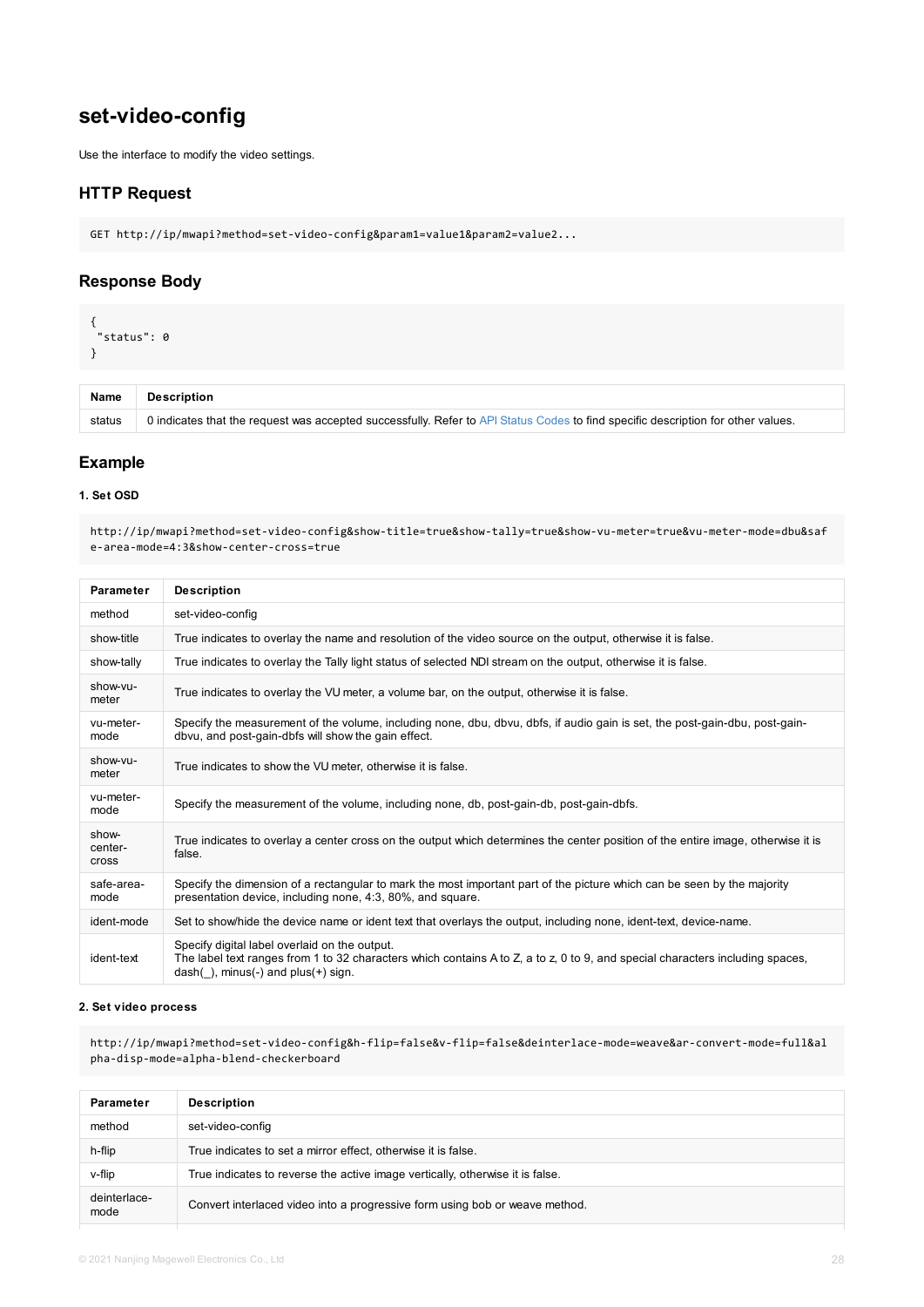| ar-convert-<br>mode | Specify the method to convert the aspect ratio of the decoded video. Options are windowbox, full and zoom.                 |
|---------------------|----------------------------------------------------------------------------------------------------------------------------|
| alpha-disp-         | Specify the background for the alpha channel display. Options are alpha-only, alpha-blend-white, alpha-blend-black, alpha- |
| mode                | blend-checkerboard.                                                                                                        |

#### **3. Set video source**

http://ip/mwapi?method=set-video-config&in-auto-color-fmt=false&in-color-fmt=bt.709&switch-mode=blank

| <b>Parameter</b>      | <b>Description</b>                                                                                                                                             |
|-----------------------|----------------------------------------------------------------------------------------------------------------------------------------------------------------|
| method                | set-video-config                                                                                                                                               |
| in-auto-<br>color-fmt | True indicates to auto-set color space, which means the color space will be BT.601 for SD and BT.709 for HD according to the<br>source, otherwise it is false. |
| in-color-fmt          | Specify the color space to bt.601 or bt.709.                                                                                                                   |
| switch-mode           | Specify the image to either black screen(blank) or the last picture of the previous video(keep-last) when the NDI source is<br>changed.                        |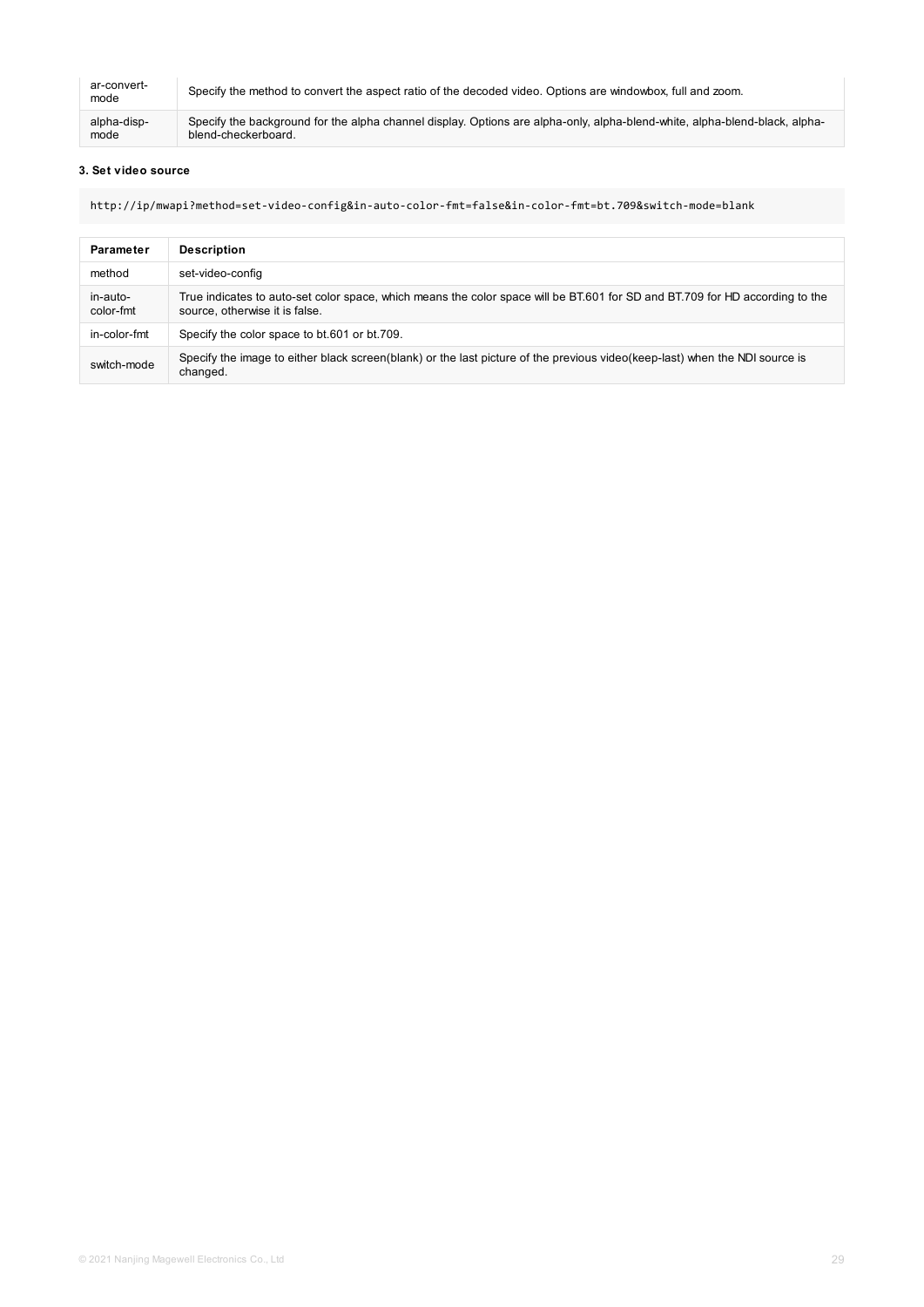```
"modes": [...]
}
```
### **1. Request Body**

"status": 0

| <b>Name</b> | Description                                                                                             |
|-------------|---------------------------------------------------------------------------------------------------------|
| status      | 0 indicates that the request was accepted successfully. Refer to API Status Codes to find specific desc |

### **2. Resolutions of presentation applications (modes {...})**

```
{
  "modes": [
   {
     "width": 2560,
      "height": 1440,
      "interlaced": false,
      "field-rate": 5995,
      "aspect-ratio": 1.77777779,
      "pref-mode": true,
      "curr-mode": true
    },
    {
      "width": 2560,
      "height": 1440,
      "interlaced": false,
      "field-rate": 14391,
      "aspect-ratio": 1.77777779,
      "pref-mode": false,
      "curr-mode": false
    }
    ...
}
```

| <b>Name</b>  | <b>Description</b>                                                                         |
|--------------|--------------------------------------------------------------------------------------------|
| width        | Shows the width of video in pixels.                                                        |
| height       | Shows the height of video in pixels.                                                       |
| interlaced   | True indicates to convert interlaced video into a progressive form, otherwise it is false. |
| field-rate   | Shows the decoded NDI video field rate.                                                    |
| aspect-ratio | Shows the decoded NDI stream aspect ratio.                                                 |
| pref-mode    | True indicates to use the preference mode, otherwise it is false.                          |
| curr-mode    | True indicates to use current mode, otherwise it is false.                                 |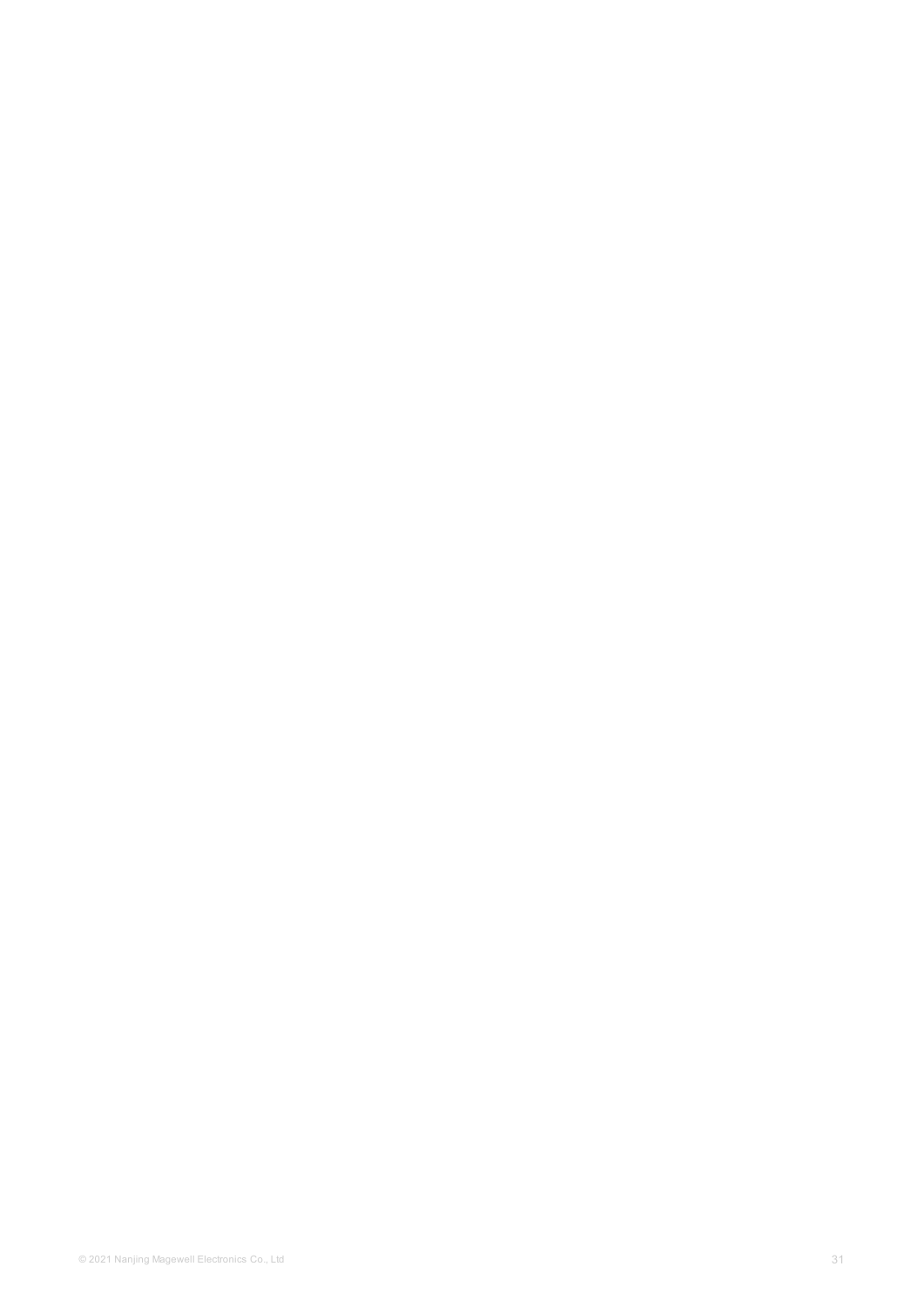| <b>Name</b>  | <b>Description</b>                                                                                 |
|--------------|----------------------------------------------------------------------------------------------------|
| status       | 0 indicates that the request was accepted successfully. Refer to API Status Codes to find specific |
| width        | Shows the width of video in pixels.                                                                |
| height       | Shows the height of video in pixels.                                                               |
| interlaced   | True indicates that convert the video into an interlaced signal, otherwise it is false.            |
| field-rate   | Shows the field rate of the decoded NDI video.                                                     |
| aspect-ratio | Shows the aspect ratio of the decoded NDI stream.                                                  |

http://ip/mwapi?method=set-video-mode&width=720&height=576&aspect-ratio=1.25&field-rate=

| <b>Parameter</b> | <b>Description</b>                                                                    |
|------------------|---------------------------------------------------------------------------------------|
| method           | set-video-mode                                                                        |
| width            | Specifies the width of video in pixels.                                               |
| height           | Specifies the height of video in pixels.                                              |
| interlaced       | True indicates that convert the video into an interlaced form, otherwise it is false. |
| field-rate       | Specifies the field rate.                                                             |
| aspect-ratio     | Specifies the aspect ratio.                                                           |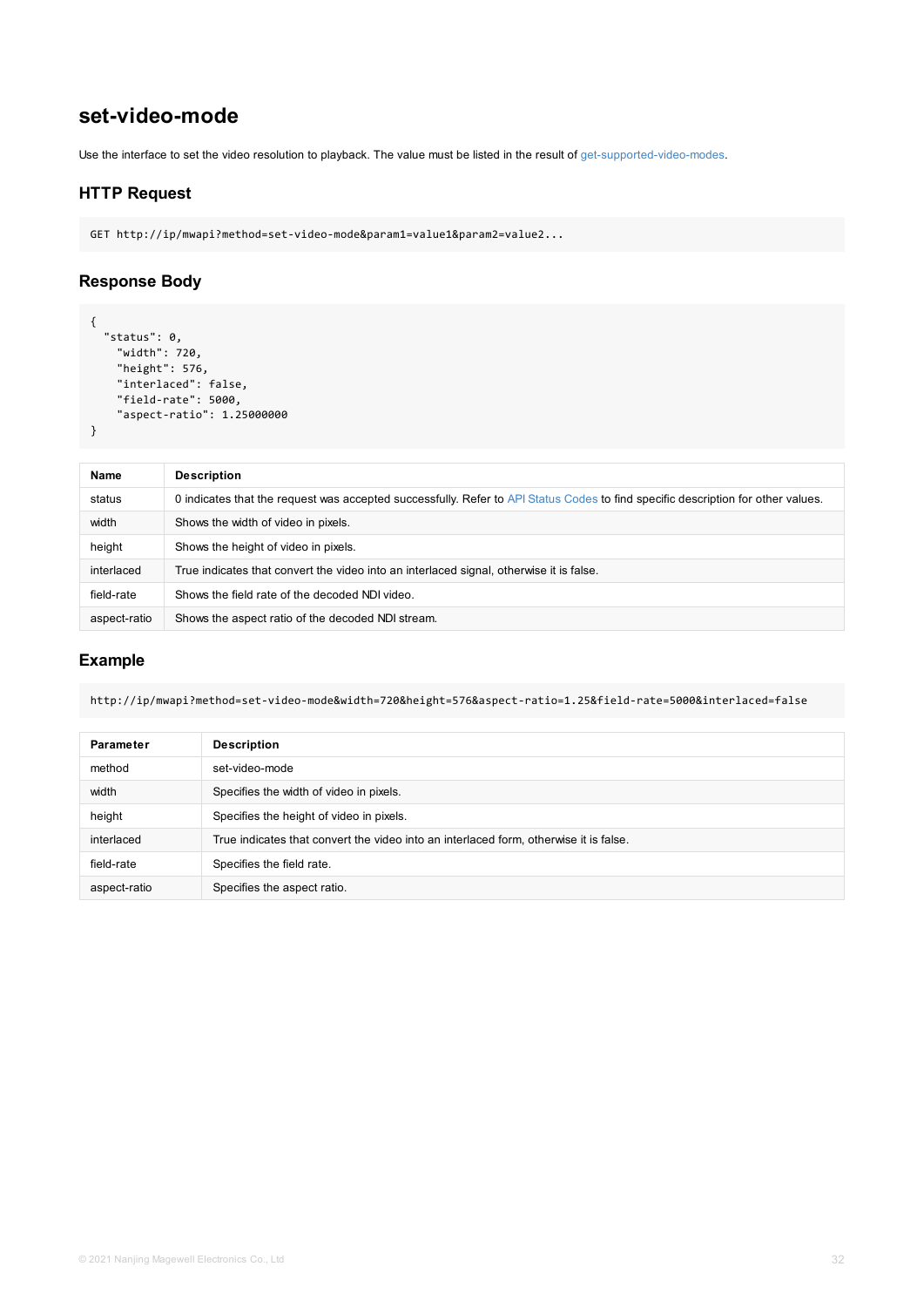```
"show-vu-meter": true,
  "vu-meter-mode": "none",
  "show-center-cross": false,
  "safe-area-mode": "none",
  "ident-mode": "none",
  "ident-text": "",
  "h-flip": false,
  "v-flip": false,
  "switch-mode": "blank",
  "deinterlace-mode": "bob",
  "in-auto-color-fmt": true,
  "in-color-fmt": "bt.709",
  "ar-convert-mode": "full",
  "alpha-disp-mode": "alpha-blend-checkerboard"
}
```

|  | <b>Name</b>           | <b>Description</b>                                                                                                                                                                                    |
|--|-----------------------|-------------------------------------------------------------------------------------------------------------------------------------------------------------------------------------------------------|
|  | status                | 0 indicates that the request was accepted successfully. Refer to API Status Codes to find specifi                                                                                                     |
|  | show-title            | True indicates to show the name and resolution of the source video, otherwise it is false.                                                                                                            |
|  | show-tally            | True indicates to show the Tally light status of selected NDI stream on the connected presentation<br>otherwise it is false.                                                                          |
|  | show-vu-<br>meter     | True indicates to show the VU meter, otherwise it is false.                                                                                                                                           |
|  | vu-meter-<br>mode     | Shows the measurement of the volume, including none, db, post-gain-db, post-gain-dbfs.                                                                                                                |
|  | show-<br>center-cross | True indicates to show a center cross on the connected presentation and delivery applications y<br>position of the entire image, otherwise it is false.                                               |
|  | safe-area-<br>mode    | Shows the safe area dimension including none, 4:3, 80%, and square.                                                                                                                                   |
|  | ident-mode            | Indicates to show or hide the device name or ident text that overlays the output, including none,                                                                                                     |
|  | ident-text            | Shows the digital label text overlaid on the output.<br>The label text ranges from 1 to 32 characters which contains A to Z, a to z, 0 to 9, and special ch<br>$dash( )$ , minus(-) and plus(+) sign. |
|  | h-flip                | True indicates to set a mirror effect for the video, otherwise it is false.                                                                                                                           |
|  | v-flip                | True indicates to reverse the active image vertically, otherwise it is false.                                                                                                                         |
|  | switch-mode           | Shows the image, either Black screen(blank) or the last picture of the previous video(keep-last),<br>changed.                                                                                         |
|  | deinterlace-<br>mode  | Shows the method to convert interlaced video into a progressive form including bob, weave.                                                                                                            |
|  | in-auto-<br>color-fmt | True indicates to auto-set color space, which means the color space will be BT.601 for SD and E<br>source, otherwise it is false.                                                                     |
|  | in-color-fmt          | Shows the color space including bt.601 and bt.709.                                                                                                                                                    |
|  |                       |                                                                                                                                                                                                       |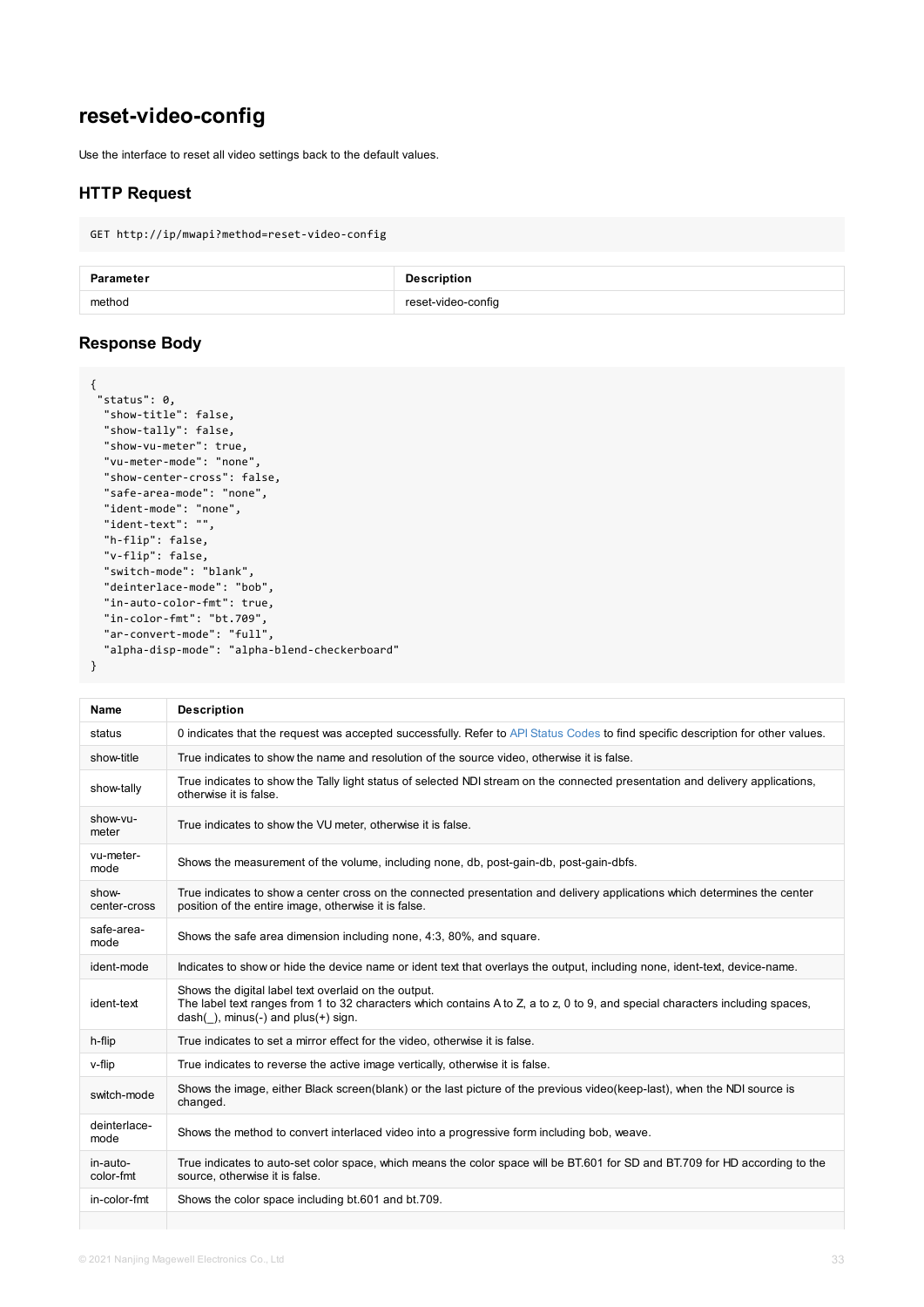| ar-convert-<br>mode | Shows the method to convert the aspect ratio of the decoded video. Options are windowbox, full and zoom.                 |
|---------------------|--------------------------------------------------------------------------------------------------------------------------|
| alpha-disp-         | Shows the background for the alpha channel display. Options are alpha-only, alpha-blend-white, alpha-blend-black, alpha- |
| mode                | blend-checkerboard.                                                                                                      |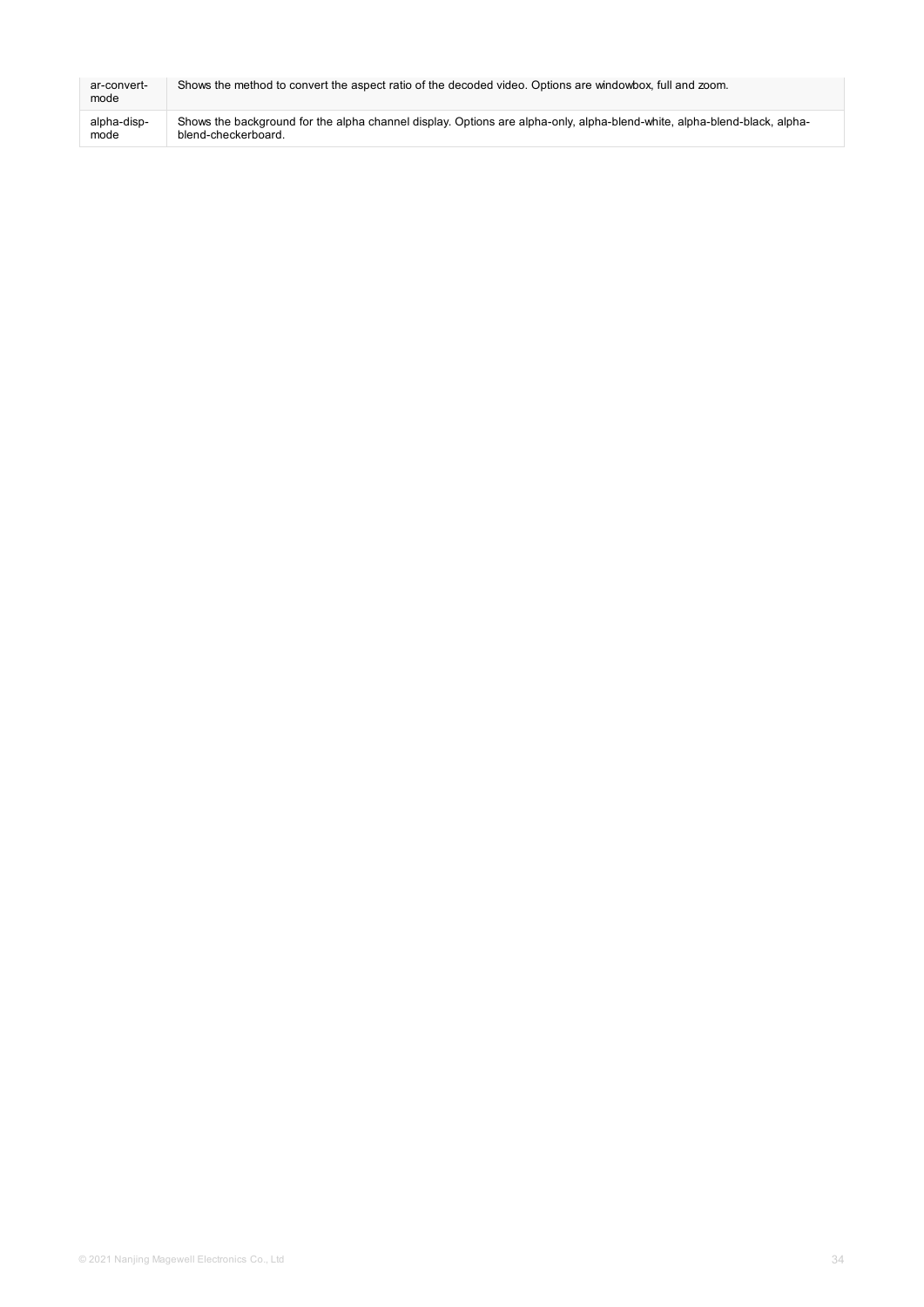```
"sample-rate": 0,
"channels": 0,
"bit-count": 0,
"ch0": 0,
"ch1": 1,
"ch2": 2,
"ch3": 3,
"ch4": 4,
"ch5": 5,
"ch6": 6,
"ch7": 7,
"ch8": 8,
"ch9": 9,
"ch10": 10,
"ch11": 11,
"ch12": 12,
"ch13": 13,
"ch14": 14,
"ch15": 15
```
} }

| <b>Name</b>     | <b>Description</b>                                                                                                                                                                              |
|-----------------|-------------------------------------------------------------------------------------------------------------------------------------------------------------------------------------------------|
| status          | 0 indicates that the request was accepted successfully. Refer to API Status Codes to find specific                                                                                              |
| gain            | Shows the gain which ranges from -100.00dB to 20.00dB.                                                                                                                                          |
| sample-<br>rate | Shows the sample rate, including 32000, 44100, 48000, 88200, 96000.                                                                                                                             |
| channels        | Shows the number of output audio channels, including 0, 2, 4, 8.                                                                                                                                |
| bit-count       | Reserved.                                                                                                                                                                                       |
| $ch0 \sim ch15$ | Shows the mapping relationship between the output and source channels.<br>For example, ch0=4&ch1=5 indicates that the output channel1 maps source channel5, and outpu<br>channel <sub>6</sub> . |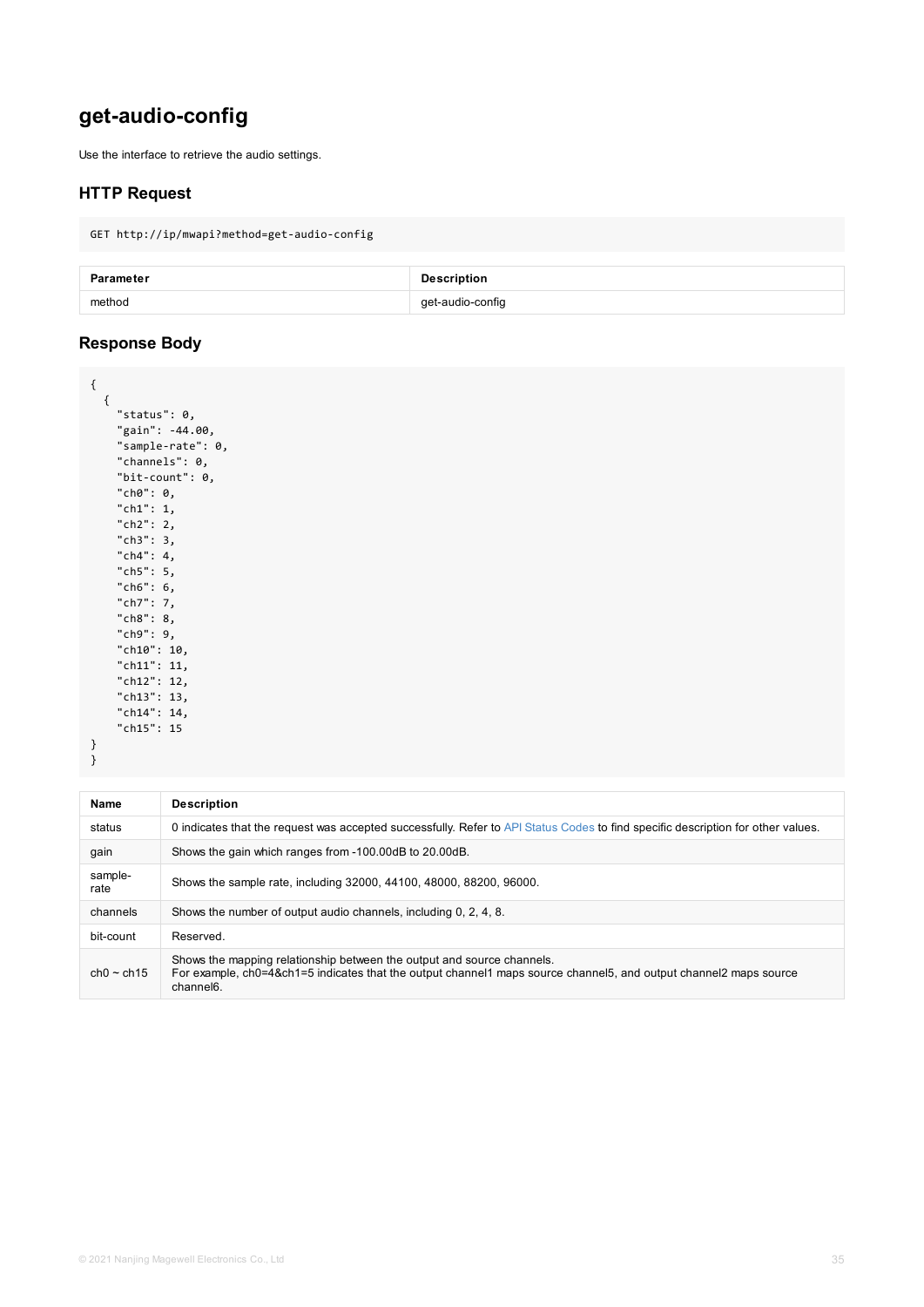http://ip/mwapi?method=set-audio-config&gain=-60&sample-rate=44100&channels=2&ch0=4&ch1=5

| <b>Parameter</b> | <b>Description</b>                                                                                                                                                                                                                                                                                                                                                                                                                                                                                   |
|------------------|------------------------------------------------------------------------------------------------------------------------------------------------------------------------------------------------------------------------------------------------------------------------------------------------------------------------------------------------------------------------------------------------------------------------------------------------------------------------------------------------------|
| method           | set-video-config                                                                                                                                                                                                                                                                                                                                                                                                                                                                                     |
| gain             | Adjust the gain from -100.00dB to 20.00dB as needed.                                                                                                                                                                                                                                                                                                                                                                                                                                                 |
| sample-<br>rate  | Set the sample rate for your work, including 32000, 44100, 48000, 88200, 96000.                                                                                                                                                                                                                                                                                                                                                                                                                      |
| channels         | Choose the proper audio channels for your work, including Follow input, 2 Channels, 4 Channels<br>set the mapping relationship between the output and source channels.<br>0 indicates to follow input.<br>When the channels is set to 2, the selected audio channels map for output channel 1/2.<br>When the channels is set to 4, the selected audio channels map for output channel 1/2 & 3/4.<br>When the channels is set to 8, the selected audio channels map for output channel 1/2, 3/4, 5/6, |
| $ch0 \sim ch15$  | Map the audio channels between the output and source channels when <b>channels</b> is not 0.<br>For example, channels=2&ch0=4&ch1=5 indicates 2 channels are selected. Output channel1 ma<br>output channel2 maps the source channel6.                                                                                                                                                                                                                                                               |
|                  |                                                                                                                                                                                                                                                                                                                                                                                                                                                                                                      |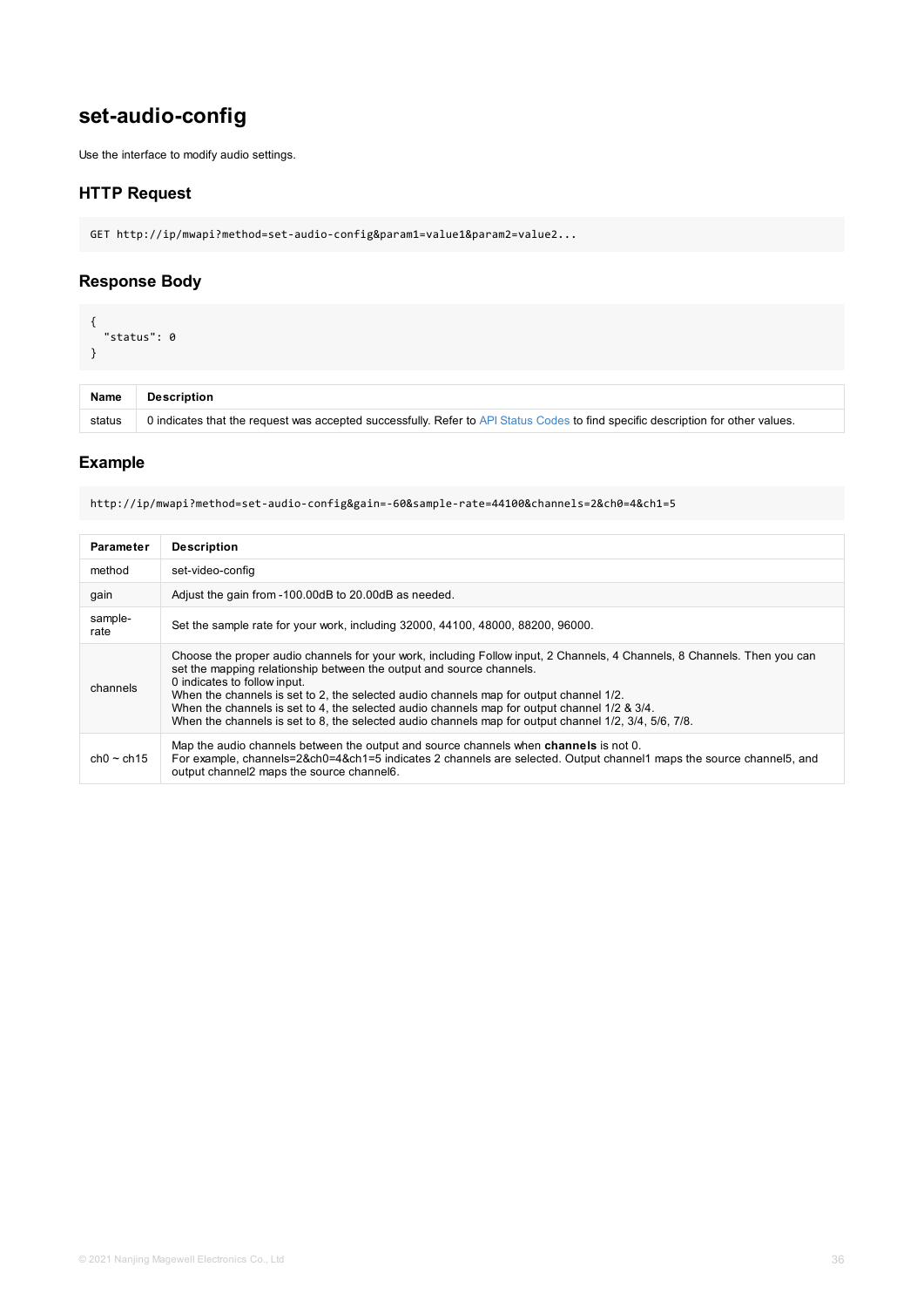```
UHUD0GwFcGAF9/AWd/AINPAADiAA9uAwwAEAC4eCEQgAECAwRn2F3EAXiAA+MPAeABHYAYcRwWIFgsJQBAhGMAAJ
4AAAAAAAAAAAAAzw=="
```
}

| <b>Name</b> | <b>Description</b>                                                                                      |
|-------------|---------------------------------------------------------------------------------------------------------|
| status      | 0 indicates that the request was accepted successfully. Refer to API Status Codes to find specific desc |
| data        | Shows the EDID data which is encoded in base64 and displayed in hex.                                    |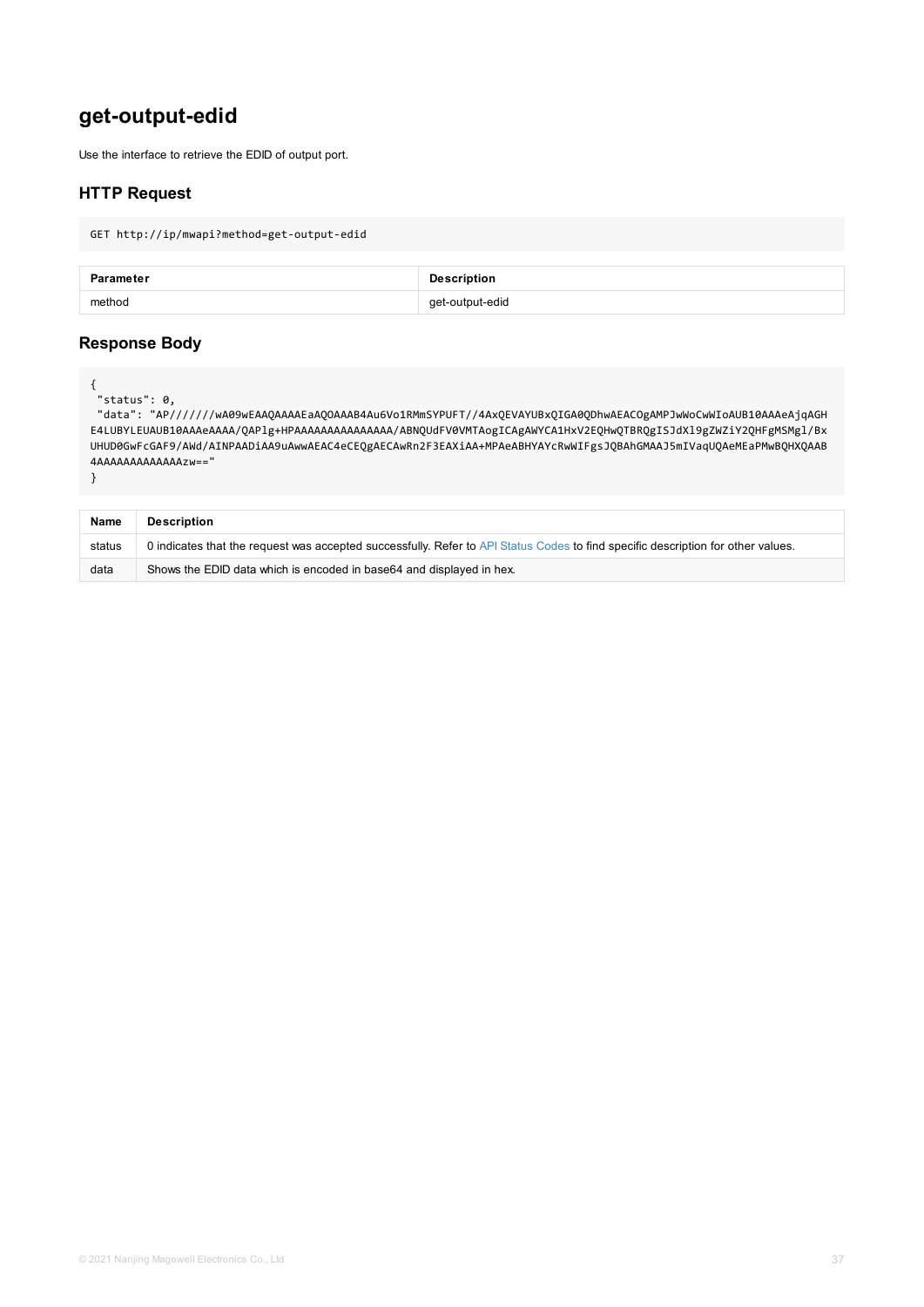```
\sim"status": 0
}
```

| <b>Name</b> | <b>Description</b>                                                                                      |
|-------------|---------------------------------------------------------------------------------------------------------|
| status      | 0 indicates that the request was accepted successfully. Refer to API Status Codes to find specific desc |

http://ip/mwapi?method=export-edid&port=out&file-name=Output\_Port\_EDID\_2019\_03\_20\_17\_36\_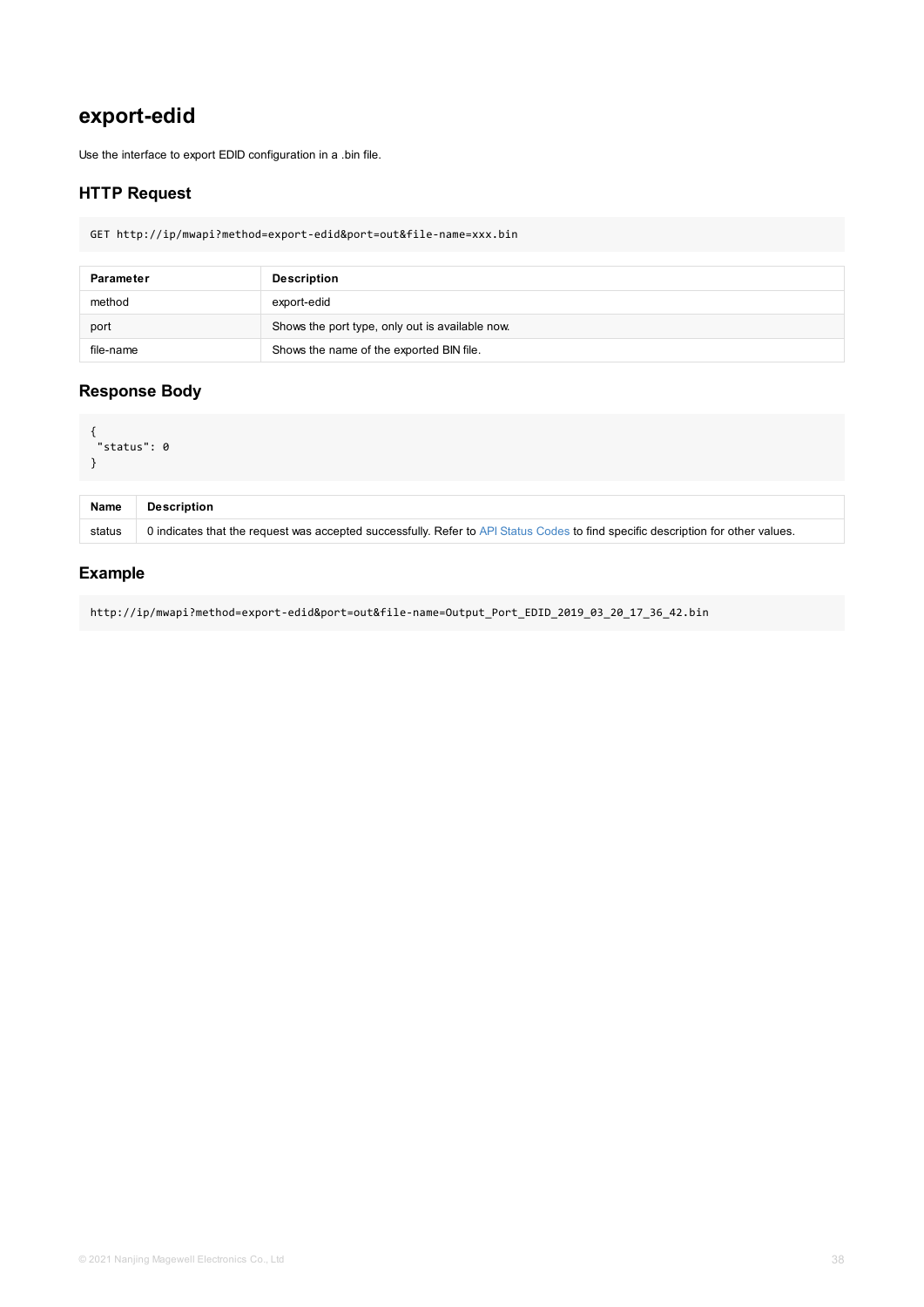```
"status": 0,
  "channels": [
    {
      "name": "RTP",
     "url": "rtp://224.1.2.3:4000?mw-buffer-duration=60"
    },
    {
      "name": "RTP1",
     "url": "rtp://224.2.4.6:6688?mw-buffer-duration=50"
    },
    {
      "name": "UDP",
     "url": "udp://224.1.2.3:4000?mw-buffer-duration=200"
    }
  ]
}
```

| <b>Name</b> | <b>Description</b>                                                                                   |
|-------------|------------------------------------------------------------------------------------------------------|
| status      | 0 indicates that the request was accepted successfully. Refer to API Status Codes to find specific d |
| channels    | Shows the preset source arrays.                                                                      |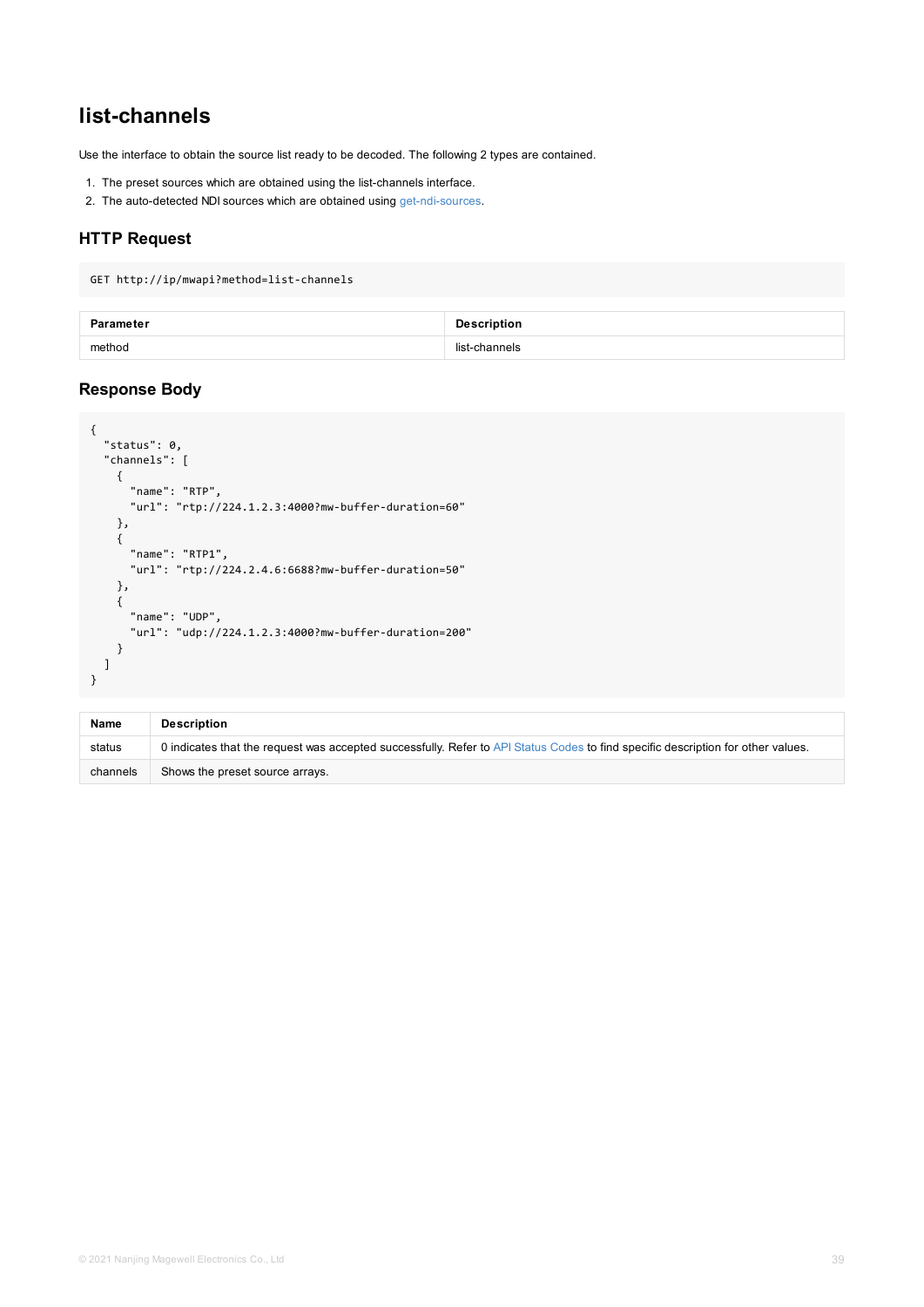| <b>Name</b> | <b>Description</b>                                                                                   |
|-------------|------------------------------------------------------------------------------------------------------|
| status      | 0 indicates that the request was accepted successfully. Refer to API Status Codes to find specific d |
| name        | Shows source name.                                                                                   |
| ndi-name    | Shows whether the selected source is an NDI source, options are true and false.                      |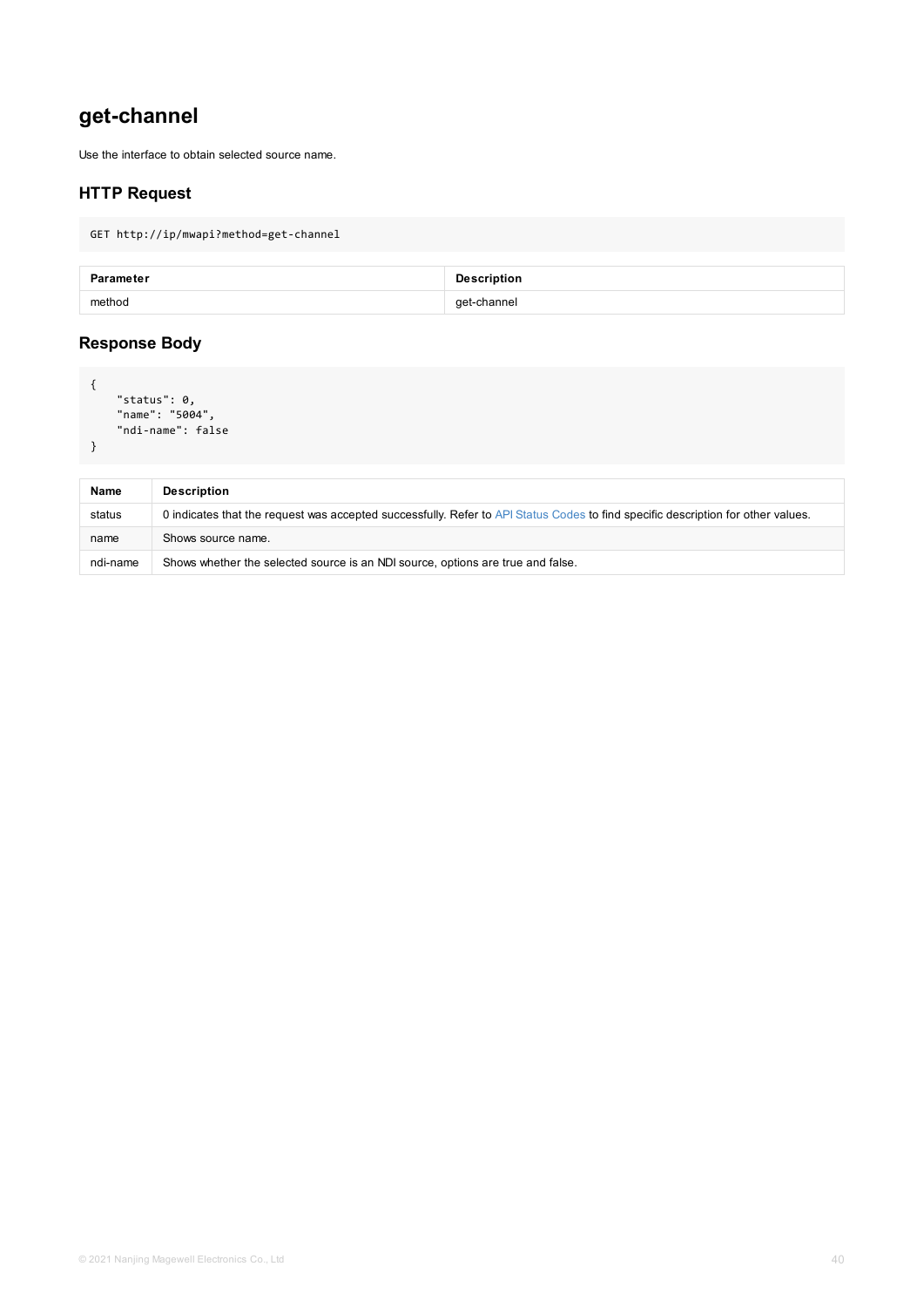```
\sim"status": 0,
}
```

| <b>Parameter</b> | <b>Description</b>                                                                                 |
|------------------|----------------------------------------------------------------------------------------------------|
| status           | 0 indicates that the request was accepted successfully. Refer to API Status Codes to find specific |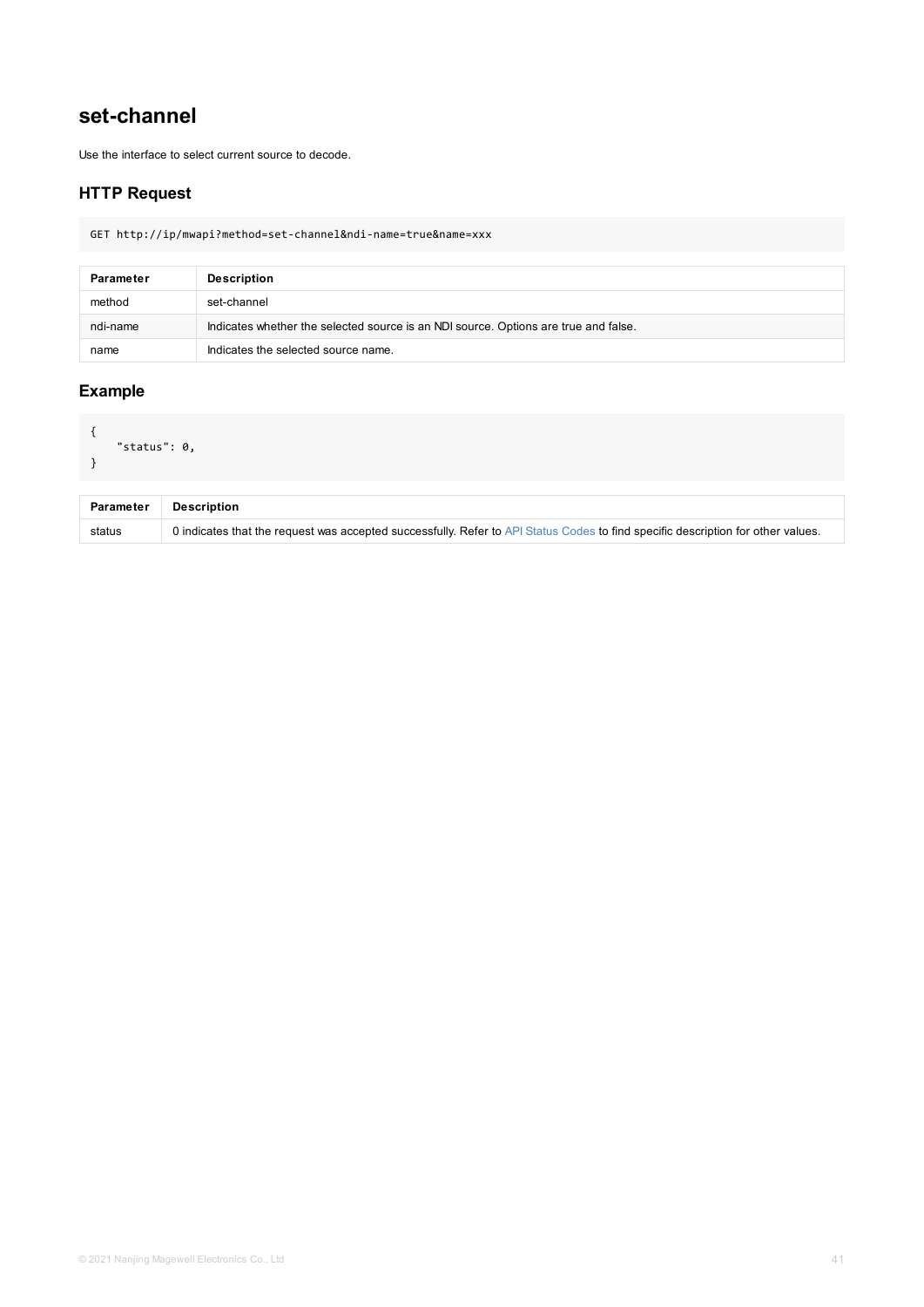```
ntkndi://ndi?name=test&url=192.168.1.90%3A5963&mw-buffer-duration=60
```

| <b>URL components</b> | <b>Description</b>                                                                   |
|-----------------------|--------------------------------------------------------------------------------------|
| ntkndi                | Indicates the NDI protocol developed by NewTek.                                      |
| ndi                   | Indicates the default host name and it cannot be modified.                           |
| name                  | Indicates the NDI stream name.                                                       |
| url                   | Indicates the NDI URL.                                                               |
| mw-buffer-duration    | Indicates the NDI buffer duration in ms. You can get the value range using get-buffe |

#### **2. RTSP**

rtsp://192.168.1.58:899?mw-buffer-duration=60

| URL components          | <b>Description</b>                                                             |
|-------------------------|--------------------------------------------------------------------------------|
| rtsp://192.168.1.58:899 | Indicates a valid RTSP URL.                                                    |
| mw-buffer-duration      | Indicates the RTSP buffer duration in ms. You can get the value range using ge |

#### **3. HTTP**

http://192.168.1.88:8585?mw-buffer-duration=60

| URL components           | <b>Description</b>                                                    |  |
|--------------------------|-----------------------------------------------------------------------|--|
| http://192.168.1.88:8585 | Indicates a valid HTTP URL.                                           |  |
| mw-buffer-duration       | Indicates the HTTP buffer duration in ms. You can get the value range |  |

#### **4. RTMP**

```
// RTMP Pull
rtmp://url/stream-key?mw-buffer-duration=60
```
// RTMP Push rtmp://127.0.0.1/live/stream-key?mw-buffer-duration=80

| <b>URL components</b> | <b>Description</b>                                                                 |
|-----------------------|------------------------------------------------------------------------------------|
| url                   | RTMP Pull: Indicates a RTMP URL.<br>RTMP Push: rtmp://127.0.0.1/live/.             |
| stream-key            | Indicates the stream key which follows URL. Slashes (/) is not supported.          |
| mw-buffer-duration    | Indicates the RTMP buffer duration in ms. You can get the value range using get-bu |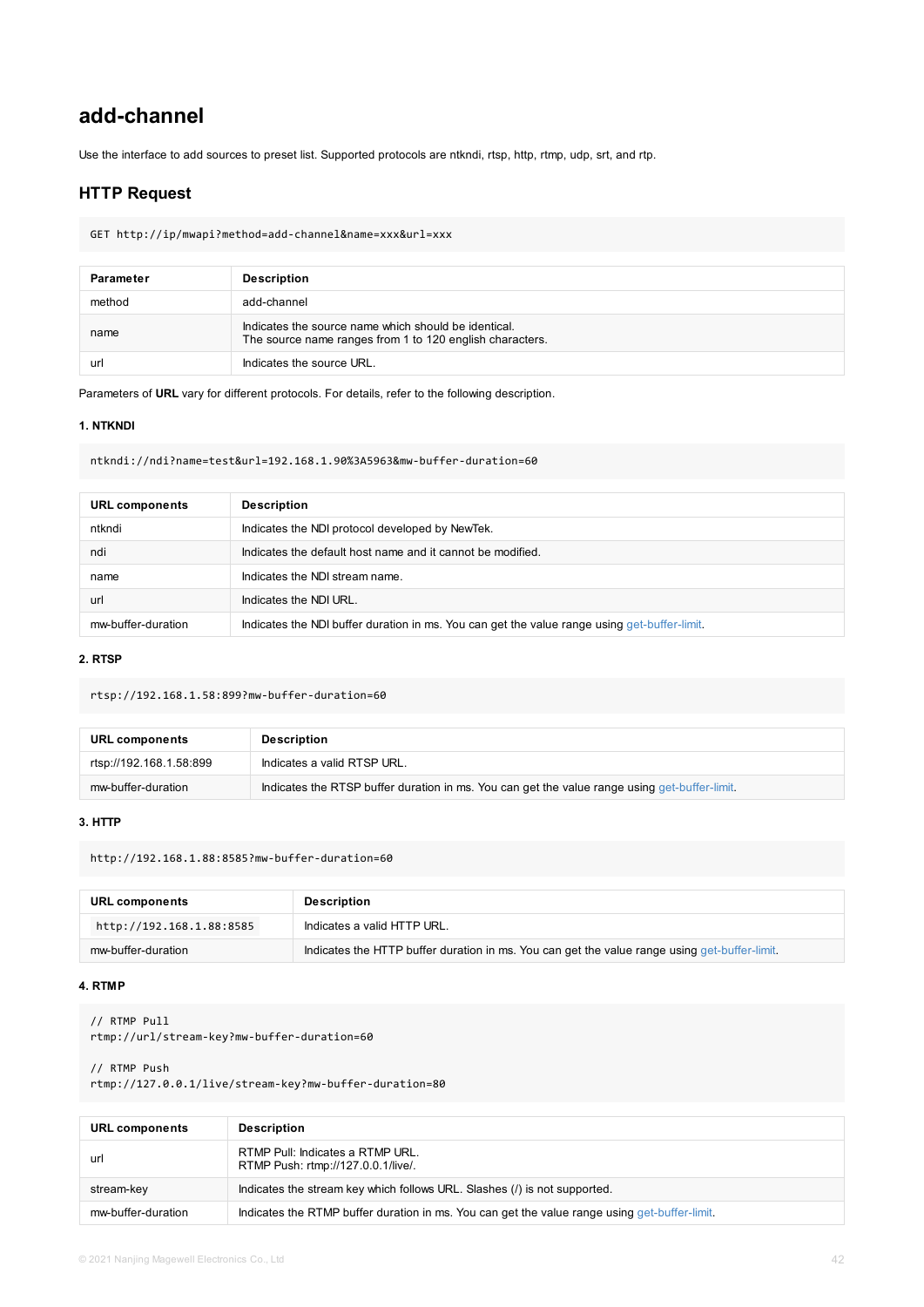```
srt://0.0.0.0:port?mode=listener&latency=125&mw-buffer-duration=80
```

| <b>URL components</b> | <b>Description</b>                                                                  |
|-----------------------|-------------------------------------------------------------------------------------|
| ip                    | Listener: 0.0.0.0<br>caller: a valid IP address, 0,0,0,0 is excluded.               |
| port                  | Indicates the port number which ranges from 1 to 65535.                             |
| mode                  | Indicates the SRT modes including Caller and Listener.                              |
| latency               | Indicates the latency time ranges from 20 to 8000 in ms.                            |
| passphrase            | Indicates the encrypted password. It is optional unless the encryption is required. |
| mw-buffer-duration    | Indicates the SRT buffer duration in ms. You can get the value range using get-buff |

### **7. RTP**

// Listener

```
// Multicast
rtp://ip:port?mw-buffer-duration=80
```
# // Unicast

rtp://0.0.0.0:port?mw-buffer-duration=80

| <b>URL components</b> | <b>Description</b>                                                                                            |
|-----------------------|---------------------------------------------------------------------------------------------------------------|
| ip                    | Unicast IP address: 0.0.0.0<br>Multicast IP address: the IP address ranges from 224.0.0.0 to 239.255.255.255. |
| port                  | Indicates the port number which ranges from 1 to 65535.                                                       |
| mw-buffer-duration    | Indicates the RTP buffer duration in ms. You can get the value range using get-buff                           |

## **Response Body**

```
{
    "status": 0
}
```

| <b>Name</b> | <b>Description</b>                                                                                      |
|-------------|---------------------------------------------------------------------------------------------------------|
| status      | 0 indicates that the request was accepted successfully. Refer to API Status Codes to find specific dest |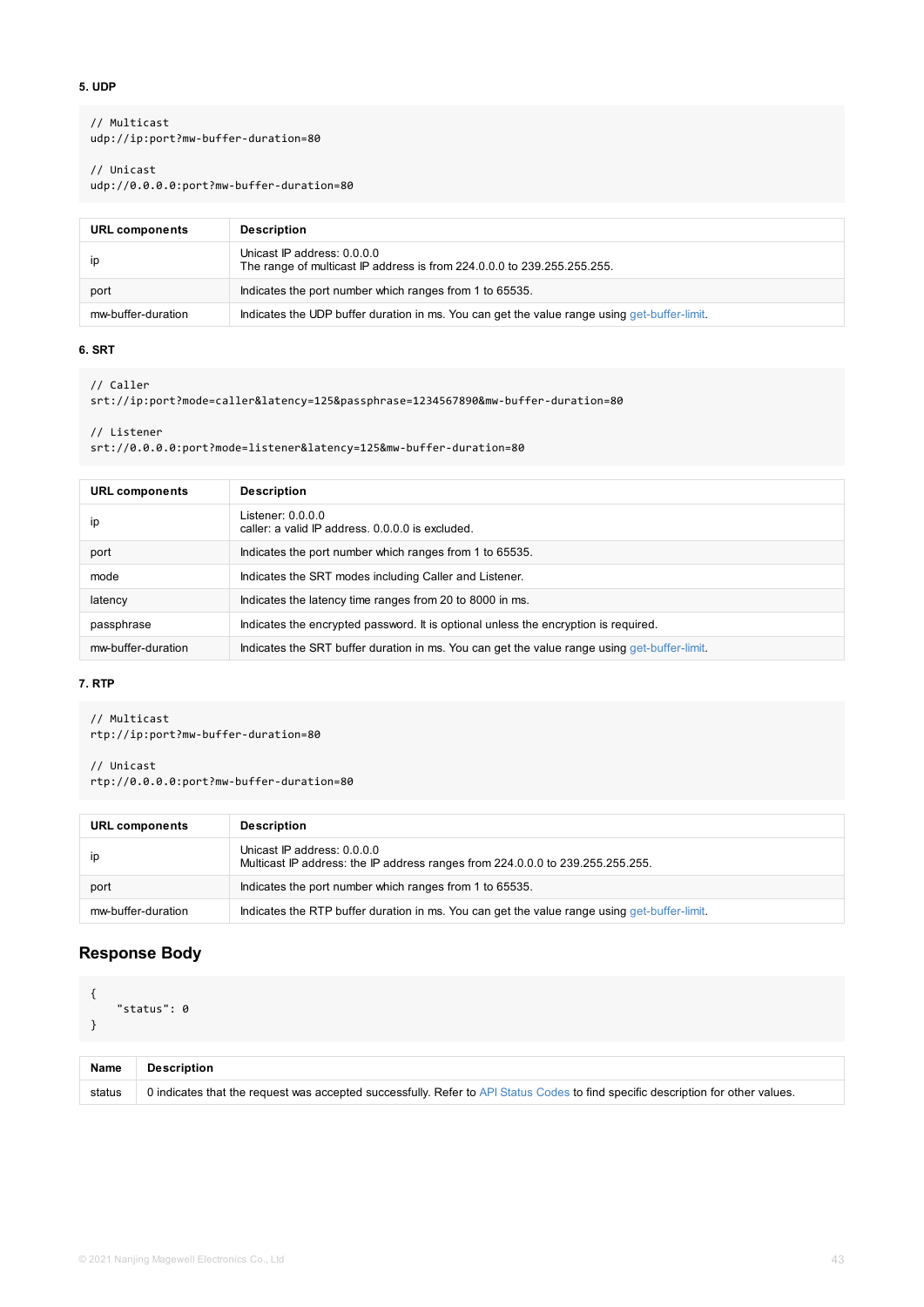```
{
    "status": 0
}
```

| <b>Parameter</b><br><b>Description</b> |                                                                                                    |
|----------------------------------------|----------------------------------------------------------------------------------------------------|
| status                                 | 0 indicates that the request was accepted successfully. Refer to API Status Codes to find specific |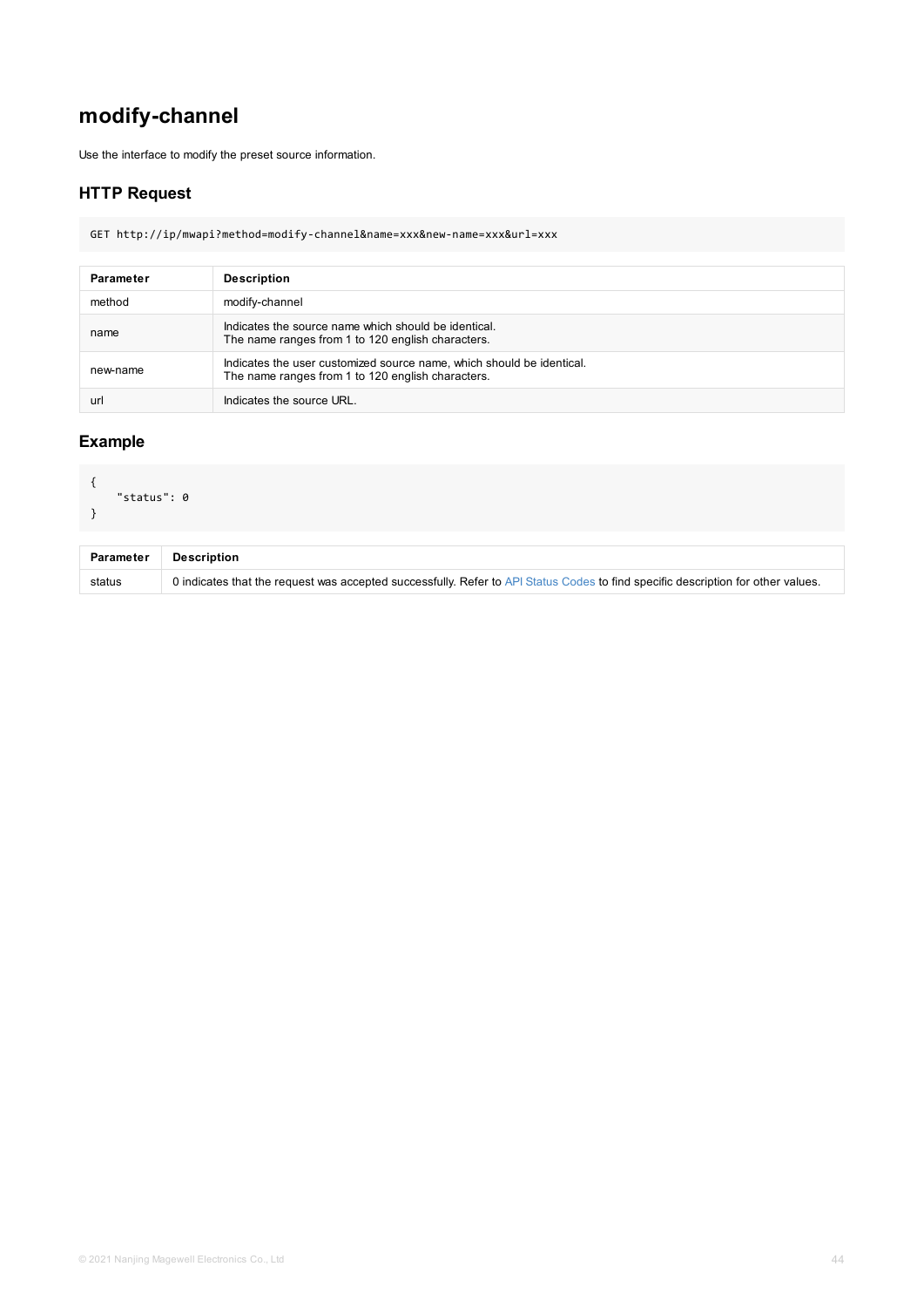<span id="page-44-0"></span>

| <b>Name</b> | <b>Description</b>                                                                                      |
|-------------|---------------------------------------------------------------------------------------------------------|
| status      | 0 indicates that the request was accepted successfully. Refer to API Status Codes to find specific desc |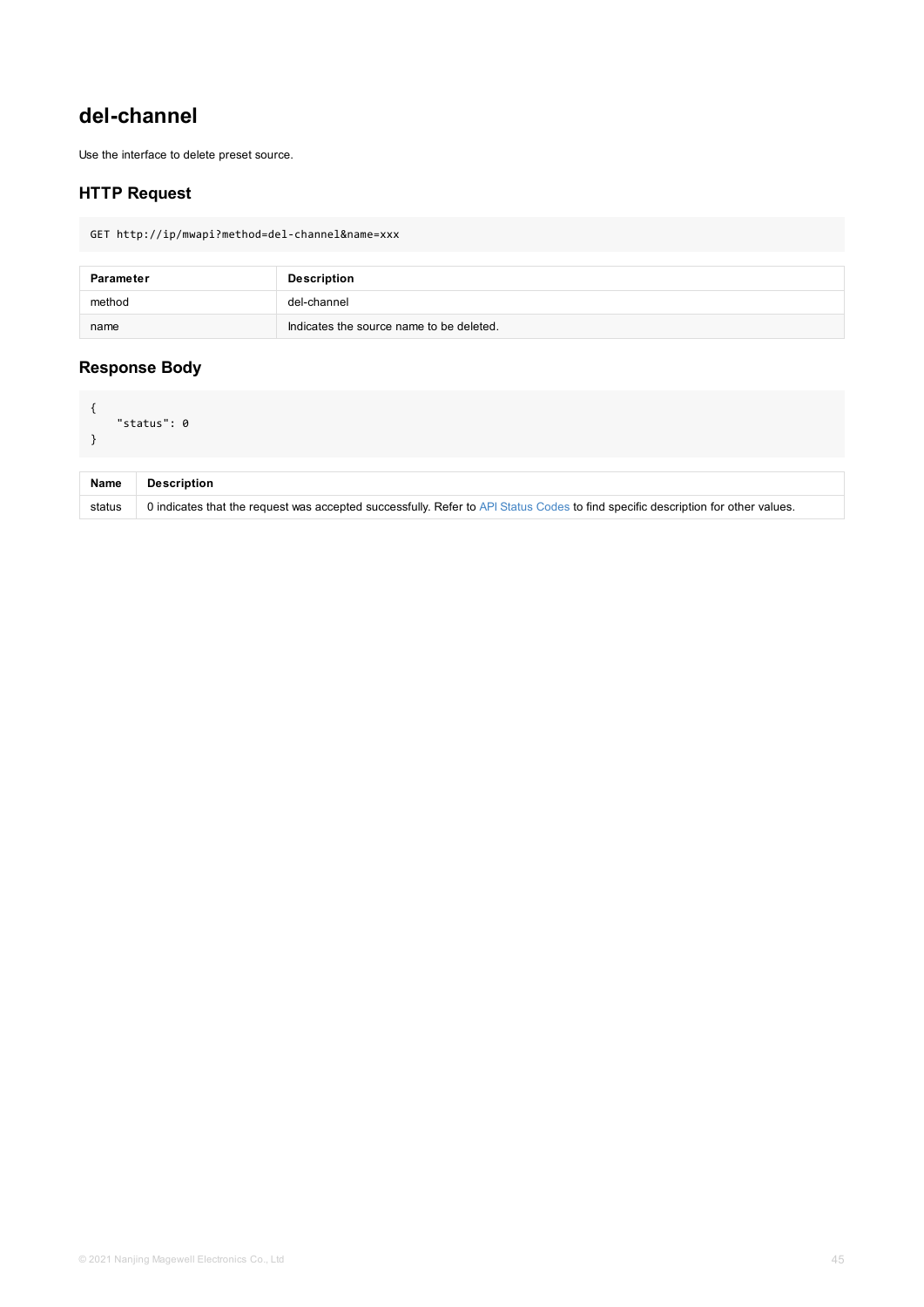<span id="page-45-0"></span>

| <b>Name</b> | <b>Description</b>                                                                                      |
|-------------|---------------------------------------------------------------------------------------------------------|
| status      | 0 indicates that the request was accepted successfully. Refer to API Status Codes to find specific desc |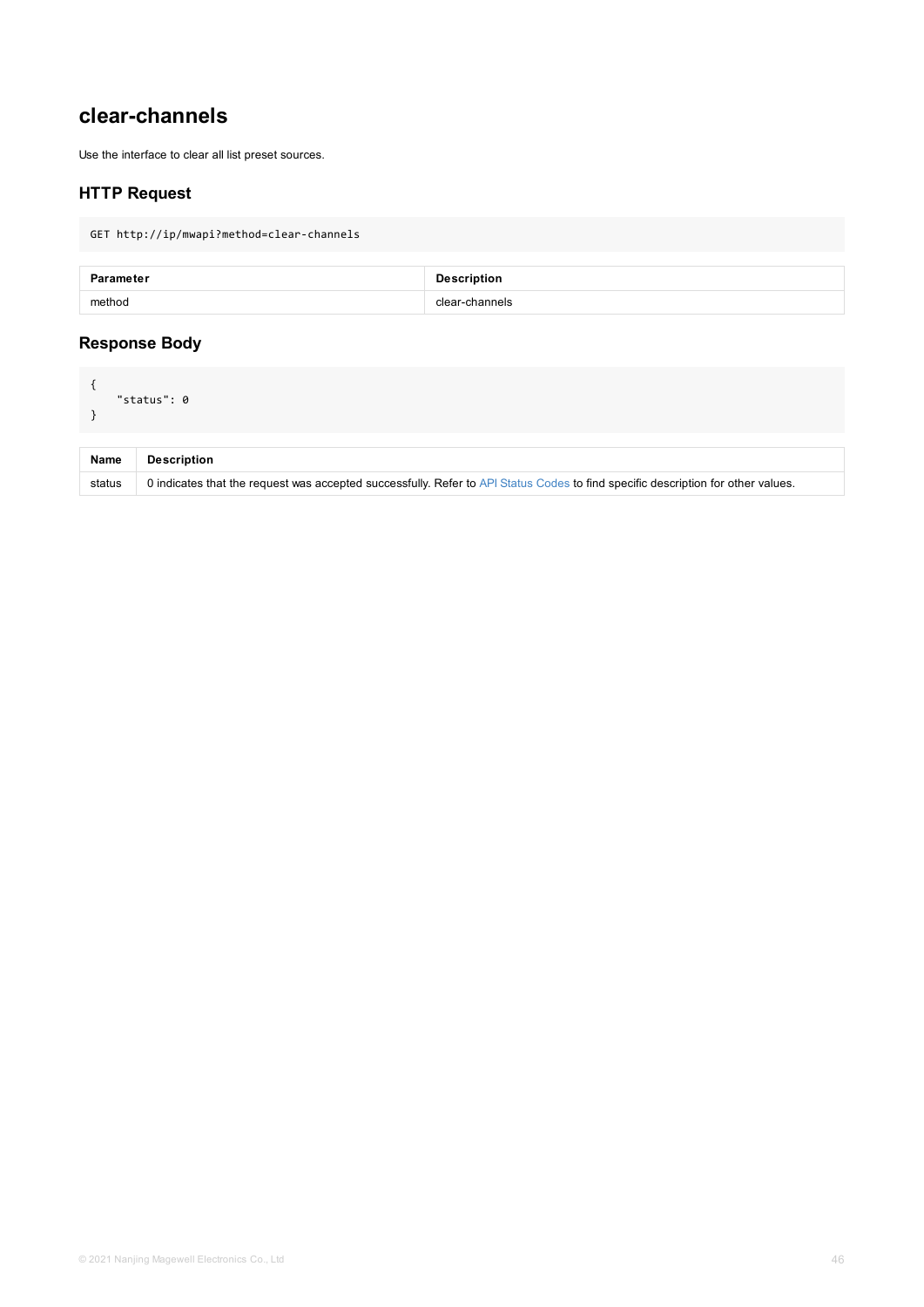```
"status": 0,
  "buffer-duration-def": 60,
  "buffer-duration-min": 20,
  "buffer-duration-max": 120
}
```

| Name                    | <b>Description</b>                                                                                   |
|-------------------------|------------------------------------------------------------------------------------------------------|
| status                  | 0 indicates that the request was accepted successfully. Refer to API Status Codes to find<br>values. |
| buffer-duration-<br>def | Shows the default buffer time in ms.                                                                 |
| buffer-duration-<br>min | Shows the minimum value in ms.                                                                       |
| buffer-duration-<br>max | Shows the maximum value in ms.                                                                       |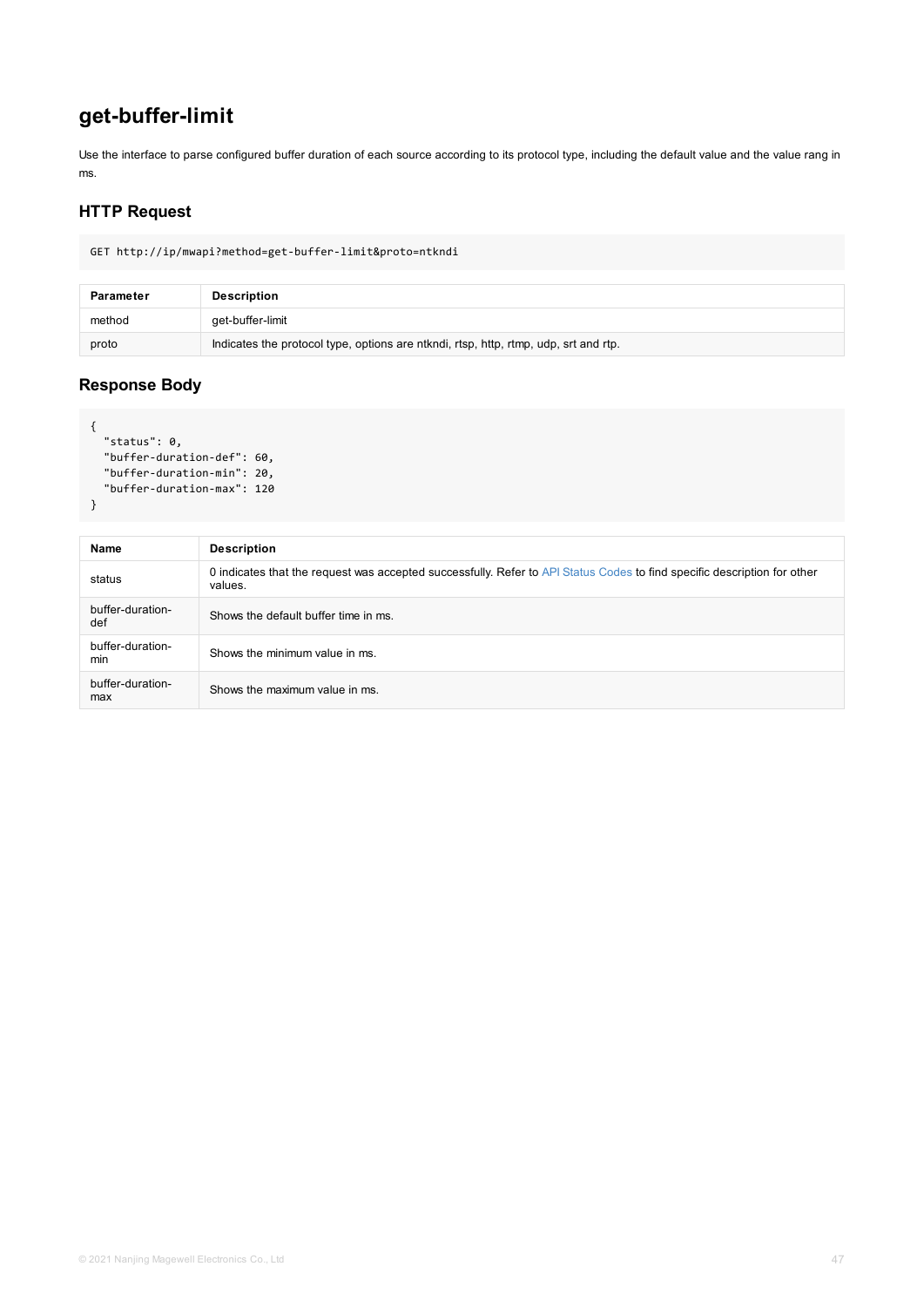```
"source-name": "PRO CONVERT (#15 (B410190104001))",
  "group-name": "public",
  "low-bandwidth": false
}
```
**Key Description** status 0 indicates that the request was accepted successfully. Refer to API Status Codes to find sp values. enablediscovery Shows the enable status of discovery server. Options are true and false. discovery-server Shows server IP address. source-name Shows the source name within the NDI group detected by your decoder. group-name Shows the group that the video source joined in. low-bandwidth True indicates the low bandwidth mode is switched on, otherwise it is false.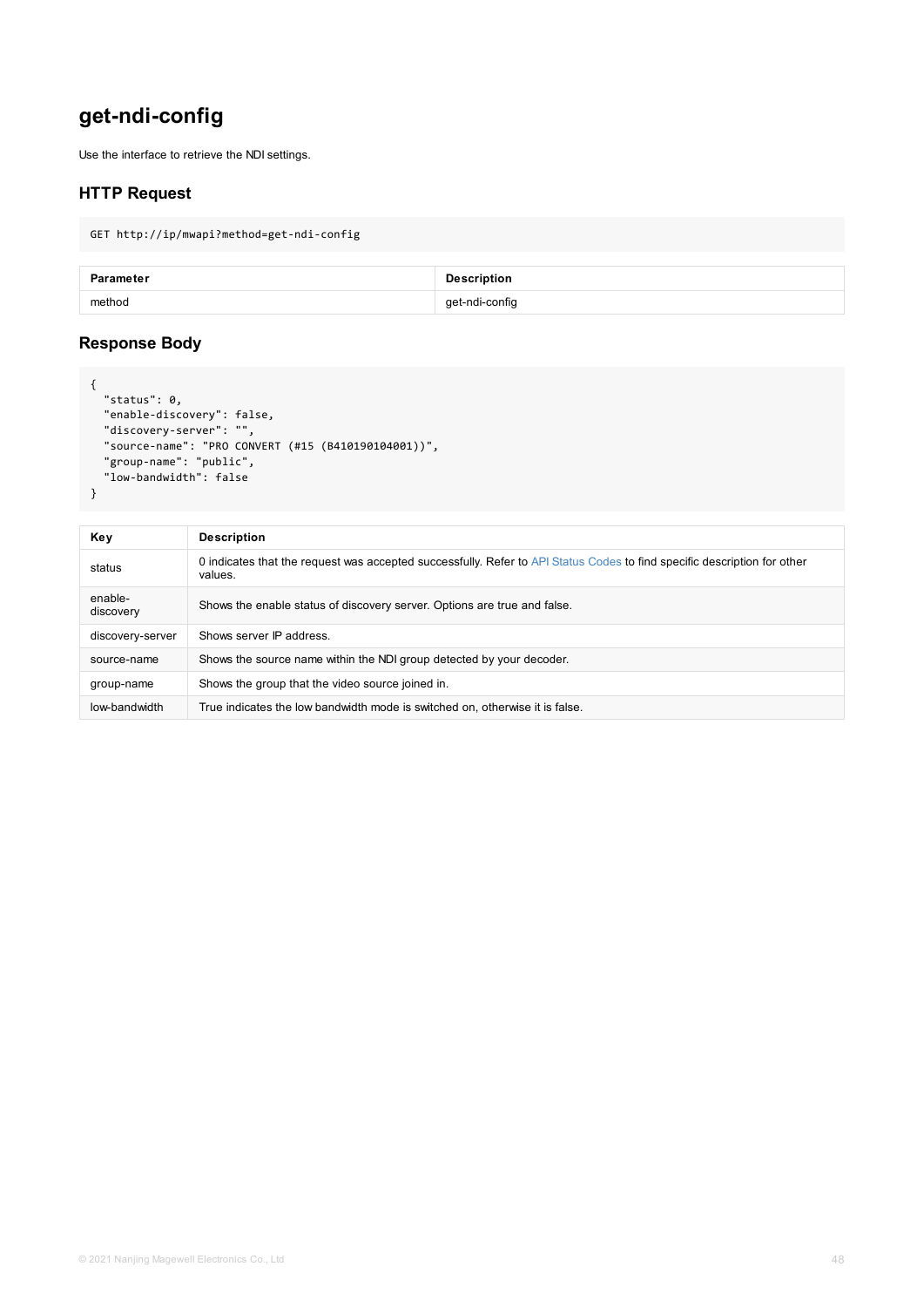## <span id="page-48-0"></span>**Response Body**

```
{
 "status": 0
}
```

| <b>Name</b> | <b>Description</b>                                                                                      |
|-------------|---------------------------------------------------------------------------------------------------------|
| status      | 0 indicates that the request was accepted successfully. Refer to API Status Codes to find specific desc |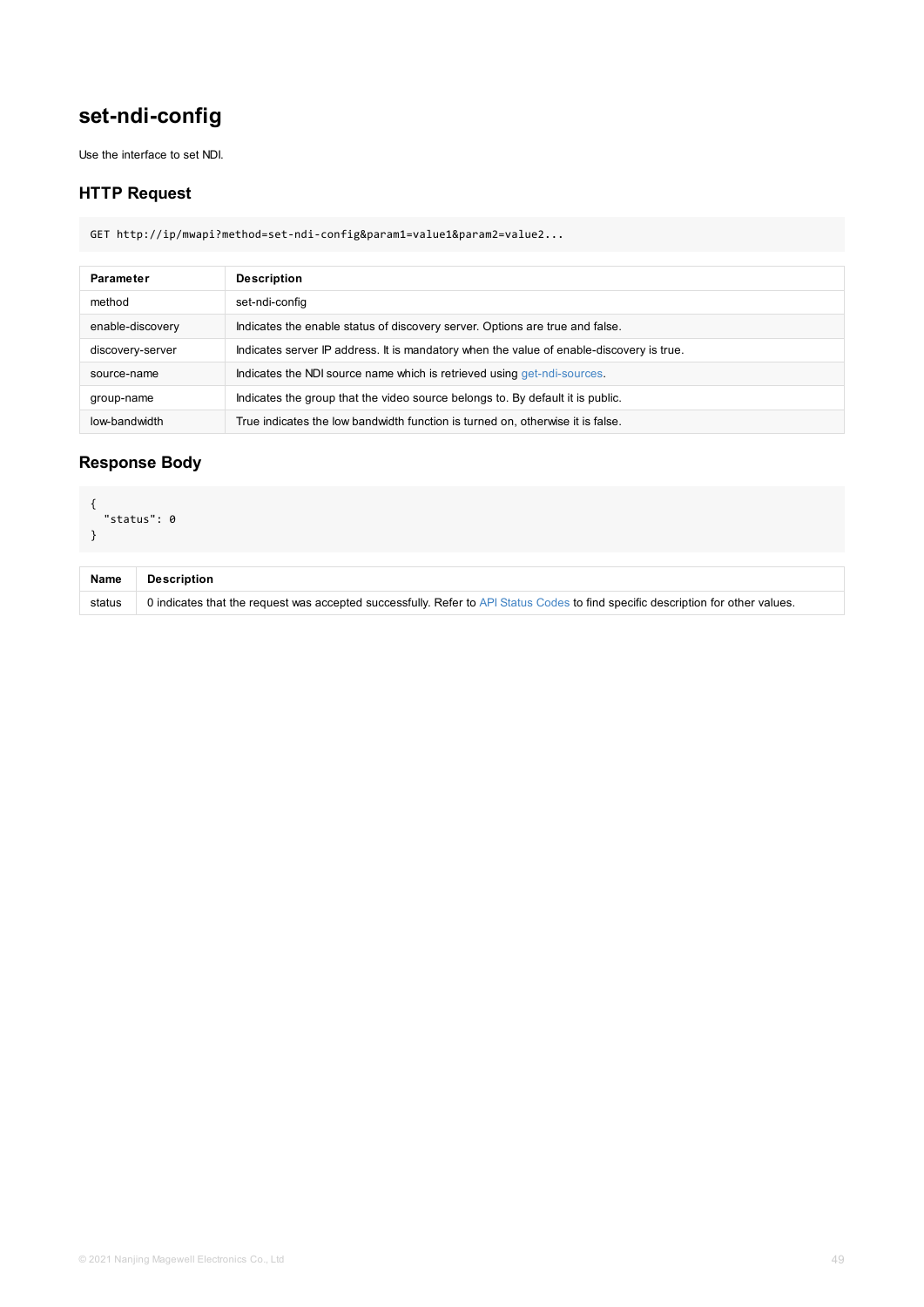```
"ndi-name": "MAGEWELL (USB Capture HDMI (D206191017871))",
      "ip-addr": "192.168.1.192:5963" // Containing 'amc_id' indicates it is a multicas
    },
    {
      "ndi-name": "MAGEWELL (USB Capture HDMI (D206191017889))",
      "ip-addr": "192.168.1.192:5961"
    }
  ]
}
```

| <b>Name</b> | <b>Description</b>                                                                                    |
|-------------|-------------------------------------------------------------------------------------------------------|
| status      | 0 indicates that the request was accepted successfully. Refer to API Status Codes to find specific de |
| sources     | Arrays of currently available alternate channels.                                                     |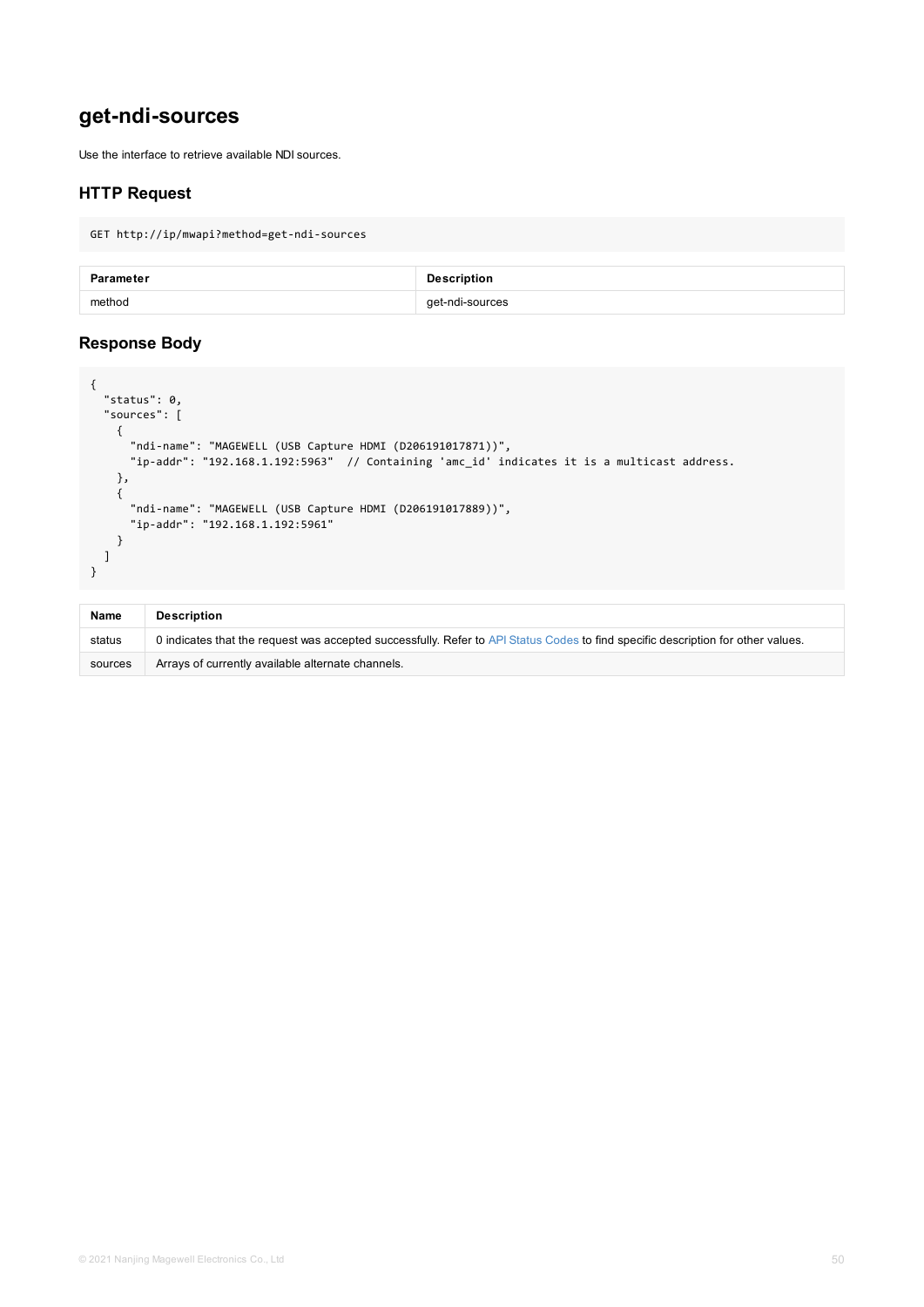<span id="page-50-0"></span>

| <b>Name</b>         | <b>Description</b>                                                                                        |
|---------------------|-----------------------------------------------------------------------------------------------------------|
| status              | 0 indicates that the request was accepted successfully. Refer to API Status Codes to find spec<br>values. |
| buffer-<br>duration | Shows the buffer time which ranges from 20 to 120 in ms.                                                  |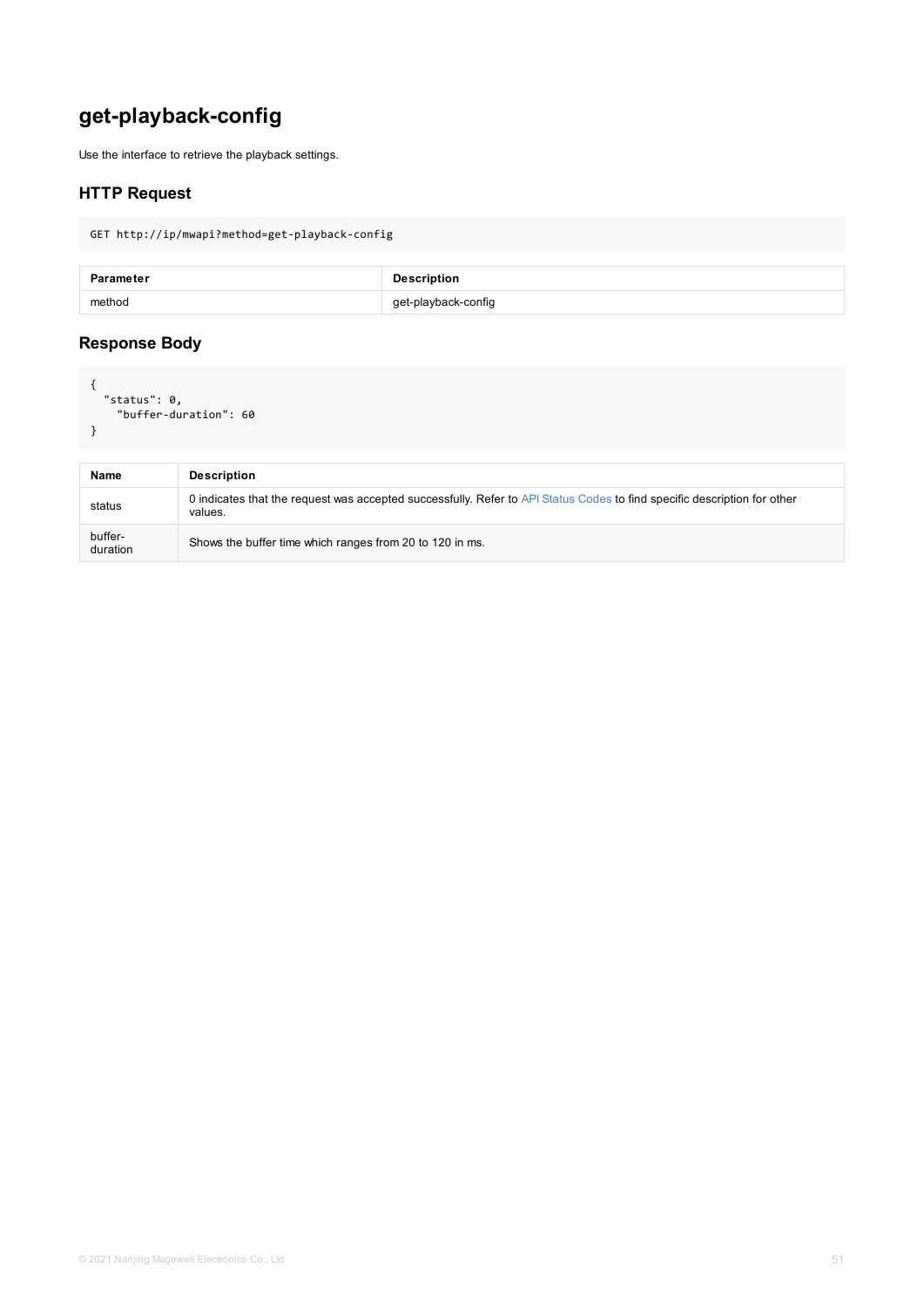<span id="page-51-0"></span>

| <b>Name</b> | <b>Description</b>                                                                                      |
|-------------|---------------------------------------------------------------------------------------------------------|
| status      | 0 indicates that the request was accepted successfully. Refer to API Status Codes to find specific desc |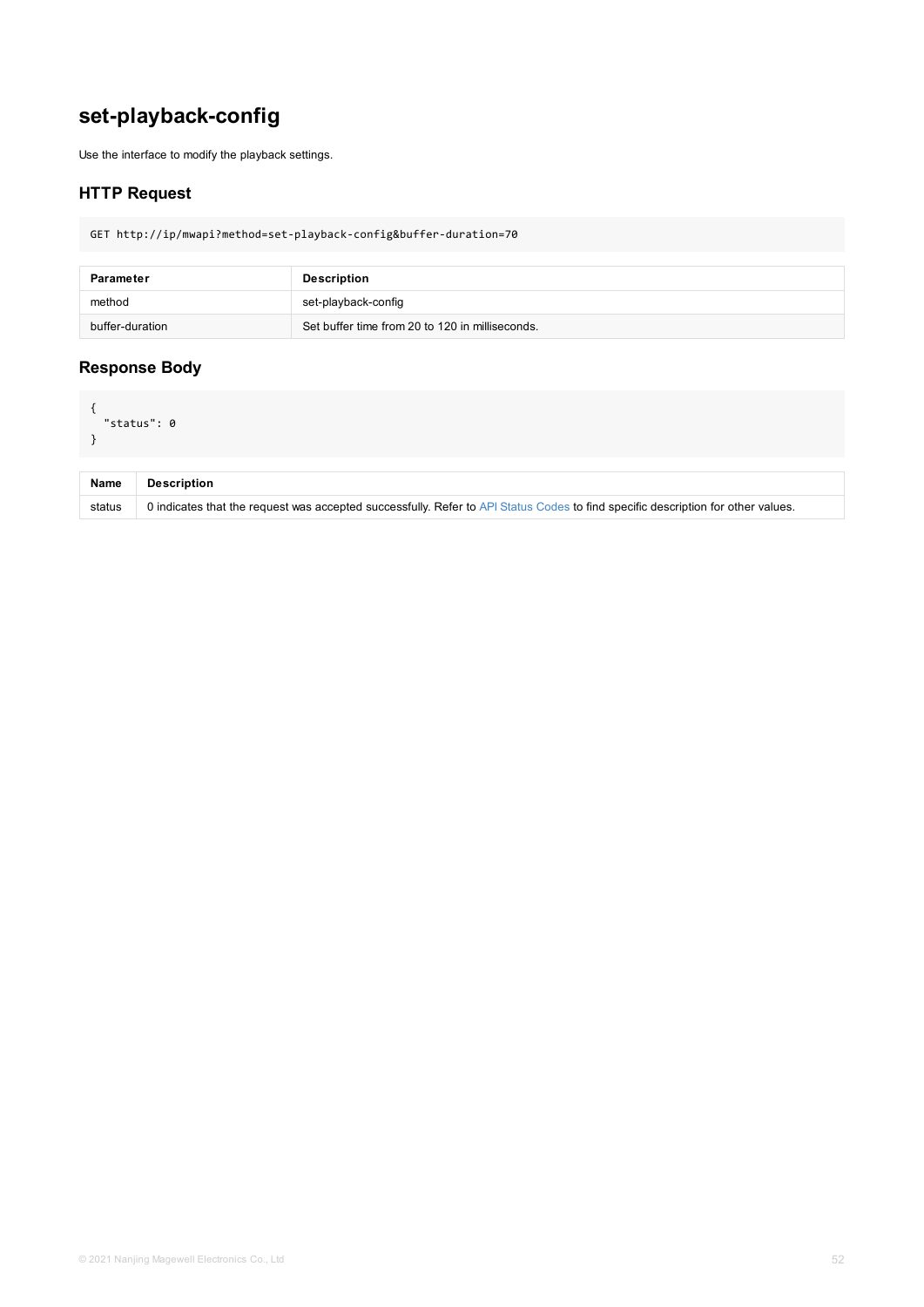```
"id": "Admin",
  "group": "Admin"
 },
 {
  "id": "Test",
 "group": "User"
 }
]
}
```

| <b>Name</b> | <b>Description</b>                                                                                      |
|-------------|---------------------------------------------------------------------------------------------------------|
| status      | 0 indicates that the request was accepted successfully. Refer to API Status Codes to find specific desc |
| users       | Shows the user group arrays. id indicates user name, and group indicates whether the user is an adm     |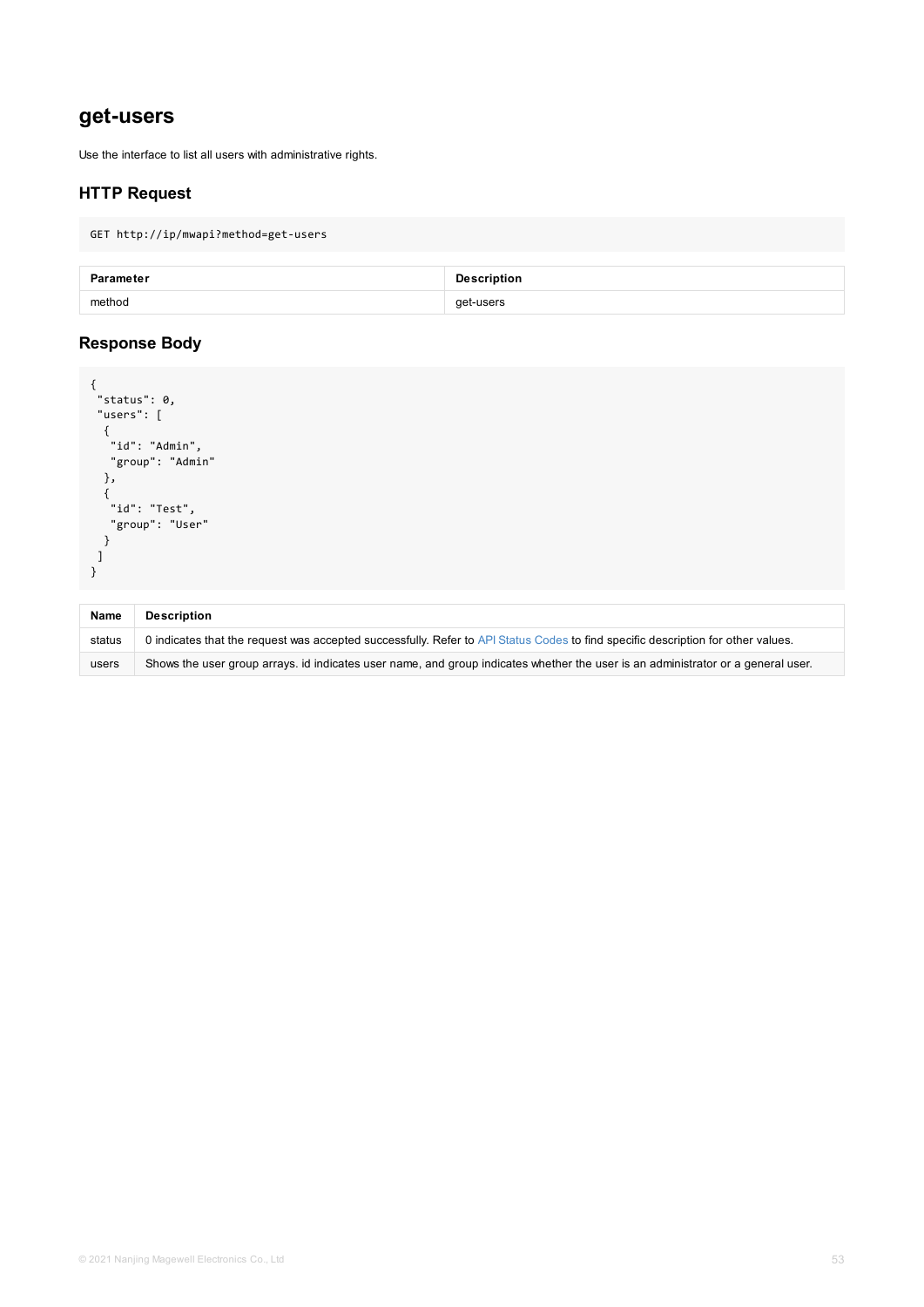```
\sim"status": 0
}
```

| <b>Name</b> | <b>Description</b>                                                                                      |
|-------------|---------------------------------------------------------------------------------------------------------|
| status      | 0 indicates that the request was accepted successfully. Refer to API Status Codes to find specific desc |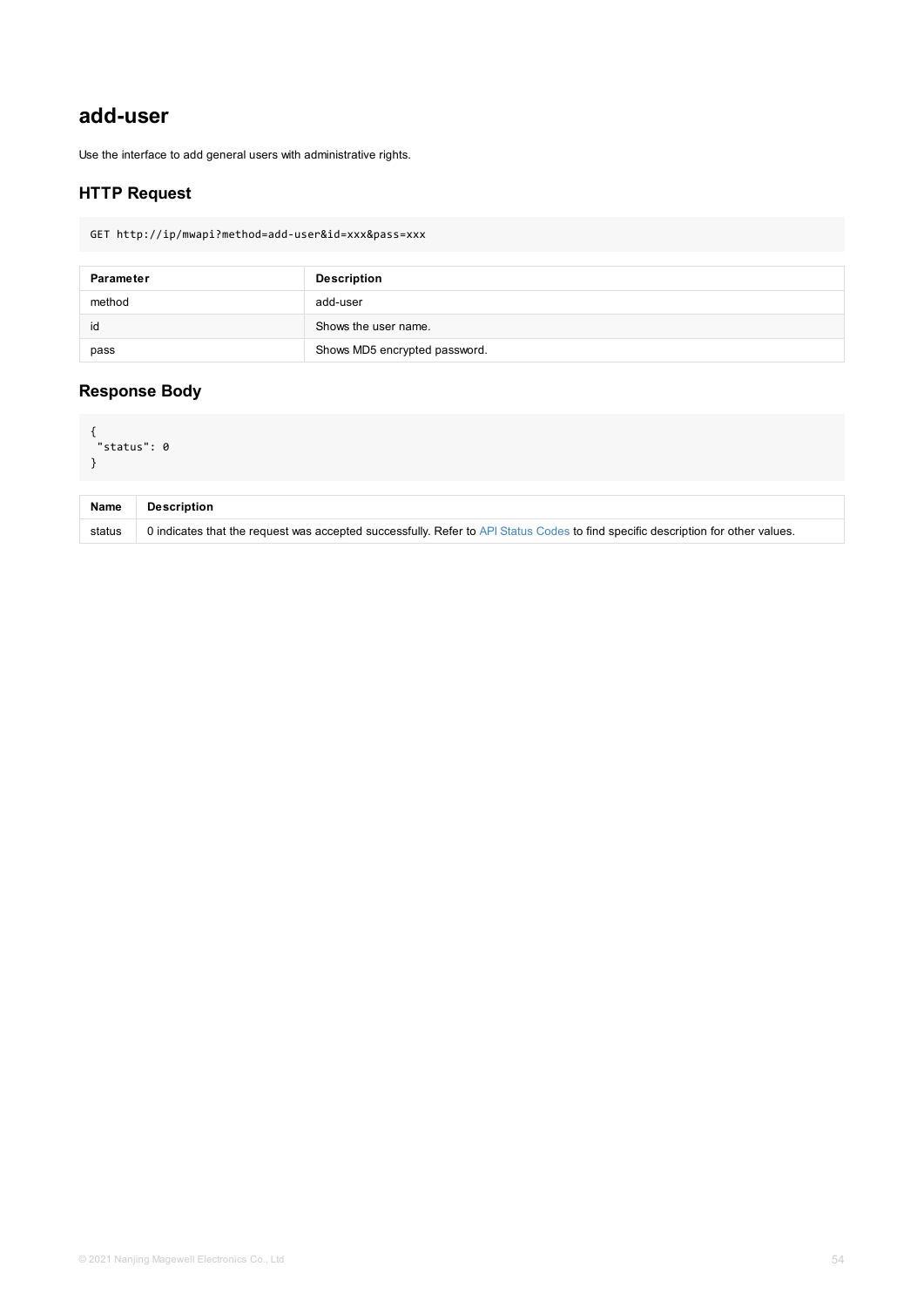<span id="page-54-0"></span>

| <b>Name</b> | <b>Description</b>                                                                                      |
|-------------|---------------------------------------------------------------------------------------------------------|
| status      | 0 indicates that the request was accepted successfully. Refer to API Status Codes to find specific desc |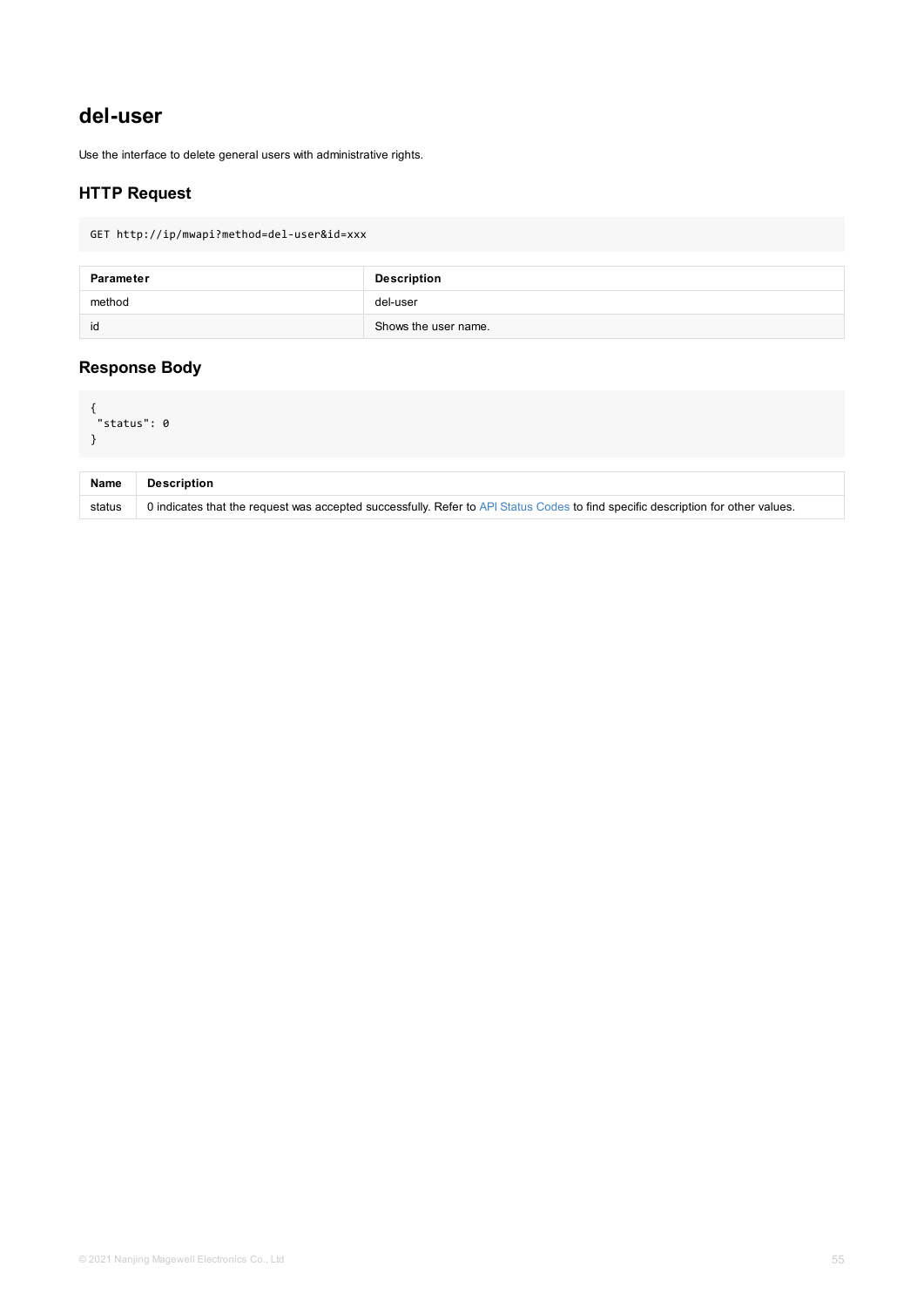```
\sim"status": 0
}
```

| <b>Name</b> | <b>Description</b>                                                                                      |
|-------------|---------------------------------------------------------------------------------------------------------|
| status      | 0 indicates that the request was accepted successfully. Refer to API Status Codes to find specific desc |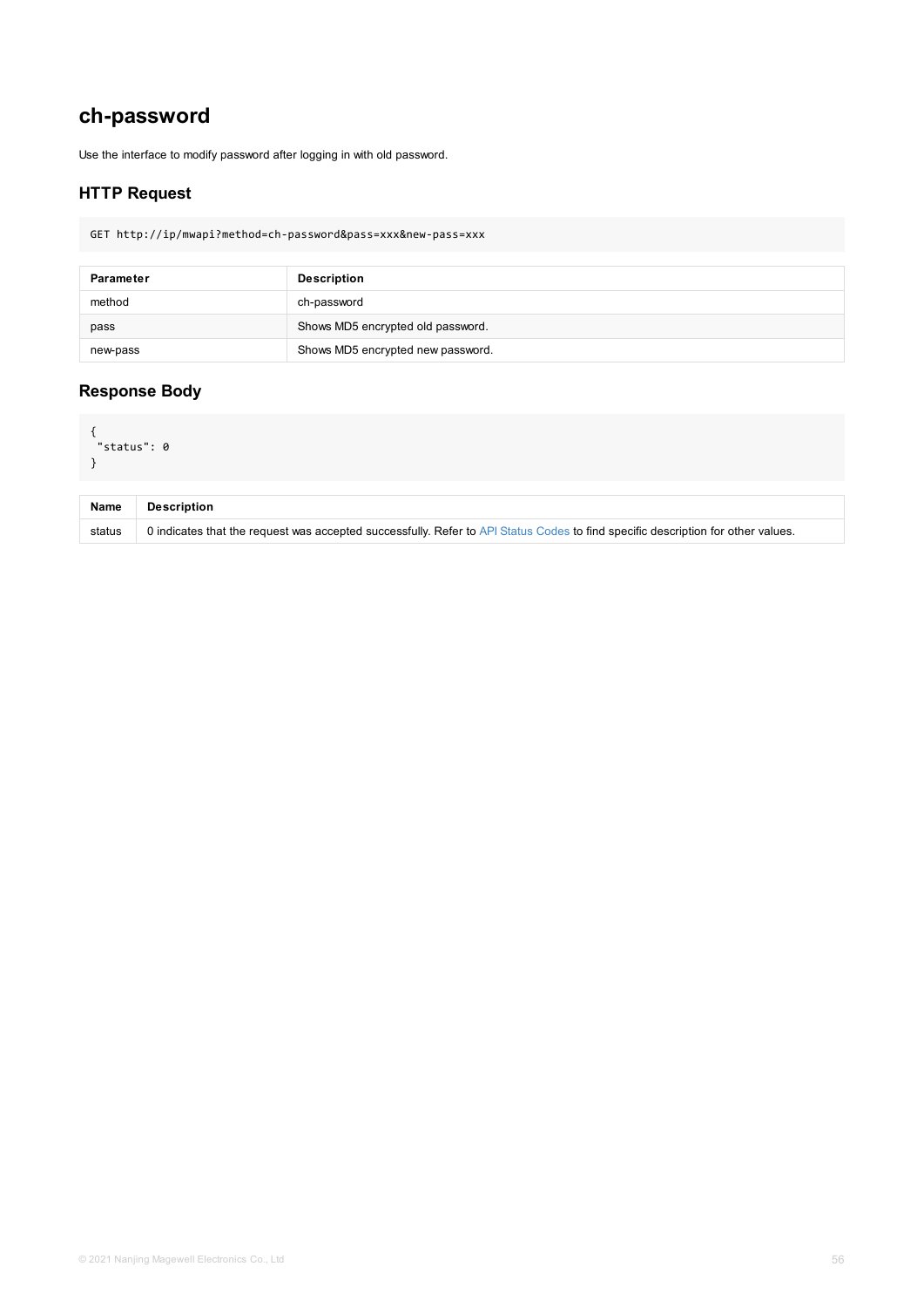```
\sim"status": 0
}
```

| <b>Name</b> | <b>Description</b>                                                                                      |
|-------------|---------------------------------------------------------------------------------------------------------|
| status      | 0 indicates that the request was accepted successfully. Refer to API Status Codes to find specific desc |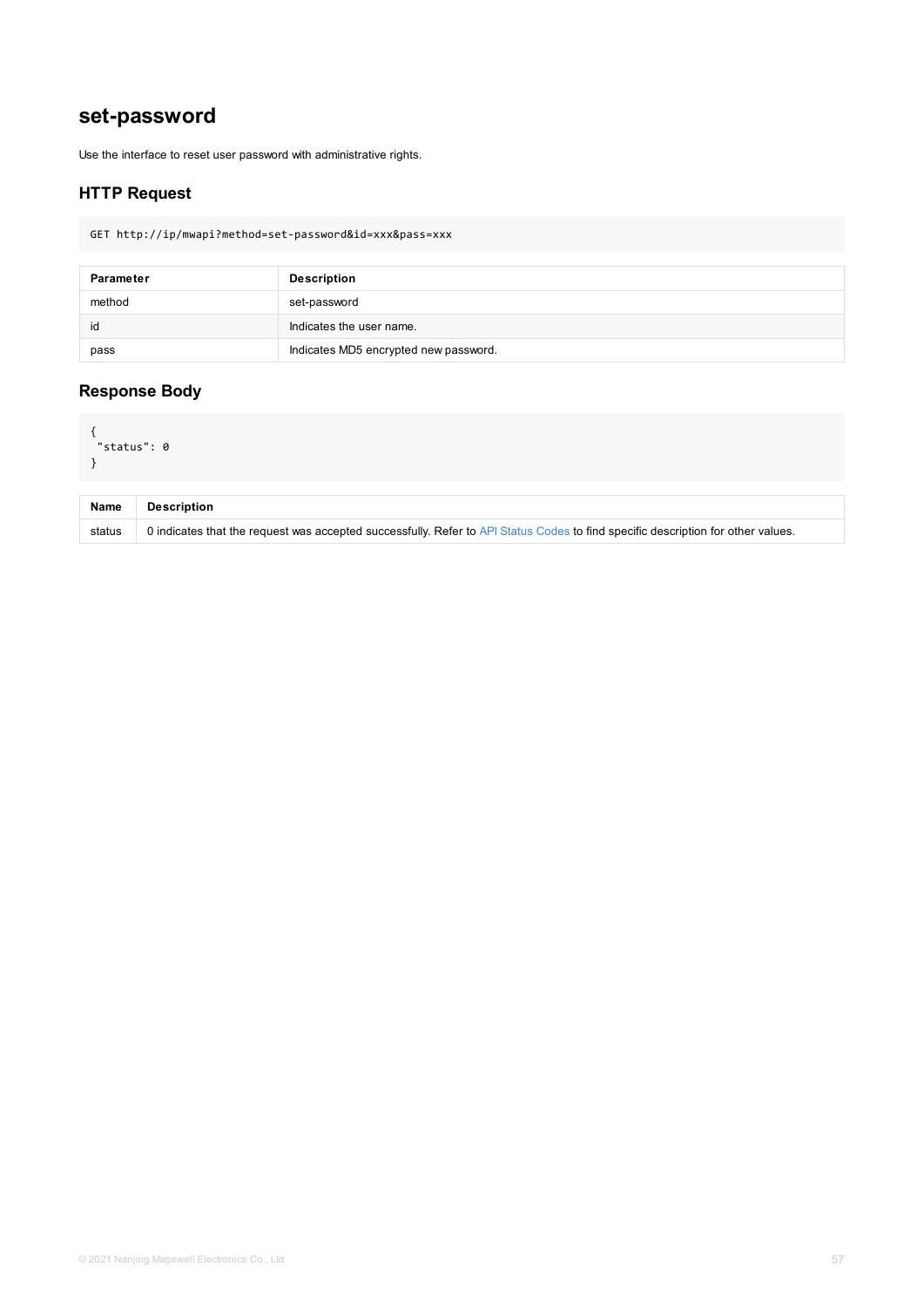```
"state": "1000m",
"mac-addr": "70:B3:D5:75:D2:41",
"ip-addr": "192.168.1.90",
"ip-mask": "255.255.255.0",
"gw-addr": "192.168.1.1",
"dns-addr": "10.0.0.3",
"tx-speed-kbps": 0,
"rx-speed-kbps": 5
}
```

| <b>Name</b>       | <b>Description</b>                                                                                                    |
|-------------------|-----------------------------------------------------------------------------------------------------------------------|
| status            | 0 indicates that the request was accepted successfully. Refer to API Status Codes to find specific                    |
| use-dhcp          | Shows whether to use DHCP to retrieve IP address. If yes, it shows true; otherwise, it is false.                      |
| device-<br>name   | Shows the device name.                                                                                                |
| state             | Shows Ethernet network connection status and the bandwidth speed, including down, disconnect<br>2500m, 5000m, 10000m. |
| mac-addr          | Shows the MAC address.                                                                                                |
| ip-addr           | Shows the IP address.                                                                                                 |
| ip-mask           | Shows the subnet mask address.                                                                                        |
| gw-addr           | Shows the gateway address.                                                                                            |
| dns-addr          | Shows the DNS server address.                                                                                         |
| tx-speed-<br>kbps | Shows the Ethernet send speed in Kbps.                                                                                |
| rx-speed-<br>kbps | Shows the Ethernet receive speed in Kbps.                                                                             |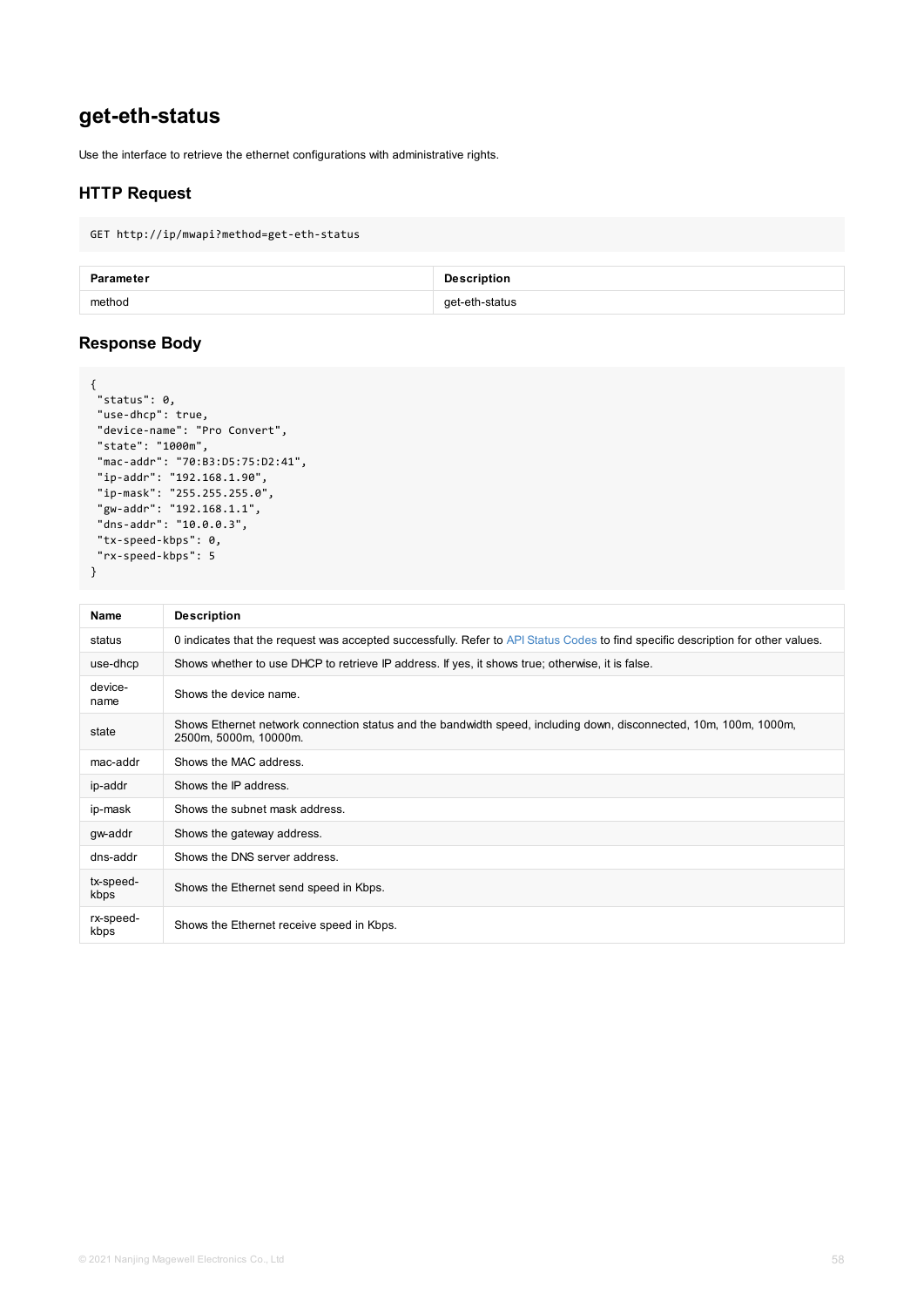## **Response Body**

```
{
"status": 0,
"reconnect": true
}
```

| <b>Name</b> | <b>Description</b>                                                                                 |
|-------------|----------------------------------------------------------------------------------------------------|
| status      | 0 indicates that the request was accepted successfully. Refer to API Status Codes to find specific |
| reconnect   | True indicates to reconnect and log in the device after network changes, otherwise it is false.    |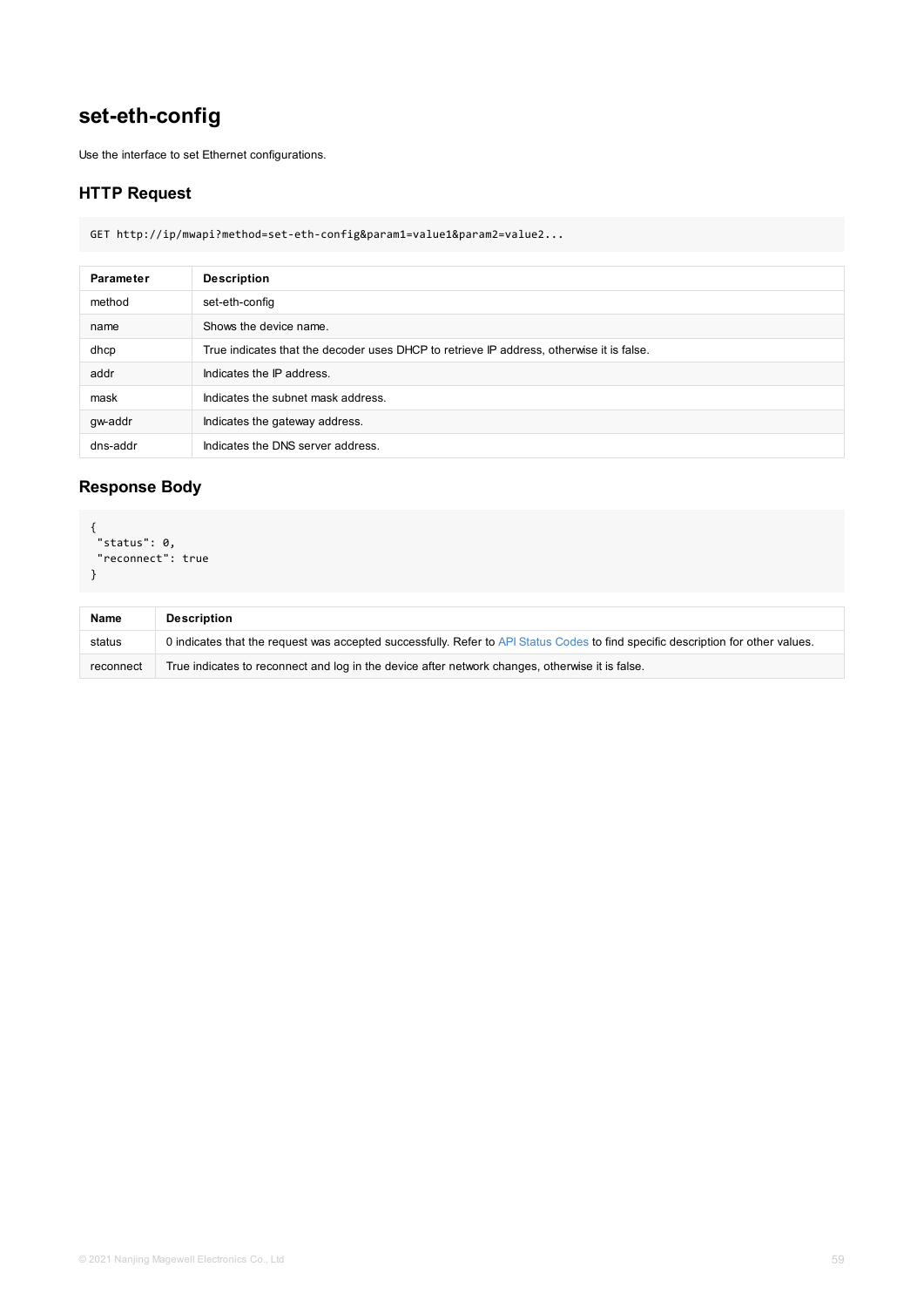```
"tx-speed-kbps": 0,
 "rx-speed-kbps": 0
}
```

| <b>Name</b>       | <b>Description</b>                                                                                         |
|-------------------|------------------------------------------------------------------------------------------------------------|
| status            | 0 indicates that the request was accepted successfully. Refer to API Status Codes to find speci            |
| state             | Shows connection status of Ethernet over USB, including disconnected, full-speed, high-speed<br>speed-10g. |
| ip-addr           | Shows IP address of Ethernet over USB.                                                                     |
| tx-speed-<br>kbps | Shows send speed of Ethernet over USB, in Kbps.                                                            |
| rx-speed-<br>kbps | Shows receive speed of Ethernet over USB, in Kbps.                                                         |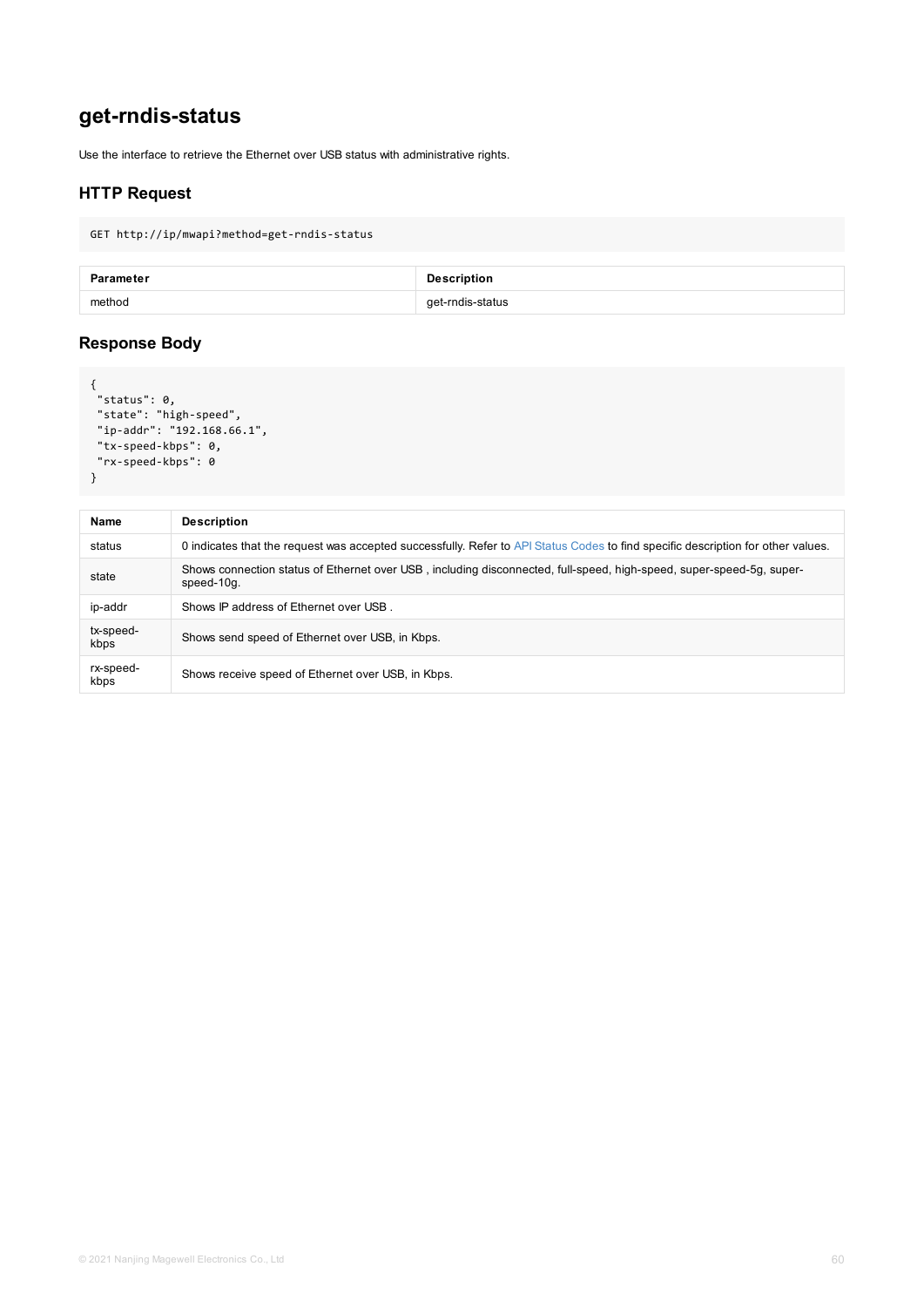```
"reconnect": true
}
```

| <b>Name</b> | <b>Description</b>                                                                                 |
|-------------|----------------------------------------------------------------------------------------------------|
| status      | 0 indicates that the request was accepted successfully. Refer to API Status Codes to find specific |
| reconnect   | True indicates to reconnect and log in after modifications, otherwise it is false.                 |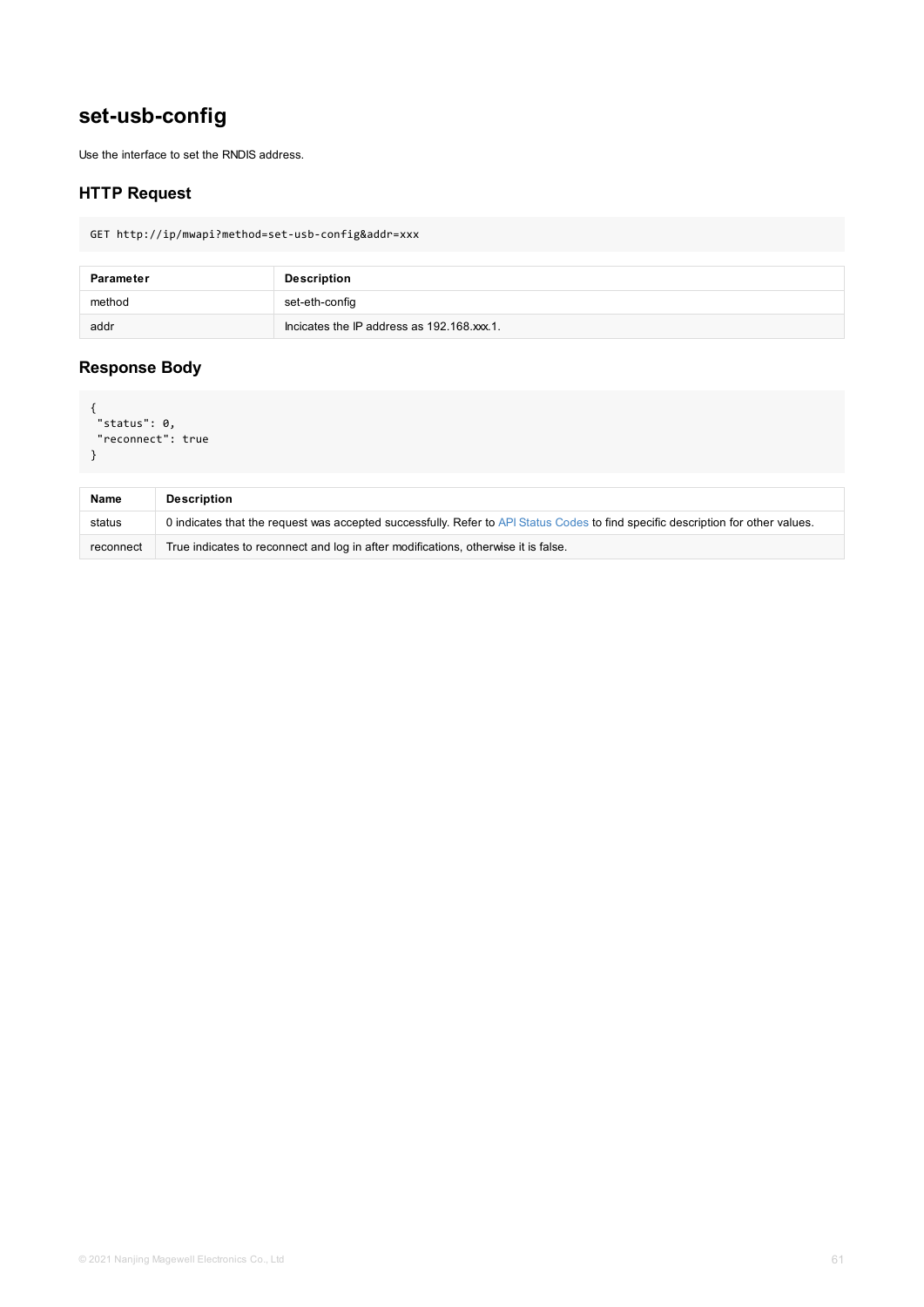```
"state": "idle",
"cur-ver": "1.1.72",
"fw-valid": true
}
```
### **Updating**

```
{
"status": 0,
 "state": "updating",
 "cur-ver": "1.1.72",
 "update-to-ver": "1.1.72",
 "num-steps": 4,
 "step-id": 2,
"step-name": "Erasing image",
"step-percent": 28,
"fw-valid": true
}
```
### **Failed**

```
{
"status": 0,
"state": "failed",
"cur-ver": "1.1.72",
"error-status": 16,
"fw-valid": true
}
```

| <b>Name</b>   | <b>Description</b>                                                                                                                   |
|---------------|--------------------------------------------------------------------------------------------------------------------------------------|
| status        | 0 indicates that the request was accepted successfully. Refer to API Status Codes to find speci                                      |
| state         | Shows the current update state, including idle, updating, completed, failed.                                                         |
| cur-ver       | Shows the current firmware version.                                                                                                  |
| update-to-ver | Shows the target firmware version to update to.                                                                                      |
| num-steps     | Shows the total number of steps for update, only available in the updating state.                                                    |
| step-id       | Shows the current step number, only available in the updating state.                                                                 |
| step-name     | Shows the current step name, only available in the updating state.                                                                   |
| step-percent  | Shows the current update process, only available in the updating state.                                                              |
| error-status  | Shows the error code, only available in the failed state.                                                                            |
| fw-valid      | Shows whether the firmware is damaged. Options are<br>true indicates the device is normal.<br>false indicates the device is damaged. |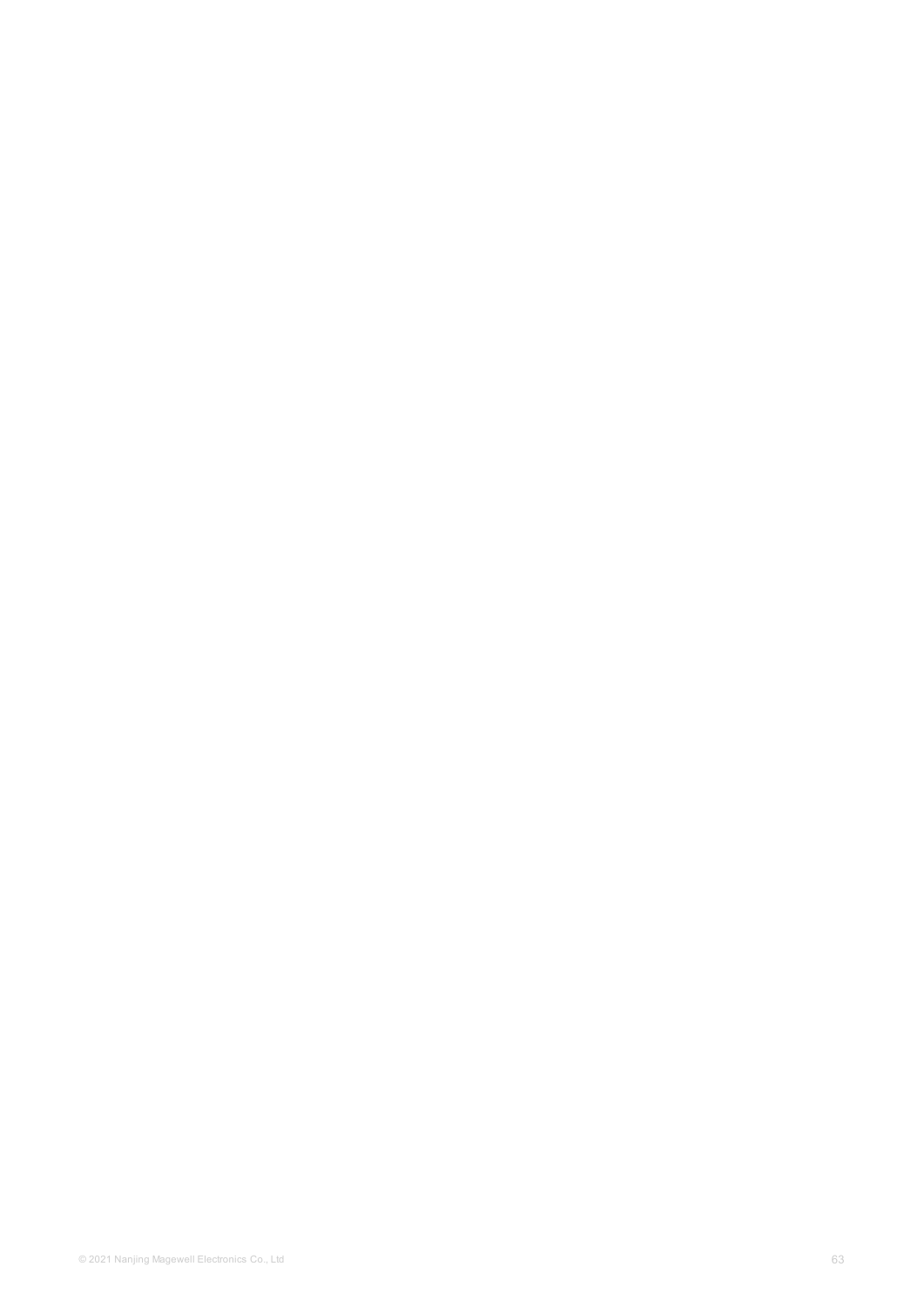```
"size": 11890776
}
```

| <b>Name</b> | <b>Description</b>                                                                                 |
|-------------|----------------------------------------------------------------------------------------------------|
| status      | 0 indicates that the request was accepted successfully. Refer to API Status Codes to find specific |
| up-to-date  | True indicates the current firmware is up to date, otherwise it is false.                          |
| version     | Shows the uploaded firmware version.                                                               |
| size        | Shows the uploaded file size in bytes.                                                             |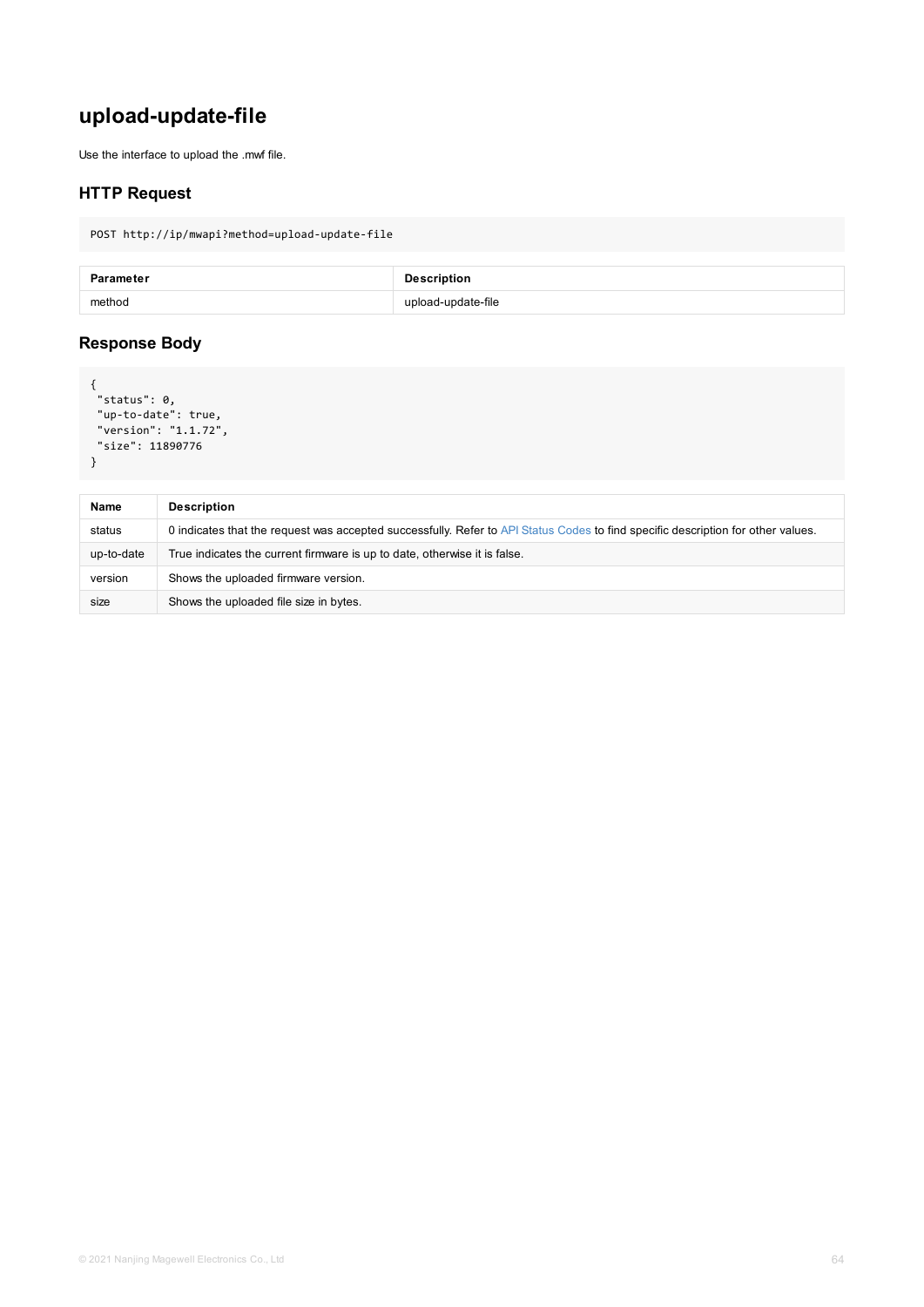| <b>Name</b> | <b>Description</b>                                                                                      |
|-------------|---------------------------------------------------------------------------------------------------------|
| status      | 0 indicates that the request was accepted successfully. Refer to API Status Codes to find specific desc |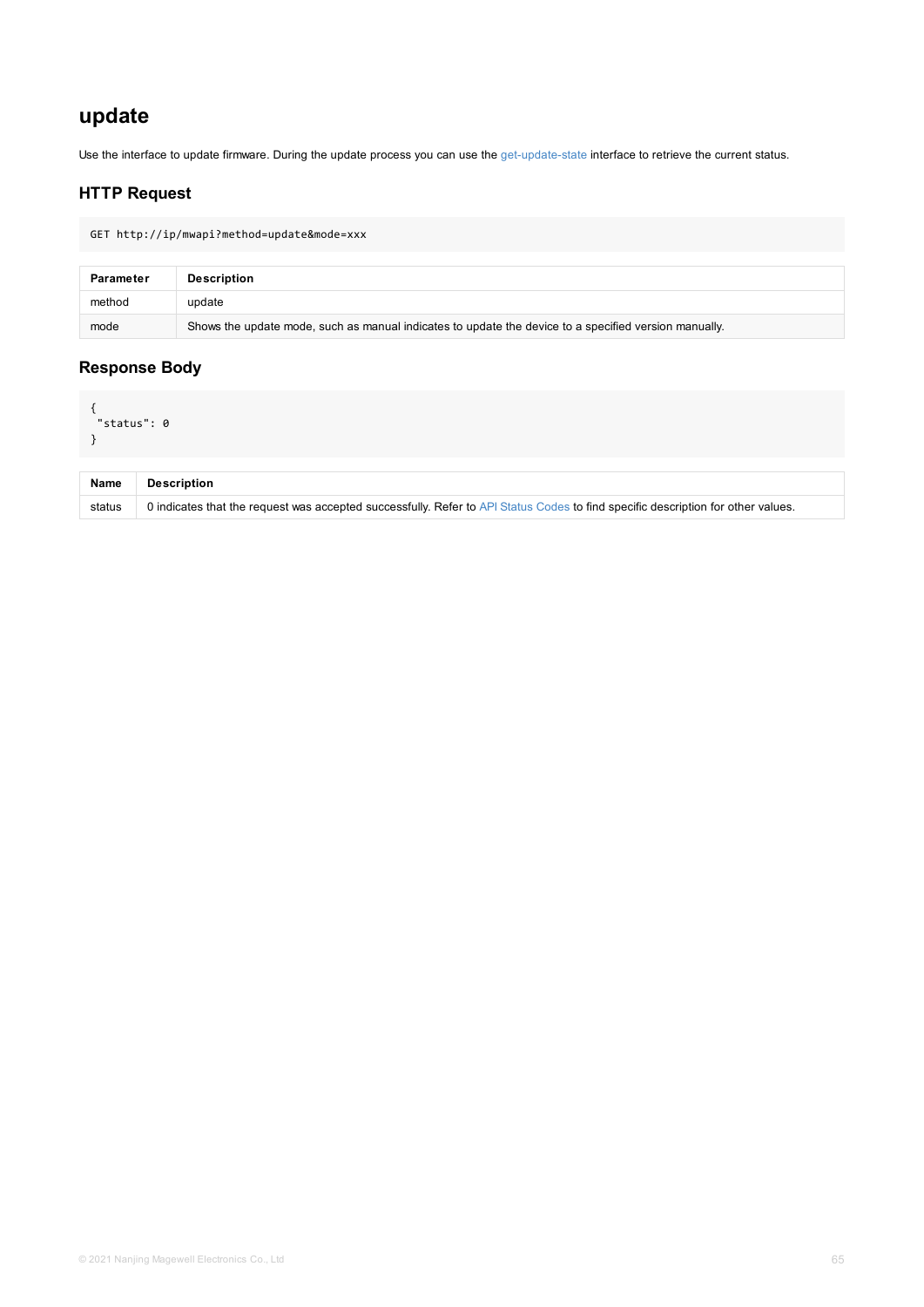# **get-report**

Use the interface to get current conditions of the device with administrative rights.

## **HTTP Request**

GET http://ip/mwapi?method=get-report

### **Response Body**

Plain text HTML segment is as follows.

```
<div class="report-summary">
<h1>Pro Convert NDI to HDMI</h1>
<p>Generated at Thu, 21 Mar 2019 07:42:56 GMT</p>
</div>
<div class="report-content">
 <div class="content-level1">
   .
   .
   .
   .
 </div>
</div>
```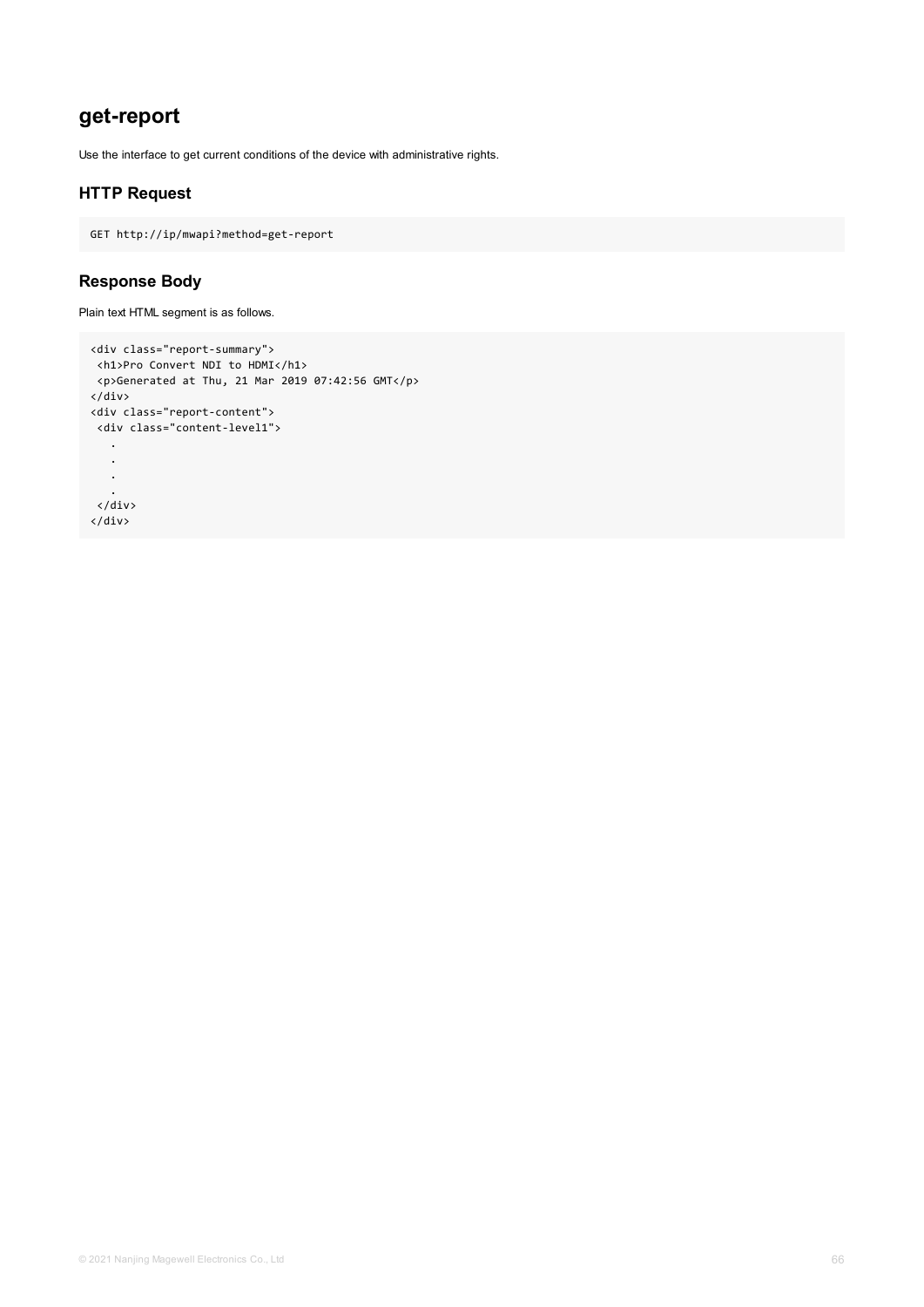# **export-report**

Use the interface to get an html file of all current conditions of the device with administrative rights.

## **HTTP Request**

GET http://ip/mwapi?method=export-report&file-name=xxx.html

| Parameter | <b>Description</b>   |
|-----------|----------------------|
| method    | export-report        |
| file-name | Shows the file name. |

## **Respond**

The report file is downloaded and saved to a local folder.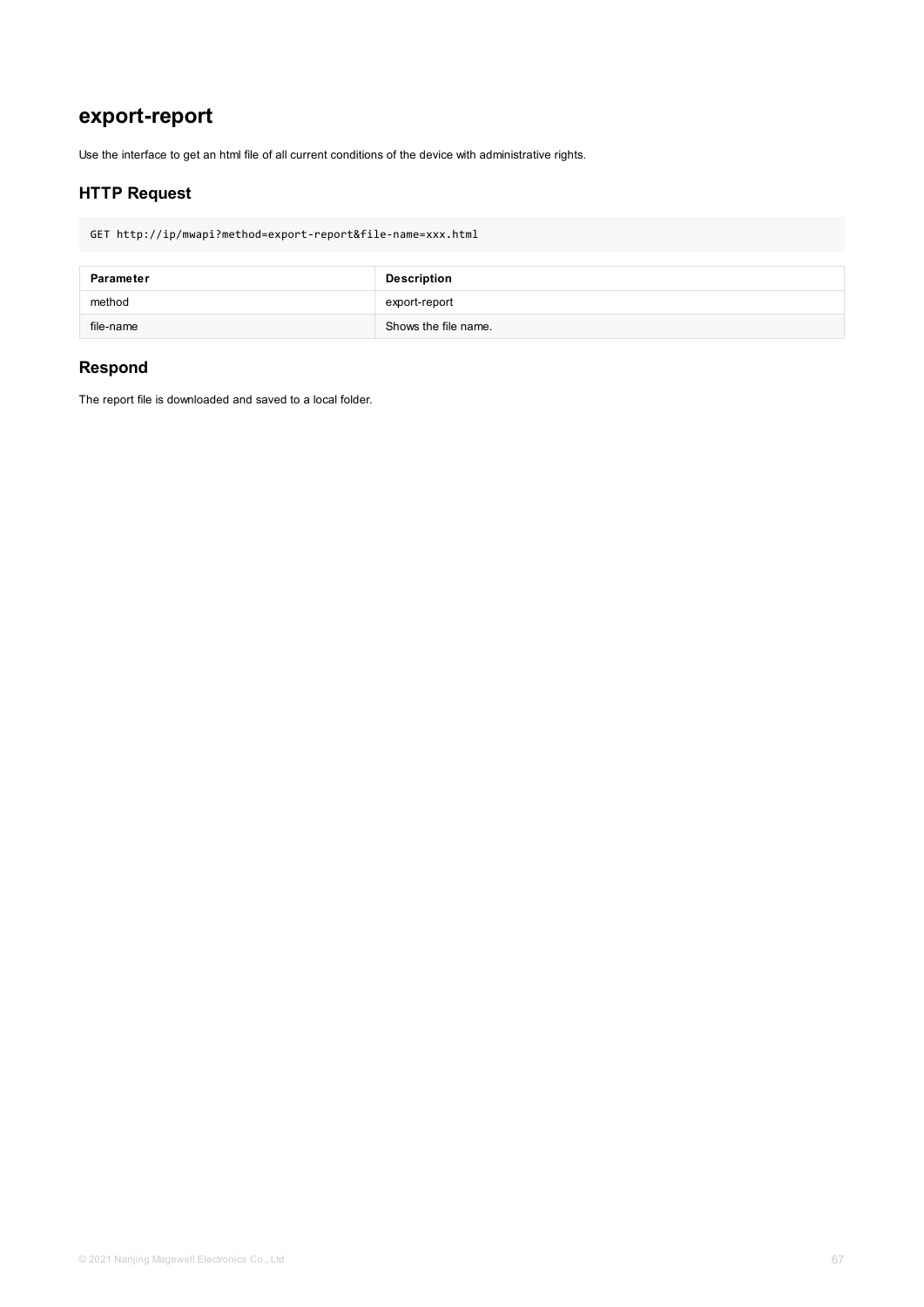```
"logs": [
  {
   "type": "warn",
  "time": "2019-03-19 09:53:03.047",
  "message": "USB state: disconnected"
 },
 {
   "type": "warn",
  "time": "2019-03-19 09:14:09.292",
  "message": "User 'Admin' (192.168.66.2) session 4 timeout"
 },
 {
  "type": "warn",
  "time": "1970-01-01 00:00:11.872",
  "message": "USB state: disconnected"
 },
  ...
]
}
```

| <b>Name</b> | <b>Description</b>                                                                                             |
|-------------|----------------------------------------------------------------------------------------------------------------|
| status      | 0 indicates that the request was accepted successfully. Refer to API Status Codes to find specific description |
| logs        | Shows the log arrays, including log "type", generated "time" and "message" data.                               |

#### **Retrieve all logs**

http://192.168.66.1/mwapi?method=get-ptz-configmethod=get-logs&types=all

#### **Retrieve warn and error logs**

http://192.168.66.1/mwapi?method=get-ptz-configmethod=get-logs&types=warn,error